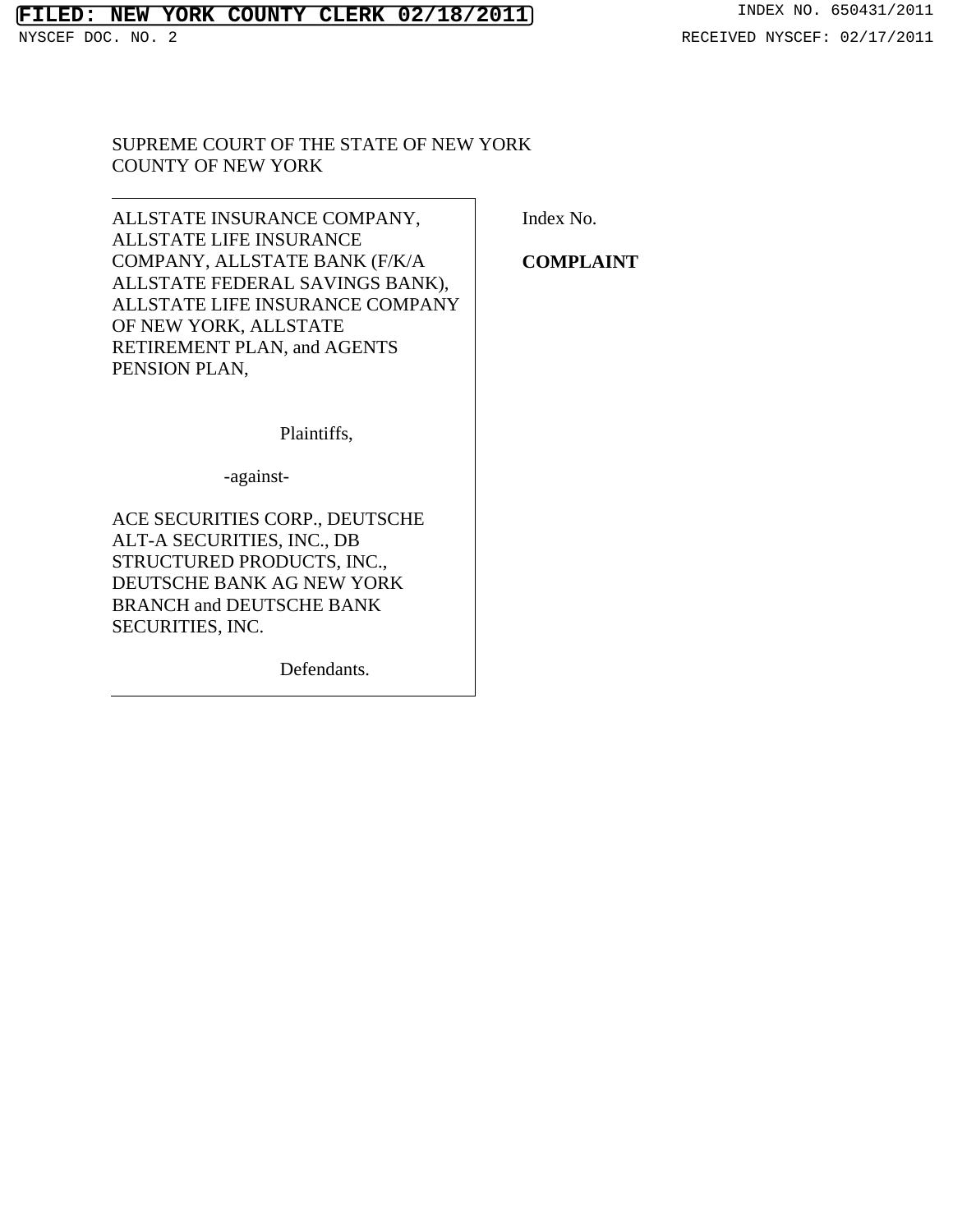| I.   |                                                 | THE DEFENDANTS ABUSED THEIR CONTROL OF THE RAPIDLY-                  |     |
|------|-------------------------------------------------|----------------------------------------------------------------------|-----|
|      | A.                                              | Evidence of a Rise in Securitization Volume Leading to a Decline in  |     |
|      | <b>B.</b>                                       | The Defendants Were a Market Leader Controlling Nearly Every Aspect  |     |
|      | $\mathcal{C}$ .                                 |                                                                      |     |
| II.  | THE DEFENDANTS' MATERIAL MISREPRESENTATIONS AND |                                                                      |     |
|      | $A_{\cdot}$                                     |                                                                      |     |
|      | <b>B.</b>                                       |                                                                      |     |
|      | $\mathcal{C}$ .                                 |                                                                      |     |
|      | D.                                              |                                                                      |     |
|      | E.                                              |                                                                      |     |
|      | F.                                              |                                                                      |     |
|      | G.                                              |                                                                      |     |
| III. |                                                 | ALL OF THE REPRESENTATIONS WERE UNTRUE AND MISLEADING23              |     |
|      | A.                                              | Evidence of the Securities' High Default Rates and Plummeting Credit |     |
|      | <b>B.</b>                                       | Evidence Demonstrating that Owner Occupancy Representations Were     | .28 |
|      | $C$ .                                           | Statistical Evidence Demonstrating that the Stated Loan-to-Value and |     |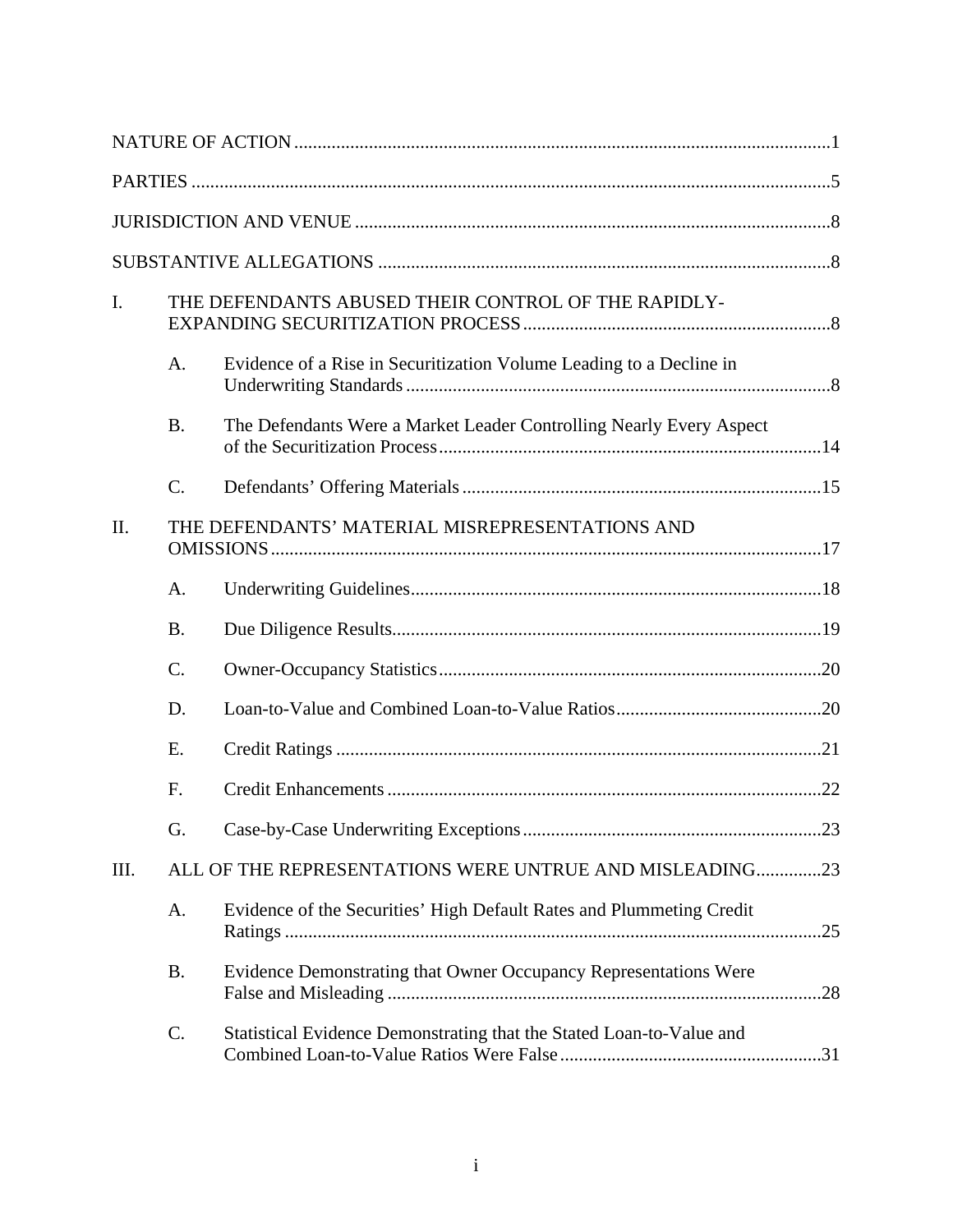|     | D.        | Evidence From the Defendants' Own Insurer Demonstrates that the<br>Problems in the Defendants' Loans Were Tied to Underwriting |                                                                                                                                                 |  |
|-----|-----------|--------------------------------------------------------------------------------------------------------------------------------|-------------------------------------------------------------------------------------------------------------------------------------------------|--|
|     | E.        |                                                                                                                                | Evidence From the Defendants' Own and Third Party Due Diligence<br>Demonstrates the Falsity of the Defendants' Representations 37               |  |
|     | F.        |                                                                                                                                |                                                                                                                                                 |  |
|     | G.        |                                                                                                                                | Evidence Demonstrating That the Originators Used by the Defendants                                                                              |  |
|     |           | (1)                                                                                                                            |                                                                                                                                                 |  |
|     |           | (2)                                                                                                                            |                                                                                                                                                 |  |
|     |           | (3)                                                                                                                            |                                                                                                                                                 |  |
|     |           | (4)                                                                                                                            |                                                                                                                                                 |  |
|     |           | (5)                                                                                                                            |                                                                                                                                                 |  |
|     |           | (6)                                                                                                                            |                                                                                                                                                 |  |
|     |           | (7)                                                                                                                            |                                                                                                                                                 |  |
|     |           | (8)                                                                                                                            |                                                                                                                                                 |  |
|     |           | (9)                                                                                                                            |                                                                                                                                                 |  |
|     |           | (10)                                                                                                                           |                                                                                                                                                 |  |
| IV. |           |                                                                                                                                | THE DEFENDANTS KNEW THEIR REPRESENTATIONS WERE FALSE 59                                                                                         |  |
|     | A.        |                                                                                                                                | The Statistical Evidence is Itself Persuasive Evidence the Defendants<br>Knew or Recklessly Disregarded the Falsity of Their Representations 59 |  |
|     | <b>B.</b> |                                                                                                                                | Evidence that Defendant's Due Diligence Reports Highlighted                                                                                     |  |
|     | C.        |                                                                                                                                | Evidence that the Defendants Leveraged Their Unique Knowledge to                                                                                |  |
|     | D.        |                                                                                                                                | Evidence that the Deutsche Bank Knew the Products it was Securitizing                                                                           |  |
| V.  |           |                                                                                                                                |                                                                                                                                                 |  |
|     |           |                                                                                                                                |                                                                                                                                                 |  |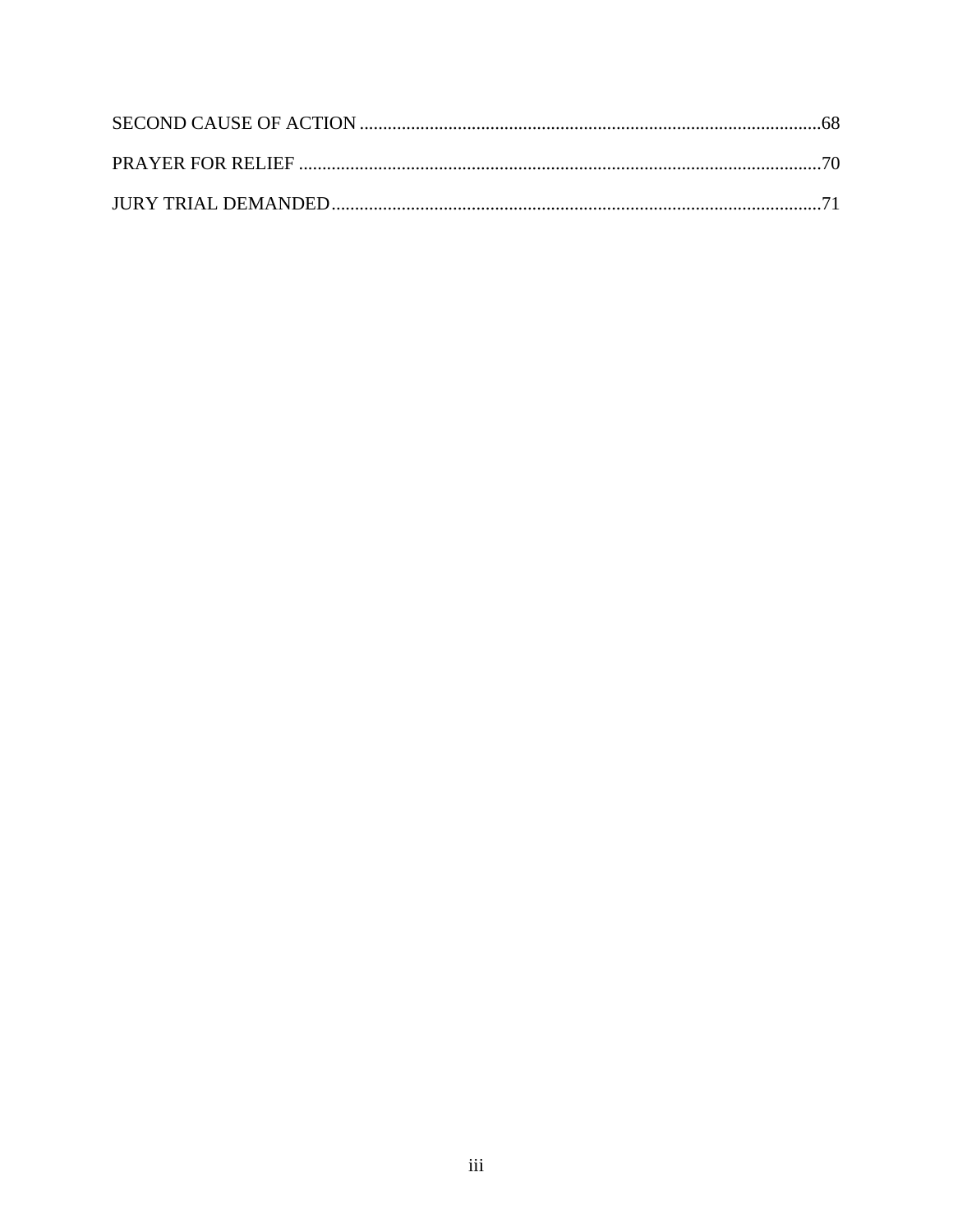Plaintiffs Allstate Insurance Company, Allstate Life Insurance Company, Allstate Bank (f/k/a Allstate Federal Savings Bank), Allstate Life Insurance Company of New York, Allstate Retirement Plan, and Agents Pension Plan (collectively, "Allstate"), by and through their attorneys, bring this action against ACE Securities Corp., Deutsche Alt-A Securities, Inc., DB Structured Products, Inc., Deutsche Bank Securities and Deutsche Bank AG New York Branch and allege as follows:

#### **NATURE OF ACTION**

1. This action arises out of the defendants' fraudulent sale of residential mortgagebacked securities (the "Certificates") to Allstate. Whereas Allstate was made to believe it was buying highly-rated, safe securities backed by pools of loans with specifically-represented risk profiles, in fact the defendants knew the pool was a toxic mix of loans given to borrowers who could not afford the properties, and thus were highly likely to default.

2. The defendants made numerous material misrepresentations and omissions regarding the riskiness and credit quality of the Certificates in registration statements, prospectuses, prospectus supplements, term sheets, and other written materials (the "Offering Materials"). For example:

(i) *Underwriting guidelines***.** The Offering Materials each represented that a particular, reasonable underwriting process was followed to ensure that only loans that the borrower could repay would be included in the pool underlying the Certificates (the "Mortgage Loans"). In fact, defendants systematically ignored their own due diligence and that of their own hired third-party firms in acquiring non-compliant loans that violated the underwriting guidelines of the originators. For instance, recent reviews of the loan files underlying some of Allstate's Certificates by defendants' own insurers revealed a pervasive lack of proper documentation, facially absurd (yet unchecked) claims about the borrower's purported income, and the routine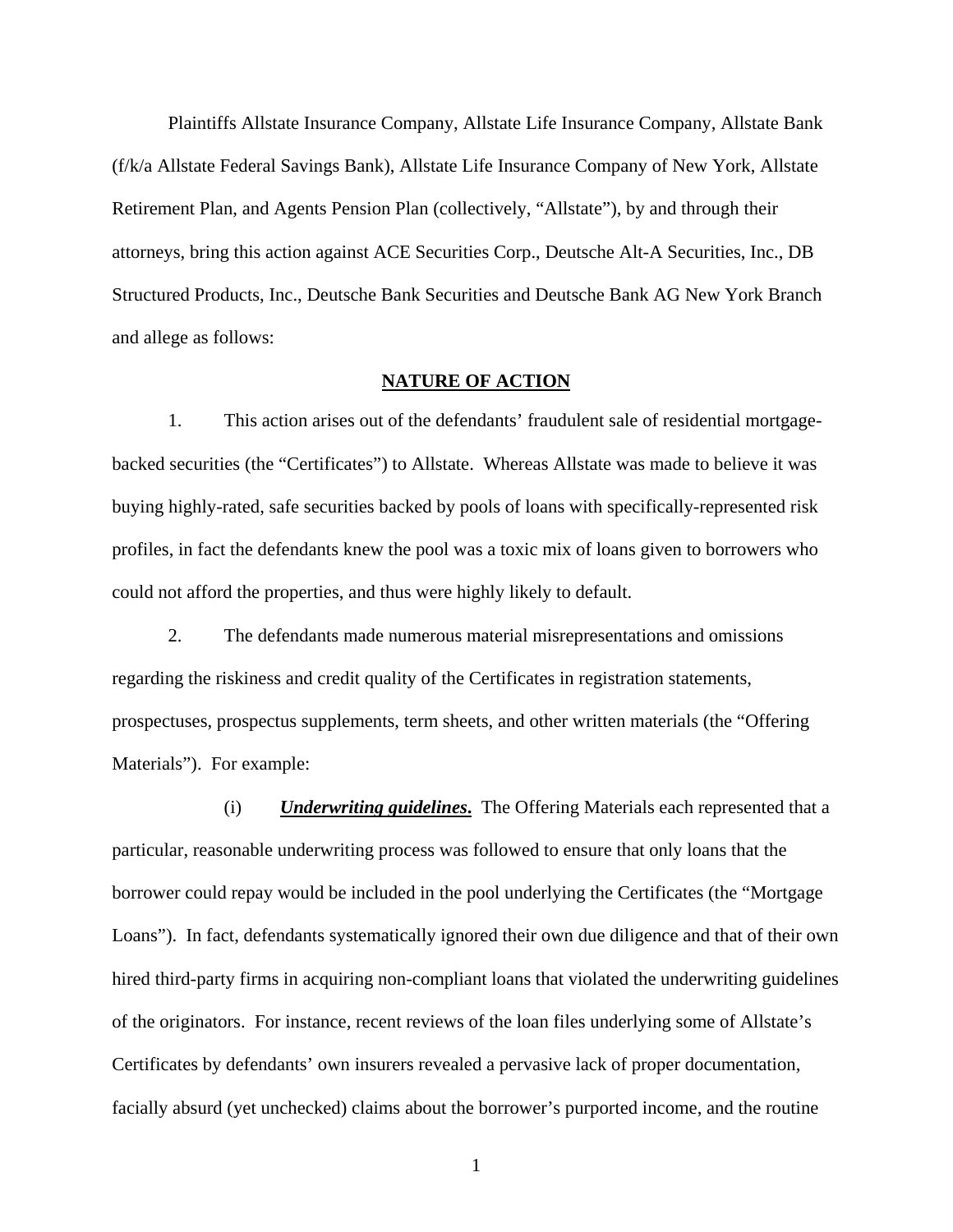disregard of purported underwriting guidelines. Based on data compiled from third-party due diligence firms, the federal Financial Crisis Inquiry Commission ("FCIC") noted (at 187) in its January 2001 report:

The Commission concludes that firms securitizing mortgages failed to perform adequate due diligence on the mortgages they purchased and at time knowingly waived compliance with underwriting standards. *Potential investors were not fully informed or were misled* about the poor quality of the mortgages contained in some mortgage-related securities. *These problems appear to be significant.* 

## (ii) *Percentage of Known Non-Conforming Loans.* The defendants

fraudulently omitted the fact that due diligence conducted by third-party firms, and by the defendants themselves, had identified numerous, specific loans that did not conform to the underwriting guidelines of the originators. Nor did they disclose that many of those very same loans had been "waived" into the collateral pools underlying the Certificates despite not having any purported "compensating" factors. Data recently made available from one of the largest due diligence firms confirms this was occurring on a staggering scale. This not only confirms the results of Allstate's statistical analysis of the loans at issue, but also confirms the defendants' knowledge of those underwriting violations.

(iii) *Owner Occupancy Statistics***.** The Offering Materials made specific representations regarding the percentage of borrowers who would be occupying the property being mortgaged – a key risk characteristic given that borrowers are less likely to walk away from properties they live in, as compared to properties being used as a vacation home or as an investment. Analytical tools recently made available confirm that in truth, a greater percentage of the loans underlying Allstate's Certificates were in fact given to borrowers who lived elsewhere.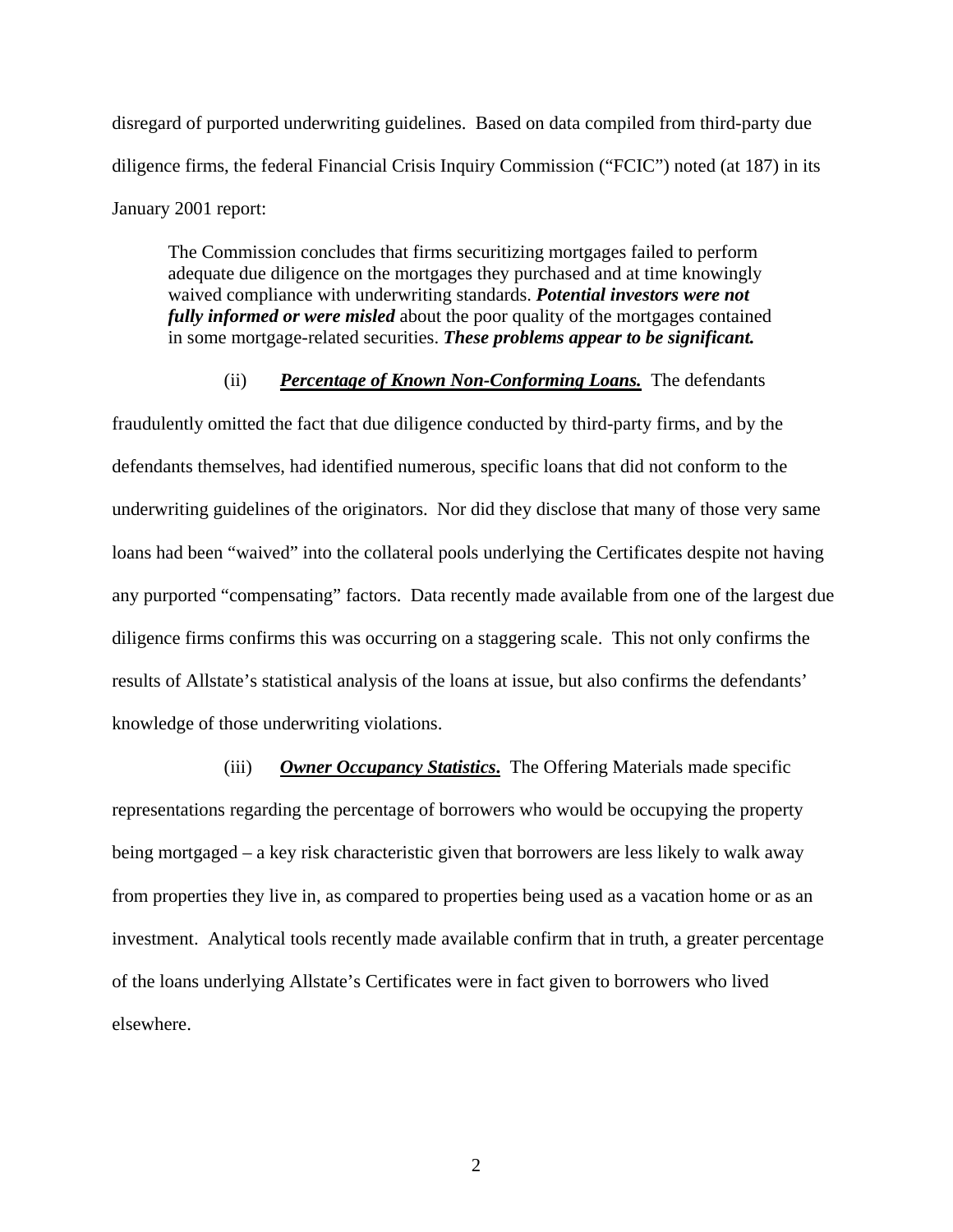(iv) *Loan-to-Value Ratios***.** The Offering Materials represented that the loans had specific loan-to-value and combined loan-to-value ratios. These are additional key risk metrics, because they represent the equity "cushion" that borrowers have, and the likelihood of repayment to lenders upon foreclosure. Analytical tools recently made available confirm that the Offering Materials vastly overstated the value of the collateral being included in the loan pools, and hid additional liens that had been placed on the properties.

3. Allstate purchased approximately \$185 million in the defendants' mortgagebacked securities in reliance on these and the other misrepresentations and omissions:

| <b>Asset</b>        | <b>Purchase Price</b> |
|---------------------|-----------------------|
| ACE 2004-OP1, M2    | 9,751,224.06          |
| ACE 2004-OP1, M2    | 7,967,500.00          |
| ACE 2004-HE4, M1    | 16,508,995.37         |
| ACE 2004-RM2, M2    | 5,830,162.50          |
| ACE 2004-RM2, M2    | 5,830,162.50          |
| ACE 2005-WF1, M1    | 5,000,000.00          |
| ACE 2005-WF1, M2    | 3,000,000.00          |
| ACE 2005-WF1, M3    | 4,530,000.00          |
| DBALT 2005-AR1, 1A1 | 10,024,764.90         |
| ACE 2006-HE4, A2C   | 10,000,000.00         |
| ACE 2006-HE4, A2C   | 3,000,000.00          |
| ACE 2006-HE4, A2C   | 2,000,000.00          |
| ACE 2006-HE4, A2C   | 5,000,000.00          |
| ACE 2006-HE4, A2C   | 5,000,000.00          |
| ACE 2006-HE4, A2D   | 20,000,000.00         |
| ACE 2006-OP2, A2B   | 500,000.00            |
| ACE 2006-OP2, A2B   | 250,000.00            |
| ACE 2006-OP2, A2B   | 7,250,000.00          |
| ACE 2006-OP2, A2C   | 9,000,000.00          |
| ACE 2006-OP2, A2C   | 500,000.00            |
| ACE 2006-OP2, A2C   | 250,000.00            |
| ACE 2006-OP2, A2C   | 2,000,000.00          |
| ACE 2006-OP2, A2C   | 6,990,000.00          |
| ACE 2006-GP1, A     | 13,000,000.00         |
| ACE 2006-GP1, A     | 2,000,000.00          |
| ACE 2006-GP1, A     | 10,000,000.00         |
| ACE 2006-SL4, A-1   | 10,000,000.00         |
| ACE 2006-SL4, A-1   | 10,000,000.00         |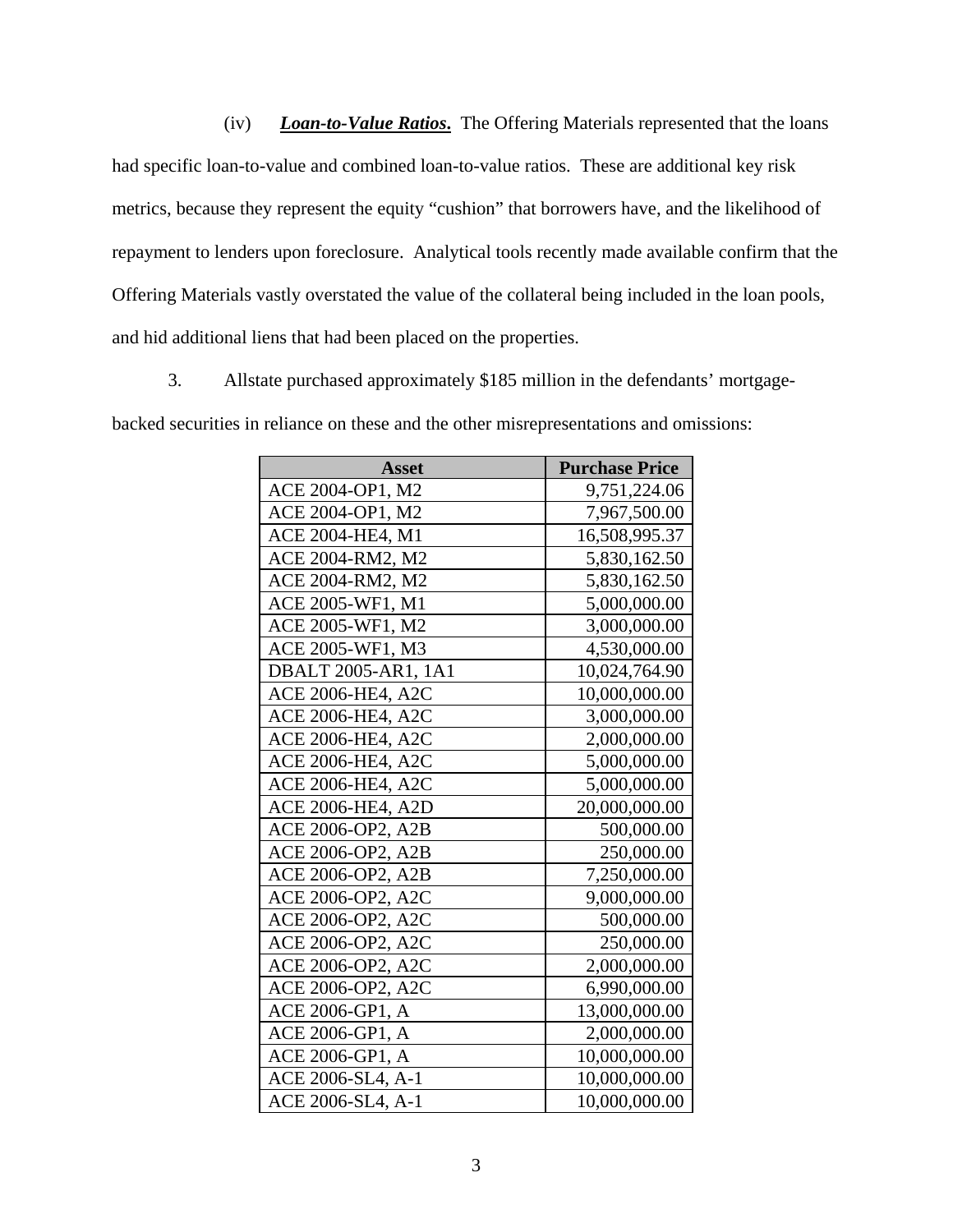| <b>TOTAL</b> | $\mid$ \$185,182,809.33 |
|--------------|-------------------------|
|--------------|-------------------------|

Exhibits A and B further detail the Certificates. All of the exhibits attached to this Complaint are incorporated as if set forth fully herein.

4. Allstate invested in the Certificates as part of a broader plan to invest in a diverse array of mortgage-backed securities. Allstate typically purchased senior classes of mortgagebacked securities (i.e., those rated AAA/Aaa or AA/Aa by the rating agencies Standard & Poor's and Moody's Investors Service). Allstate purchased the Certificates to generate income and total return through safe investments. But Allstate also purchased these securities with the expectation that the investments could be – and indeed some would be – sold on the secondary market.

5. The systemic (but hidden) abandonment of the disclosed underwriting guidelines and the misrepresentation of Mortgage Loan characteristics has predictably led to soaring default rates in the mortgage loans underlying the Certificates. For instance, despite the fact that most of the of the Certificates started out with AAA ratings – the same rating given to treasury bills backed by the full faith and credit of the United States government – 50% are now considered to be highly speculative. These problems are so drastic and their onset was so rapid (in comparison to the long-term security of the investments Allstate thought it was purchasing) that the Certificates' poor performance to date is itself powerful evidence that the Mortgage Loans were not underwritten according to the procedures represented to Allstate, and that the Mortgage Loans in the collateral pools were not of the quality represented. With the underlying loans performing so poorly, the market value of Allstate's Certificates has plummeted, causing Allstate to incur significant losses.

6. As the FCIC concluded (at 224):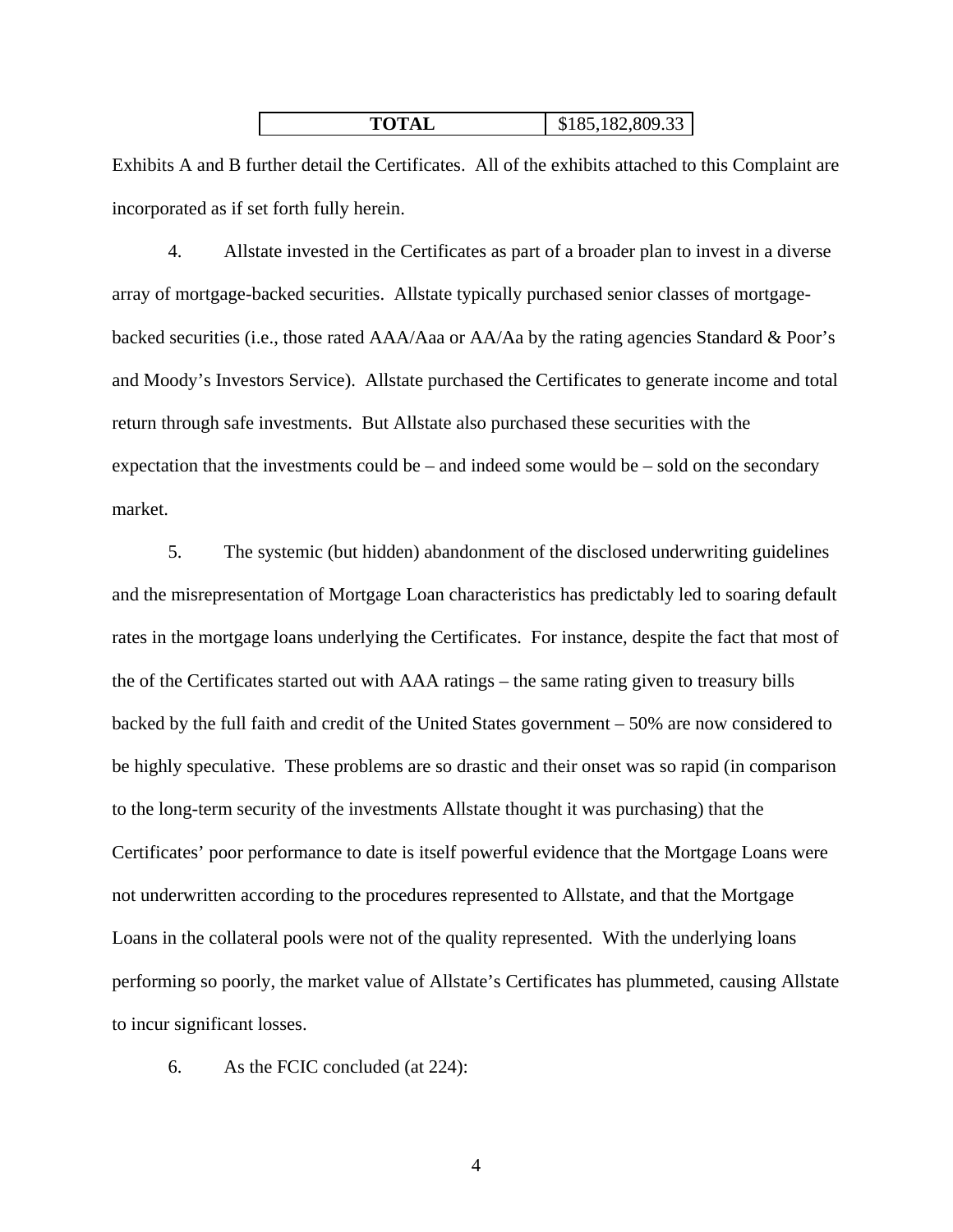As mortgage securities lost value, investors found significant deficiencies in securitizer's due diligence on the mortgage pools underlying the mortgage-backed securities as well as in their disclosure about the characteristics of those deals. As private mortgage insurance companies found similar deficiencies in the loans they insured, they have denied claims to an unprecedented extent . . .

The report also recounted (at 224) that investigations by the government-sponsored entities Fannie Mae and Freddie Mac similarly found loan disclosures consistently lacking. For instance, "Freddie reviewed \$76.8 billion of loans . . . and found \$21.7 billion to be ineligible, meaning they did not meet representations and warranties."

#### **PARTIES**

7. *The Plaintiffs.*Plaintiff Allstate Insurance Company is an insurance company formed under the laws of, and domiciled in, the State of Illinois, with its principal place of business in Northbrook, Illinois. It is the nation's largest publicly-held personal-lines insurer, selling property and casualty insurance. Allstate Insurance Company is licensed to do business in New York and writes insurance policies to New York residents. Allstate Insurance Company is a wholly-owned subsidiary of Allstate Insurance Holdings, LLC, which is a Delaware limited liability company. Allstate Insurance Holdings, LLC is a wholly-owned subsidiary of The Allstate Corporation, which is a Delaware corporation.

8. Plaintiff Allstate Life Insurance Company is an insurance company formed under the laws of, and domiciled in, the State of Illinois, with its principal place of business in Northbrook, Illinois. It sells life insurance and annuity products. Allstate Life Insurance Company is a wholly-owned subsidiary of Allstate Insurance Company.

9. Plaintiff Allstate Bank (formerly known as Allstate Federal Savings Bank) is a federally-chartered thrift institution that provides retail bank products and services. Its registered office is in Northbrook, Illinois. It is wholly owned by The Allstate Corporation.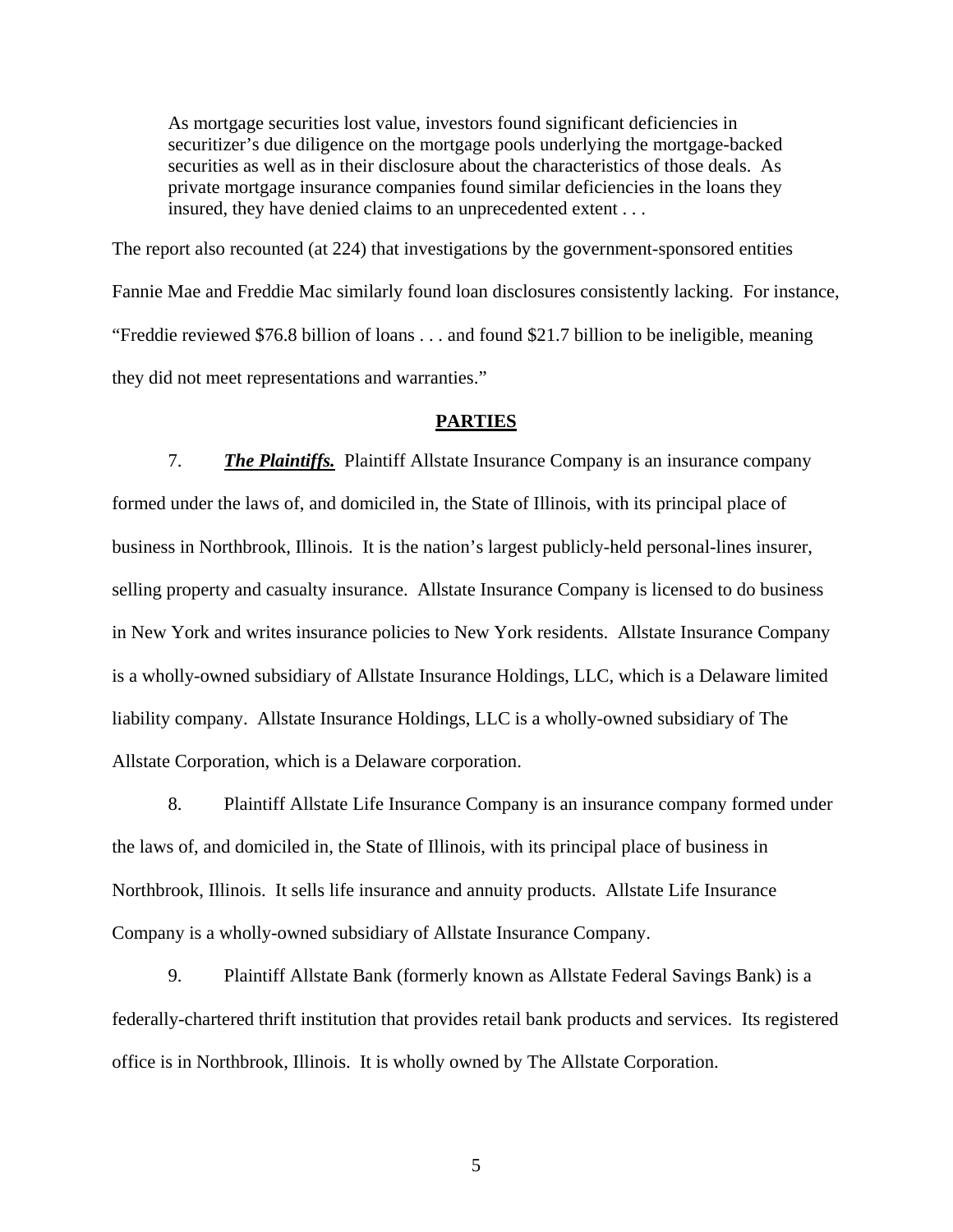10. Plaintiff Agents Pension Plan is an ERISA plan sponsored by Allstate Insurance Company.

11. Plaintiff Allstate Life Insurance Company of New York is an insurance company formed under the laws of, and domiciled in, the State of New York, with its principal place of business in Hauppauge, New York. It sells life, accident and health insurance and annuity products. Allstate Life Insurance Company of New York is a wholly-owned subsidiary of Allstate Life Insurance Company.

12. Plaintiff Allstate Retirement Plan is an ERISA plan sponsored by Allstate Insurance Company.

13. *Defendants.* All of the defendants in this action are part of the same corporate family, and acted together to control the entire creation of the Certificates at issue here, from loan acquisition, to mortgage pooling, to securities underwriting, to sale to Allstate. Allstate is not seeking relief against any bankrupt entity.

14. Defendant Deutsche Bank Securities Inc., is a Delaware corporation and an SEC registered broker-dealer with its principal place of business in New York, New York. Defendant Deutsche Bank Securities Inc.'s banking operations are limited to broker-dealer functions in the issuance and underwriting of residential and commercial mortgage backed securities.

15. Defendant Deutsche Alt-A Securities, Inc., is a Delaware corporation with its principal place of business in New York, New York. As Depositor of the DBALT 2005-AR1 (the "DBALT Offering"), it is considered as an issuer of the Certificates within the meaning of Section  $2(a)(4)$  of the 1933 Act, 15 U.S.C.  $\frac{877b(a)(4)}{a}$ , and in accordance with Section 11(a) of the 1933 Act, 15 U.S.C. §77k(a).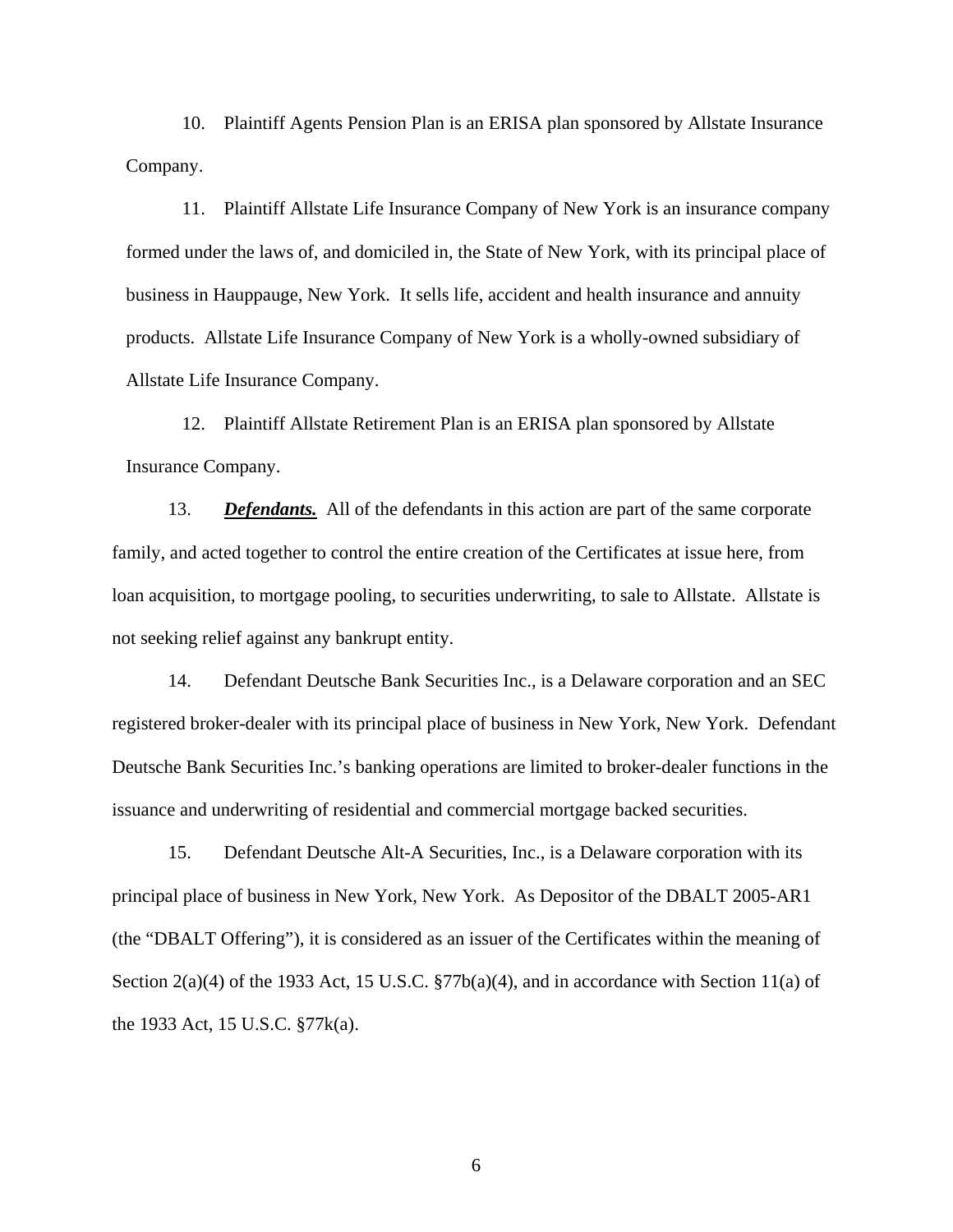16. Defendant ACE Securities Corp., is a special purpose Delaware corporation with its principal place of business in Charlotte, North Carolina. Ace Securities acted as Depositor for ACE 2004-RM2, ACE 2004-HE4, ACE 2004-OP1, ACE 2005-WF1, ACE 2006-HE4, ACE 2006-GP1, ACE 2006-SL4, and ACE 2006-OP2 (collectively the "Ace Offerings") and is considered as an issuer of the Certificates within the meaning of Section  $2(a)(4)$  of the 1933 Act, 15 U.S.C. §77b(a)(4), and in accordance with Section 11(a) of the 1933 Act, 15 U.S.C. §77k(a). Ace Securities was formed by Deutsche Bank Securities to, among other things, facilitate the sale of residential mortgage loans through securitization programs.

17. Defendant DB Structured Products, Inc., is a Delaware corporation with its principal place of business in New York, New York. It acquired the residential loans from the originators, and sponsored the securitization of some of the mortgage loans at issue here.

18. Defendant Deutsche Bank AG New York Branch is the New York Branch of Deutsche Bank AG, a German corporation with its principal place of business in Frankfurt, Germany. It acquired the residential loans from the originators, and sponsored the securitization of the Certificates for ACE 2004-OP1.

19. *Relevant Non-Parties***.** The Certificates for each securitization relevant to this action were issued by a trust. The issuing trusts (collectively, the "Trusts") are identified in Exhibit A along with other details regarding Allstate's purchases. The Trusts are managed by a trustee. The trustees for the offerings here were HSBC Bank USA, National Association, a national banking association (whose principal place of business is in New York), and Deutsche Bank National Trust Company, a New York-chartered limited purpose trust company, as indenture trustee for the ACE 2006-GP1 offering.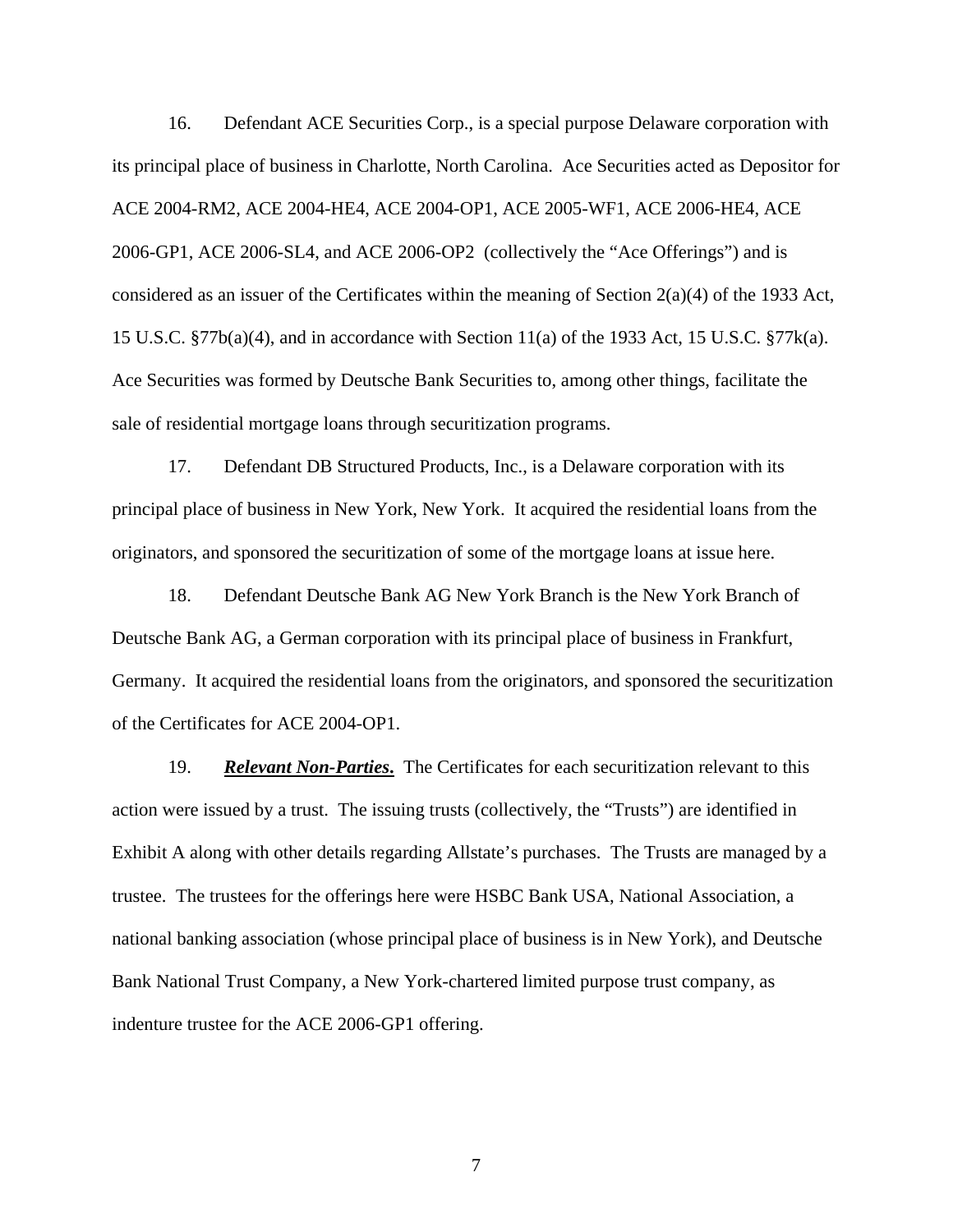20. At all relevant times, the defendants committed the acts, caused or directed others to commit the acts, or permitted others to commit the acts alleged in this Complaint. Any allegations about acts of the corporate defendants means that those acts were committed through their officers, directors, employees, agents, and/or representatives while those individuals were acting within the actual or implied scope of their authority.

### **JURISDICTION AND VENUE**

21. Jurisdiction of this Court is founded upon CPLR §§ 301 and 302.

22. All of the defendants do business in or derive substantial revenue from activities carried out in New York. The defendants are licensed to do business in New York and have maintained principle offices in New York during the relevant time period. Nearly all activity pertaining to the securitization of the Mortgage Loans at issue occurred in New York, including the underwriting, negotiating, drafting and signing of operative agreements, the compilation of Offering Materials, and the marketing of the securities.

23. Venue is proper in this County pursuant to CPLR §§ 503(a).

# **SUBSTANTIVE ALLEGATIONS**

## **I. THE DEFENDANTS ABUSED THEIR CONTROL OF THE RAPIDLY-EXPANDING SECURITIZATION PROCESS**

## **A. Evidence of a Rise in Securitization Volume Leading to a Decline in Underwriting Standards**

24. The FCIC "reviewed millions of pages of documents, interviewed more than 700

witnesses, and held 19 days of public hearings in New York, Washington, D.C., and communities across the country." In the resulting January 2011 report, the FCIC stated (at xvi):

In this report, we detail the events of the crises . . . [I]t was the collapse of the housing bubble – fueled by low interest rates, easy and available credit, scant regulation, and toxic mortgages – that was the spark that ignited a string of events, which led to a full-blown crises in the fall of 2008. Trillions of dollars in risky mortgages had become embedded throughout the financial system, as mortgage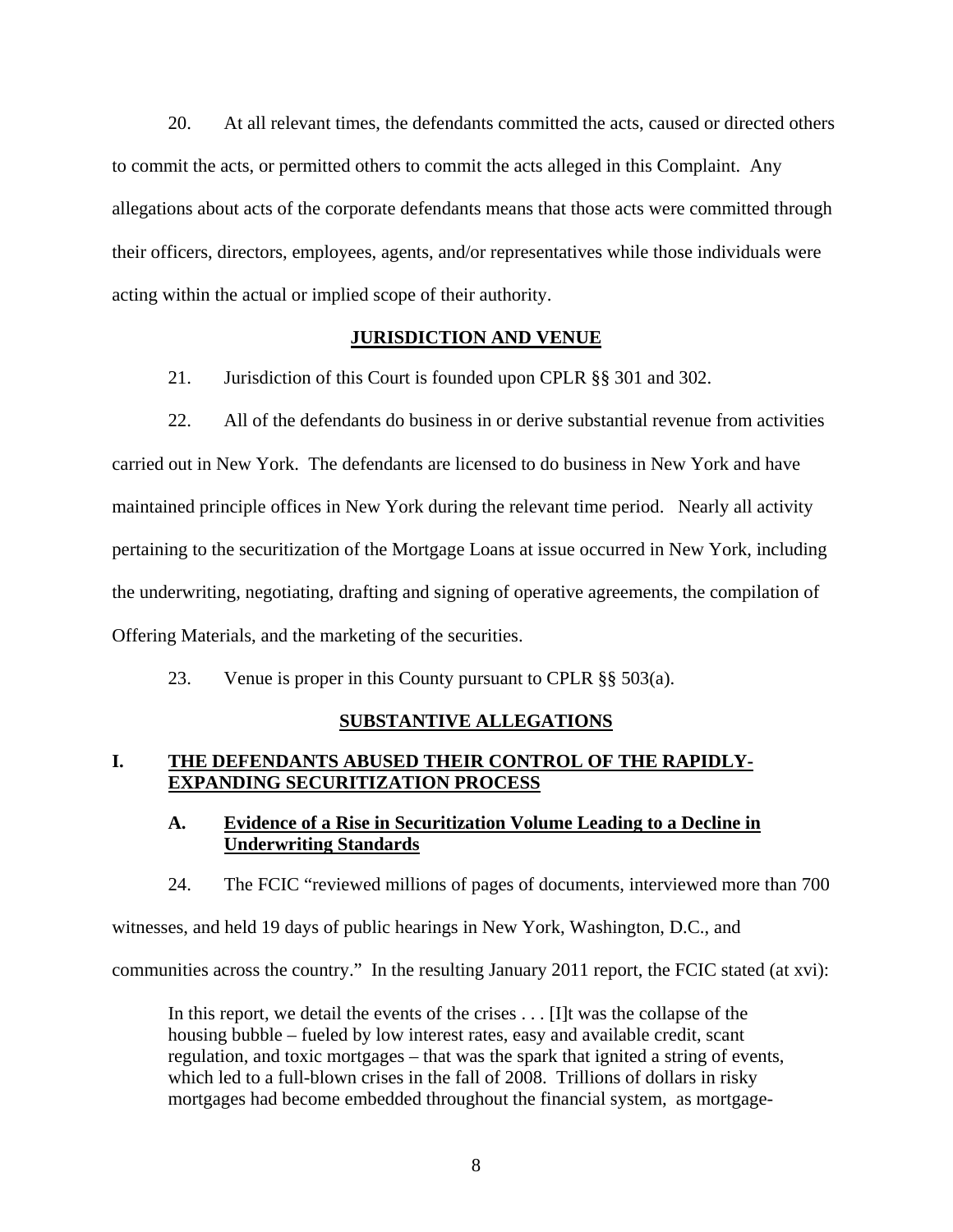related securities were packaged, repackaged, and sold to investors around the world.

25. The report noted (at 22-23) that in July 2008 the Federal Reserve adopted "new rules," "including a requirement that borrowers have the ability to repay loans made to them. By that time, however, the damage had been done. The total value of mortgage-backed securities issued between 2001 and 2006 reached \$13.4 trillion . . . . [I]t has been estimated that ultimately as many as 13 million households in the United States may lose their homes to foreclosure." Already, according to the report, "four million families have lost their homes to foreclosure and another four and a half million have slipped into the foreclosure process or are seriously behind on their mortgage payments."

26. In a securitization, mortgages are aggregated, then securities are sold that are backed by the resulting mortgage pools. The cash flows from the pooled loans, in the form of payments of interest and principal, are used to make payments on the securities. The purchase of each Certificate here was thus the purchase of a right to participate in the cash flows generated by the pool of Mortgage Loans. As summarized by the *Wall Street Journal*:

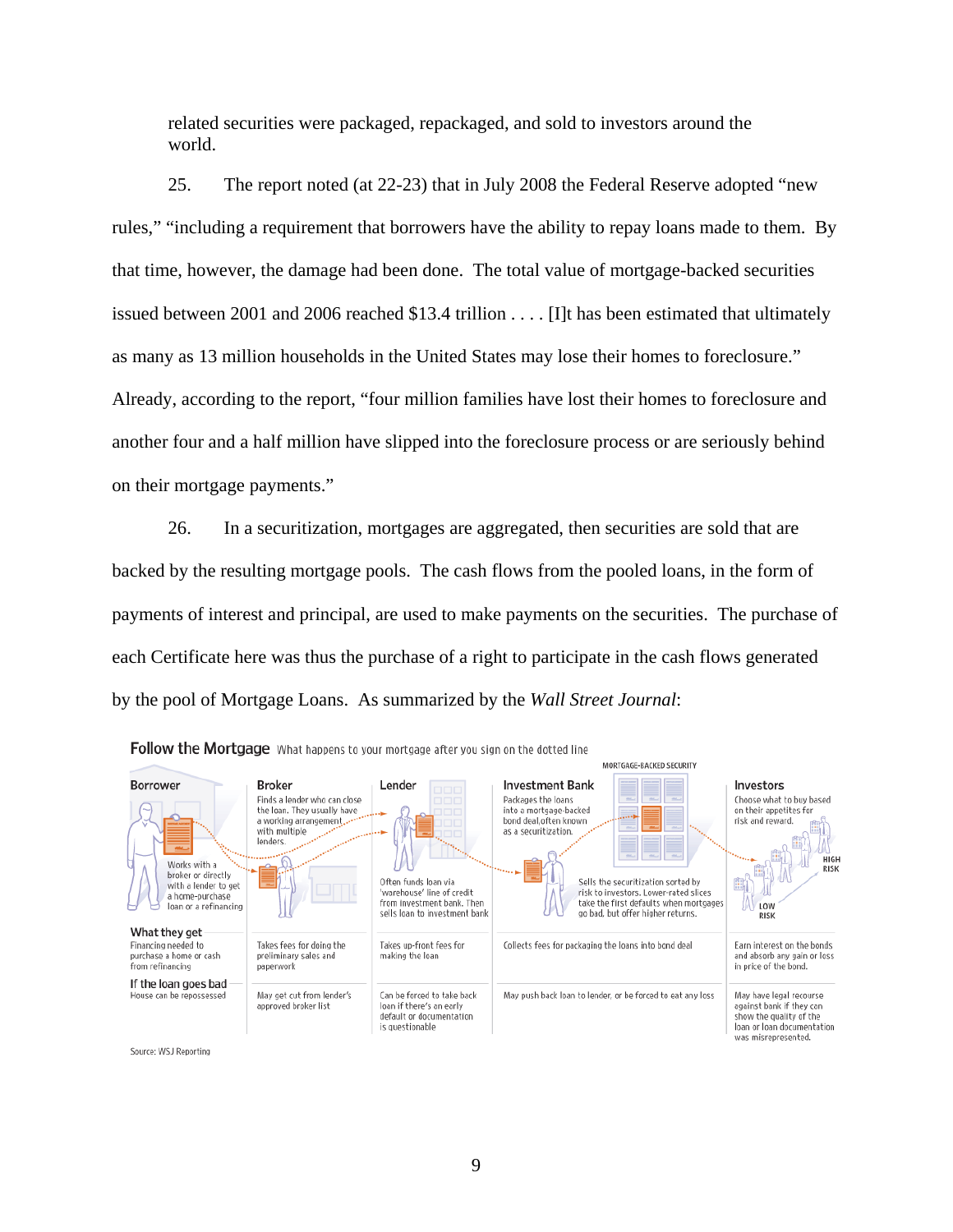27. Traditional securitizations were primarily done in conjunction with the government-sponsored entities Fannie Mae and Freddie Mac. Those entities limited the types of loans that could be securitized through them, and their perceived government backing simultaneously lowered the risk.

28. In the early 2000s, as interest rates at historic lows were pushing down the profits of traditional lending and even securitization through Fannie Mae or Freddie Mac, banks began to look for ways to increase the fees they could generate. Banks, lenders, and securitizers began increasingly focusing on creating products outside the traditional lending guidelines, expanding the number of borrowers who could purportedly qualify for loans while also enabling themselves to charge those borrowers much higher fees than they would have realized on conforming loan terms.

29. A larger perceived potential borrower base and higher profits per borrower created a huge incentive to increase lending volume. The number of loans issued on terms riskier than those that could be securitized through Fannie Mae or Freddie Mac skyrocketed. For instance, according to an April 7, 2010 report by the FCIC, non-conforming loans went from around \$670 billion in 2004 to over \$2 trillion in 2006. The same report indicates that Deutsche Bank was the seventh-largest sponsor of non-agency mortgage-backed securities in 2007.

30. Such a huge increase in mortgage volume in a short period of time also created the problem of where the money to actually fund those loans would come from, and who would bear the risk. As the FCIC put it (at 7): "under the radar, the lending and financial services industry had mutated." It found (at 70) that "[s]ecuritization and subprime origination grew hand in hand," as (at 125) "[t]he nonprime mortgage securitization process created a pipeline through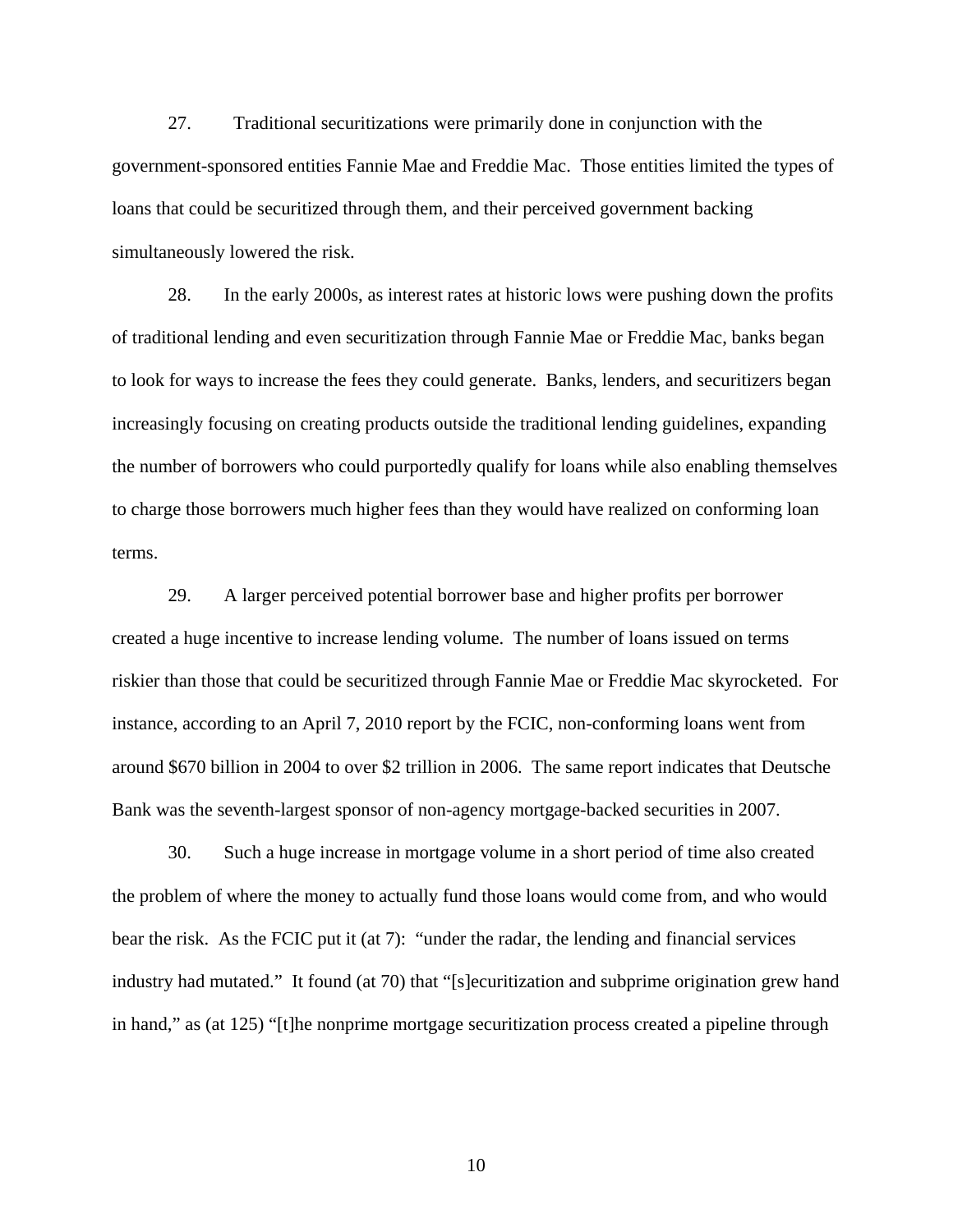which risky mortgages were conveyed and sold throughout the financial system. The pipeline was essential to the origination of the burgeoning numbers of high-risk mortgages."

31. In other words, simultaneous with a shift away from non-traditional loans was a focus on an "originate and distribute" business model. In a traditional "originate and hold" business model, the lender is economically vested in establishing the creditworthiness of the borrower and the true value of the underlying property, as it would be stuck with any resulting losses. In an "originate and distribute" model, the incentives are vastly different. The risk of non-payment was transferred to the investors, and thus the only incentive for the originators, underwriters, and others in the securitization chain was to pump out as many loans as possible, the more exotic (and thus the higher-fees) the better – as long as they could be sold. The defendants were willing to abandon sound underwriting practices because they were routinely placing the risk onto investors like Allstate by misrepresenting the resulting loans to ensure their marketability. As the FCIC concluded (at 125): "The originate-to-distribute model undermined responsibility and accountability for the long-term viability of the mortgages and mortgagerelated securities and contributed to the poor quality of mortgage loans."

32. Because the underlying loans were on non-traditional terms, the banks could offer investors higher rate of returns on the securitized pools even as the deal's structure (such as, for instance, including "extra" Mortgage Loans in the collateral pool) purportedly made the investments safe. Unknown to investors like Allstate, however, they were in fact much riskier because the defendants misrepresented many aspects of the Mortgage Loans.

33. For instance, though the defendants may have disclosed that the loan pool included adjustable-rate mortgages (which may be riskier than fixed-rate as the borrower may be unable to afford his or her monthly payment should interest rates rise), they overstated how many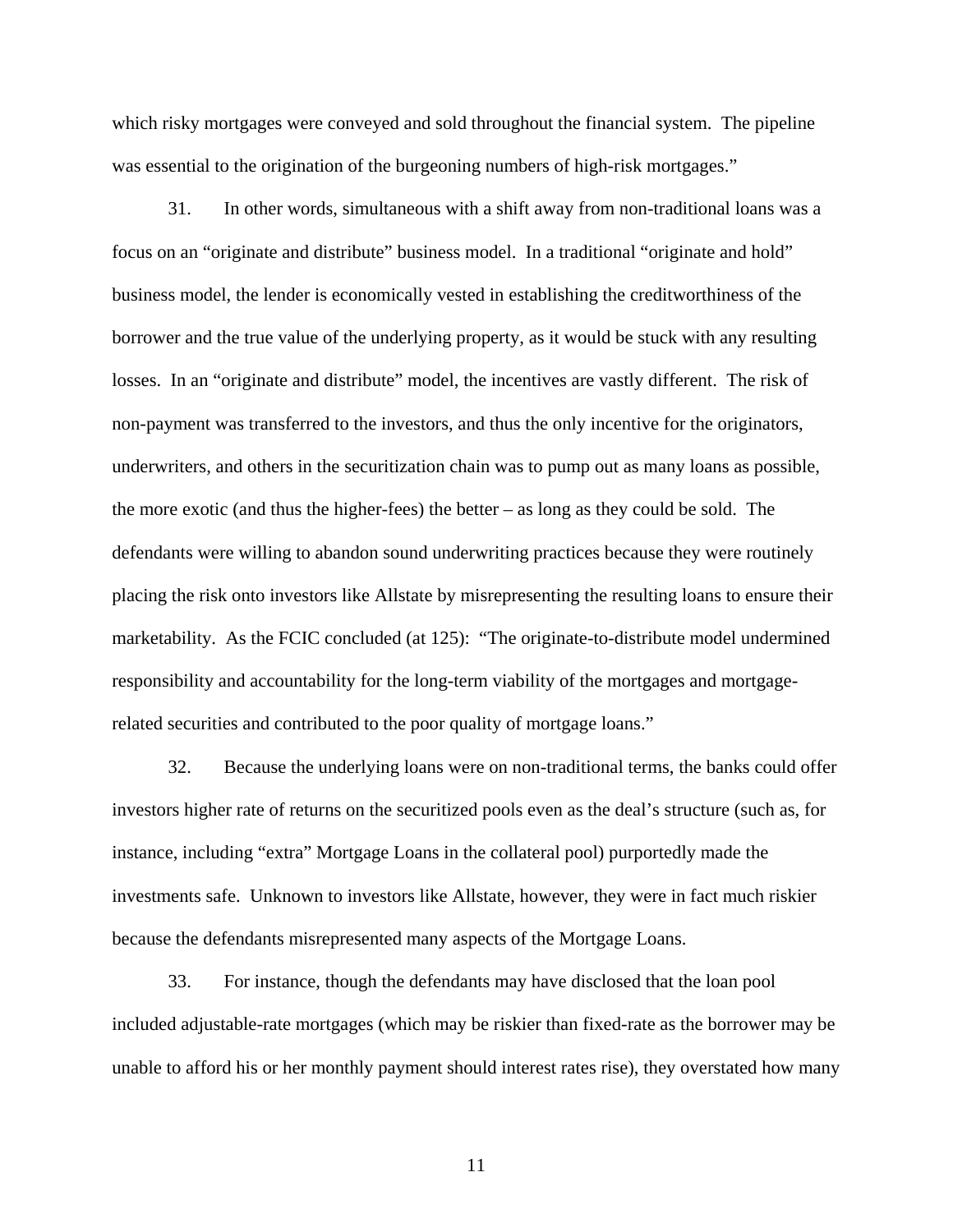loans were owner-occupied (owner-occupied properties have lower risks), understated the loan pools' average loan-to-value ratios (suggesting the owners had more of an equity "cushion" than they did), misrepresented the amount of verification of the borrower's assets and income that had been done (understating the risk that the borrower could not actually afford the monthly payments), and omitted to inform Allstate about the high number of rejected loans that were "waived" in by the underwriters (making representations regarding the quality of the underwriting process even more misleading).

34. Each misrepresentation and omission created an additional, hidden layer of risk well beyond that known to be associated with an "adjustable rate mortgage" or a "home equity loan" in the abstract. In short, by misrepresenting the true risk profile of the loan pools, the defendants defrauded investors like Allstate into accepting the risks created by the defendants' shoddy lending and underwriting practices. A managing director of a financial services analyst quoted in the FCIC's report (at 6) described the financial products created at this time as being a lot like "cheap sangria," "[a] lot of cheap ingredients repackaged to sell at a premium . . . it might taste good for a while, but then you get headaches later and you have no idea what's really inside."

35. The FCIC report summarized (at 28, emphasis added):

[W]e follow the profound changes in the mortgage industry, from the sleepy days when local lenders took full responsibility for making and servicing 30-year loans to a new era in which the idea was to sell the loans off as soon as possible, so that they could be packaged and sold to investors around the world. New mortgage products proliferated, and so did new borrowers. *Inevitably, this became a market in which the participants – mortgage brokers, lenders, and Wall Street firms – had a greater stake in the quantity of mortgages signed up and sold than in their quality*.

36. The perverse incentives created by the move to "originate and distribute" did not just operate on an entity level, but flowed down to the individual decisionmakers within the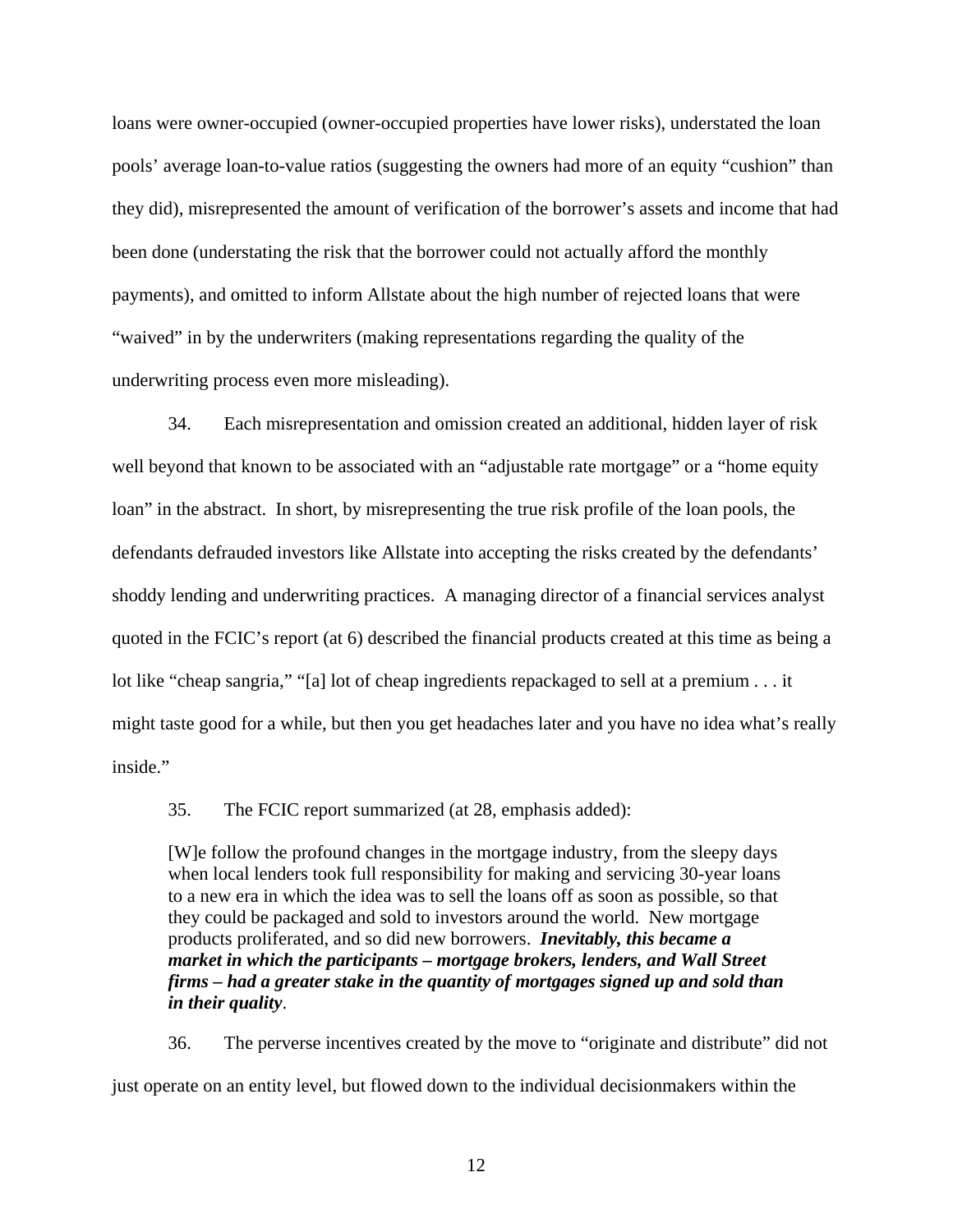defendants. The FCIC's January 2011 report noted (at 6) that "[b]ondsalesman earned multimillion dollar bonuses packaging and selling new kinds of loans, offered by new kinds of lenders, into new kinds of investment products that were deemed safe but possessed complex and hidden risks." It also found (at 64) that "[c]ompensation structures were skewed all along the mortgage securitization chain."

37. In a section discussing "employee compensation," the chair of the FDIC provided a statement to an investigative panel in January 2010 that:

The standard compensation practice of mortgage brokers and bankers was based on the volume of loans originated rather than the performance and quality of the loans made. From the underwriter's perspective, it was not important that consumers be able to pay their mortgages when interest rates reset . . . . The longtail risk posed by these products did not affect mortgage brokers and bankers' incentives because these mortgages were sold and securitized. The lack of a downside in these compensation schemes ultimately hurt both those who could not pay their risky mortgages and the economy.

38. To make matters worse, the FCIC found (at 14) that the explosion also created a surging demand for people to carry out the paperwork – a void that was filled, according to a study cited by the FCIC, with thousands of newly-minted "mortgage brokers" with criminal records, including thousands with convictions for fraud, racketeering, and extortion. The FCIC also found (at 162) that "despite the underreporting" of fraud, there was a 20-fold increase in "suspicious activity reports" related to mortgage fraud between 1996 and 2006, numbers that kept climbing during the time the Mortgage Loans at issue here were originated.

39. In short, as summarized by the President's Working Group in March 2008, there was a "significant erosion of market discipline by those involved in the securitization process . . . related in part to failures to provide . . . adequate risk disclosures." It also found that the "turmoil in the financial markets was triggered by a dramatic weakening of underwriting standards for U.S. subprime mortgages . . ." Similarly, the Comptroller of Currency's written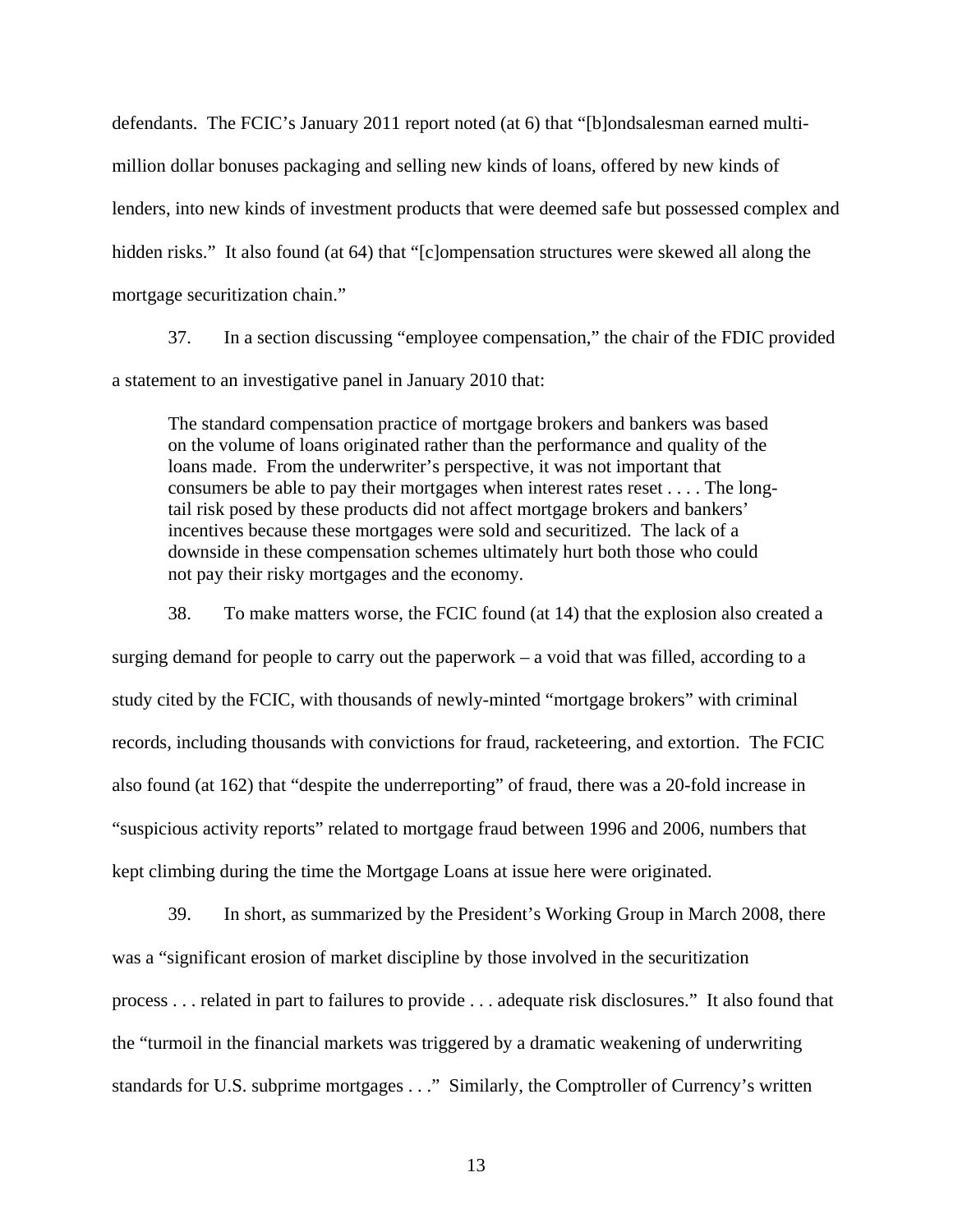statement for a Special Seminar on International Banking and Finance in November 2009 stated that a lethal combination of poor practices "produced, on a nationwide scale, the worst underwritten mortgages in our history." And the FCIC's January 2011 report concluded (at 101) that "there was untrammeled growth in risky mortgages. *Unsustainable, toxic loans polluted the financial system and fueled the housing bubble*." (Emphasis added.)

## **B. The Defendants Were a Market Leader Controlling Nearly Every Aspect of the Securitization Process**

40. The defendants and their affiliates controlled, and thus had actual knowledge of or were reckless as to the truth about, every aspect of the securitization process, from loan acquisition through sale to Allstate.

41. The individual defendants' roles were:

 a. DB Structured Products, Inc. acted as the sponsor and seller for the ACE 2004-RM2, ACE 2006-OP2, ACE 2006-SL4, ACE 2006-GP1, ACE 2006-HE4, ACE 2004-HE4, DBALT 2005-AR1 and ACE 2005-WF1 offerings. Deutsche Bank AG New York Branch acted as the sponsor and seller for the ACE 2004-OP1 offering. The sponsor/sellers obtained the Mortgage Loans that were pooled together in the securitizations and then sold, transferred, or otherwise conveyed title to those loans to the Depositor pursuant to Pooling and Servicing Agreements, which are governed by New York law.

 b. Ace Securities Corp. was the depositor for the Ace Offerings while Deutsche Alt-A Securities, Inc. (together with Ace Securities Corp., the "Depositors") was the depositor for the DBALT Offering. The Depositors purchased the Mortgage Loans pursuant to the Pooling and Servicing Agreements, which are governed by New York law. The Depositors then sold, transferred, or otherwise conveyed the Mortgage Loans to the Trustees, which held the Mortgage Loans in the Trusts for the benefit of Allstate and other Certificateholders. The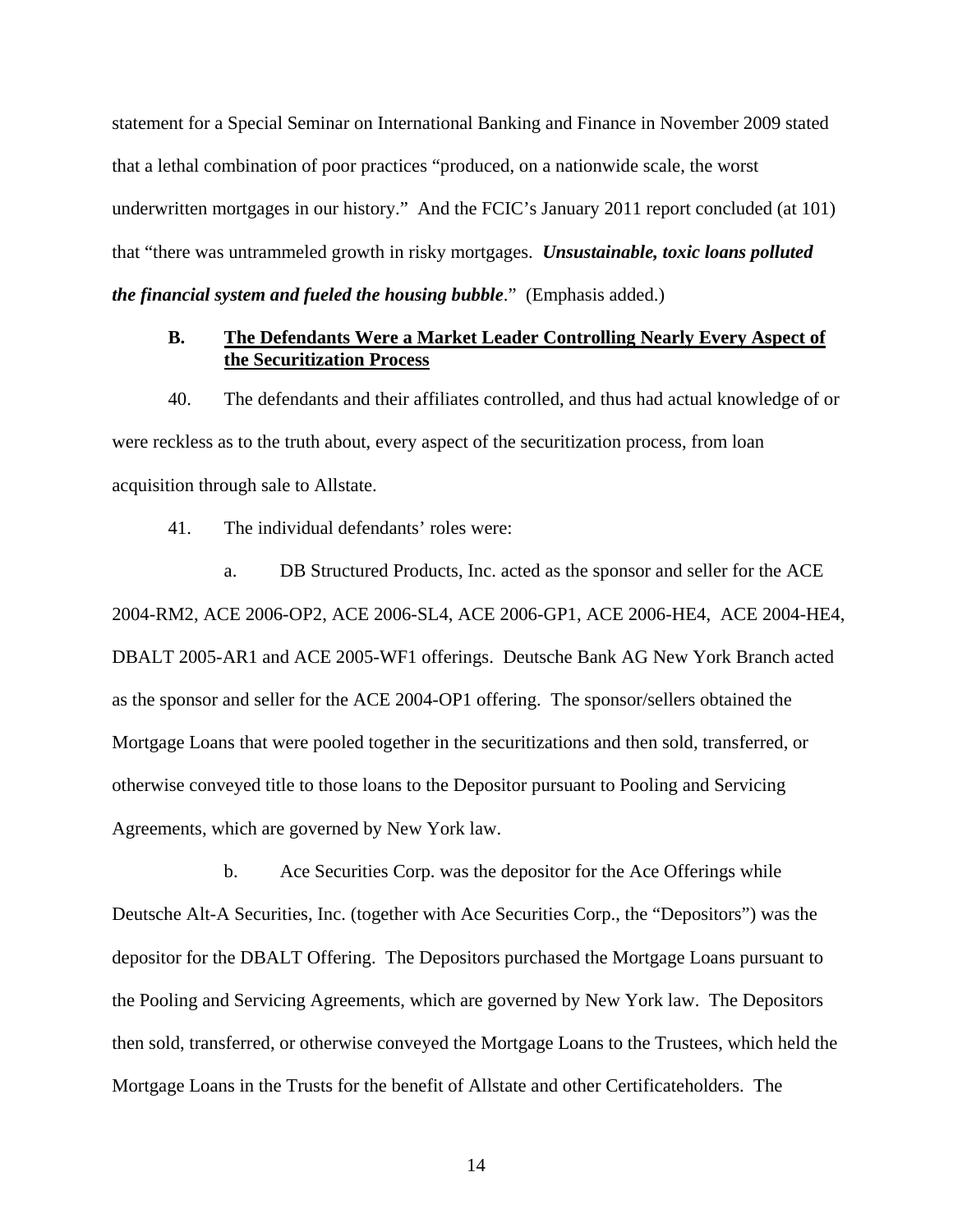Depositors then issued the Certificates, which represent interests in the Mortgage Loans held by the Trusts, to Allstate and other investors. The Depositors and the Sponsors and Underwriters marketed and sold the Certificates to investors such as Allstate. The Certificates were sold in classes according to their expected credit ratings, and were expected to provide interest on the income stream generated by the Mortgage Loans in the collateral pools. Deutsche Bank formed special purpose vehicles, including Defendant Ace Securities Corporation, to facilitate the sale of RMBS.

 c. Deutsche Bank Securities Inc. was the underwriter for the offerings at issue here. In that role, it was responsible for underwriting and managing the securitizations' sale of Certificates to Allstate and other investors, including screening the Mortgage Loans for compliance with the defendants' underwriting guidelines.

## **C. Defendants' Offering Materials**

| Asset                    | <b>Purchase Price</b> |
|--------------------------|-----------------------|
| ACE 2004-OP1, M2         | 9,751,224.06          |
| ACE 2004-OP1, M2         | 7,967,500.00          |
| ACE 2004-HE4, M1         | 16,508,995.37         |
| ACE 2004-RM2, M2         | 5,830,162.50          |
| ACE 2004-RM2, M2         | 5,830,162.50          |
| ACE 2005-WF1, M1         | 5,000,000.00          |
| ACE 2005-WF1, M2         | 3,000,000.00          |
| ACE 2005-WF1, M3         | 4,530,000.00          |
| DBALT 2005-AR1, 1A1      | 10,024,764.90         |
| <b>ACE 2006-HE4, A2C</b> | 10,000,000.00         |
| <b>ACE 2006-HE4, A2C</b> | 3,000,000.00          |
| <b>ACE 2006-HE4, A2C</b> | 2,000,000.00          |
| <b>ACE 2006-HE4, A2C</b> | 5,000,000.00          |
| <b>ACE 2006-HE4, A2C</b> | 5,000,000.00          |
| ACE 2006-HE4, A2D        | 20,000,000.00         |
| ACE 2006-OP2, A2B        | 500,000.00            |
| ACE 2006-OP2, A2B        | 250,000.00            |
| ACE 2006-OP2, A2B        | 7,250,000.00          |

42. Allstate acquired certificates in the following offerings issued by defendants: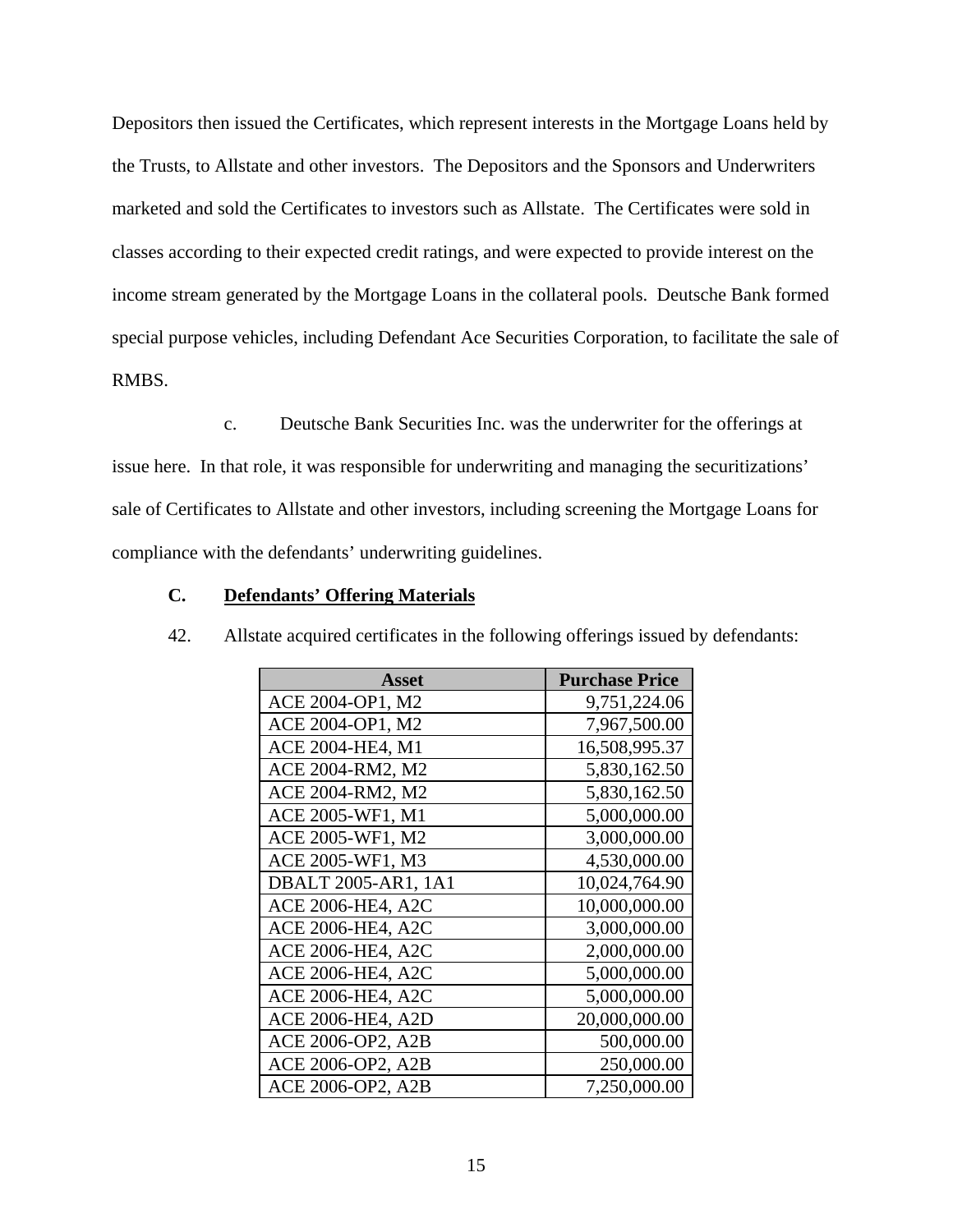| ACE 2006-OP2, A2C | 9,000,000.00     |
|-------------------|------------------|
| ACE 2006-OP2, A2C | 500,000.00       |
| ACE 2006-OP2, A2C | 250,000.00       |
| ACE 2006-OP2, A2C | 2,000,000.00     |
| ACE 2006-OP2, A2C | 6,990,000.00     |
| ACE 2006-GP1, A   | 13,000,000.00    |
| ACE 2006-GP1, A   | 2,000,000.00     |
| ACE 2006-GP1, A   | 10,000,000.00    |
| ACE 2006-SL4, A-1 | 10,000,000.00    |
| ACE 2006-SL4, A-1 | 10,000,000.00    |
| <b>TOTAL</b>      | \$185,182,809.33 |

43. Deutsche Alt-A Securities, Inc., as depositor for the DBALT Offering, filed Form S-3 Registration Statements with the SEC indicating its intention to sell mortgage-backed securities. The Registration Statement for DBALT 2005-AR1 was prepared and signed by Defendant Deutsche Alt-A Securities, Inc. The relevant Registration Statements covering the DBALT Offering at issue here was filed on January 27, 2004.

44. Ace, as depositor for the Ace Offerings, filed Form S-3 Registration Statements with the SEC indicating its intention to sell mortgage-backed securities. The Registration Statements for the Ace Offerings were prepared and signed by Ace Securities. The relevant Registration Statements covering the Certificates at issue here were filed on October 28, 2003, September 24, 2004, June 24, 2005, or May 10, 2006. The Registration Statements were prepared and signed by ACE Securities.

45. The Certificates were issued pursuant to a prospectus. The relevant prospectuses provided that the Trusts would offer a series of certificates representing beneficial ownership interests in the related trust, and that the assets of each trust would generally consist of a pool or pools of fixed or adjustable interest rate mortgage loans secured by a lien on a oneto four-family residential property.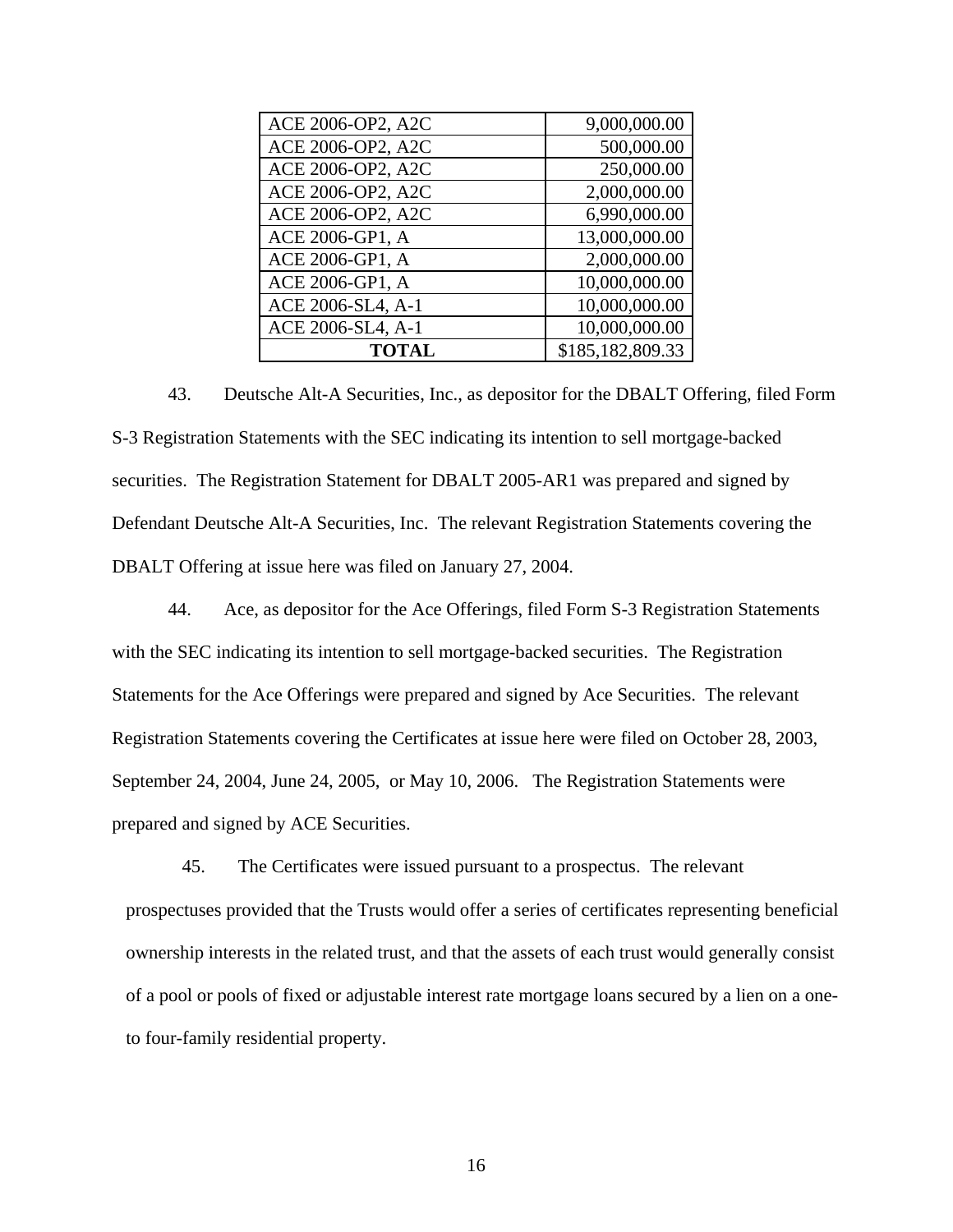46. The respective prospectus supplements provided the specific terms of a particular certificate series offering. The prospectus supplements, also filed with the SEC, contained a more detailed description of the mortgage pools underlying the certificates, including (but not limited to) the type of loans, the number of loans, the mortgage rates and net mortgage rates, the aggregate scheduled principal balance of the loans, the purported original weighted-average combined LTV ratio, the borrowers' debt-to-income ratio, the property type, the owner-occupancy data, and the geographic concentration of the mortgaged properties.

47. The Offering Materials for each of the offerings at issue here had similar representations to those highlighted below. A larger sample of the representations on which Allstate relied are found in the exhibits to this Complaint.

#### **II. THE DEFENDANTS' MATERIAL MISREPRESENTATIONS AND OMISSIONS**

48. The defendants' representations regarding the Mortgage Loans underlying the Offerings were highly material to investors including Allstate. Because the revenue paid to investors is derived from the stream of payments received from the Mortgage Loan borrowers, the value of an investment is necessarily tied to the perceived risk of default in the Mortgage Loan pool. In other words, the market value of a Certificate decreases as the perceived risk of the underlying pool increases. Allstate therefore looked closely at the representations made by the defendants regarding the Mortgage Loans underlying each of the Offerings at issue here.

49. The defendants made a series of specific representations regarding the quality of the Mortgage Loans underlying each of the Offerings at issue. In fact, the defendants specifically represented that "[t]he Depositor believes that the information set forth in [each] prospectus supplement will be representative of the characteristics of the Mortgage Pool as it will be constituted at the time the certificates are issued." *See, e.g.*, ACE 2006-HE4 Prospectus Supplement at S-72. Indeed, the defendants represented that if "any material pool characteristic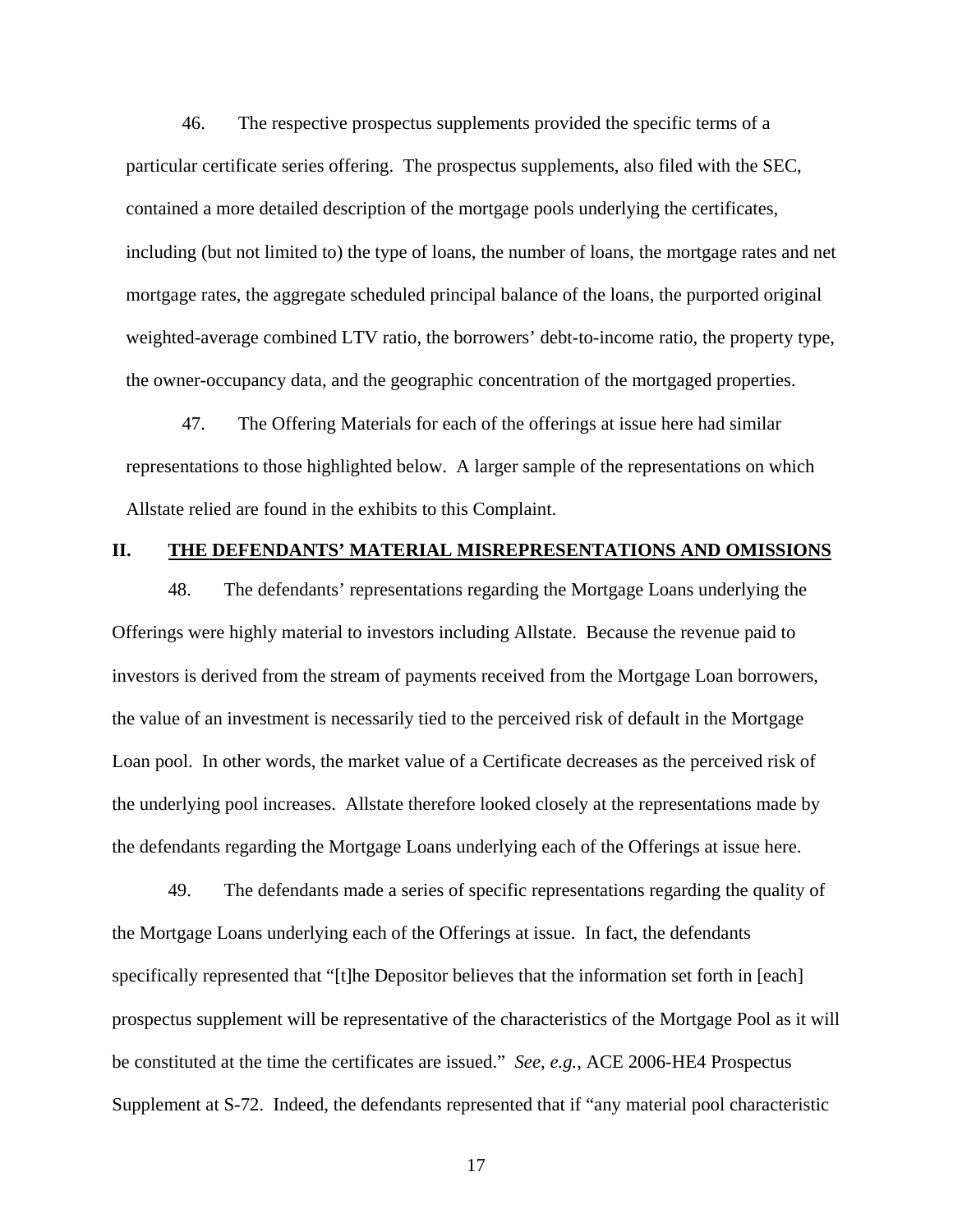differs by 5% or more from the description in this prospectus supplement, revised disclosure will be provided." *See, e.g.*, *id.*

50. The following list is representative of the specific representations contained in the Offering Materials for each of the Offerings at issue here; a larger sample of the representations on which Allstate relied is found in Exhibits C through K of this complaint.

#### **A. Underwriting Guidelines**

51. Deutsche Bank, as the underwriter and sponsor in these securitizations, acquired mortgage loans in bulk from unaffiliated third party originators with whom it had longstanding business relationships. As was the custom and practice in the industry, Deutsche Bank, and third party firms employed by Deutsche Bank, would perform due diligence on the loans prior to Deutsche Bank's purchase and securitization of the loans to ensure that the Mortgage Loans adhered to the underwriting standards of the originators, and to Deutsche Bank's own standards.

52. The underwriting process used to form the pools of Mortgage Loans underlying Allstate's Certificates was material to Allstate because, as discussed above, the quality of loans in the pool determines the risk of the Certificates backed by those loans. If a reasonable underwriting process was not actually followed, the chances that the loans had riskier features than what the defendants claimed (whether due to error, borrower misrepresentation, or otherwise) greatly increases. This makes the resulting loan pool much more risky. A systemic underwriting failure decreases the reliability of *all* of the information investors have about the loans, and thus greatly increases their perceived and actual risk, and greatly decreases their market value.

53. The Offering Materials represented that the Mortgage Loans had been vetted to ensure that they had been originated according to a reasonable, consistent underwriting program that ensures a borrower's ability to repay their loan. For example, the Offering Materials for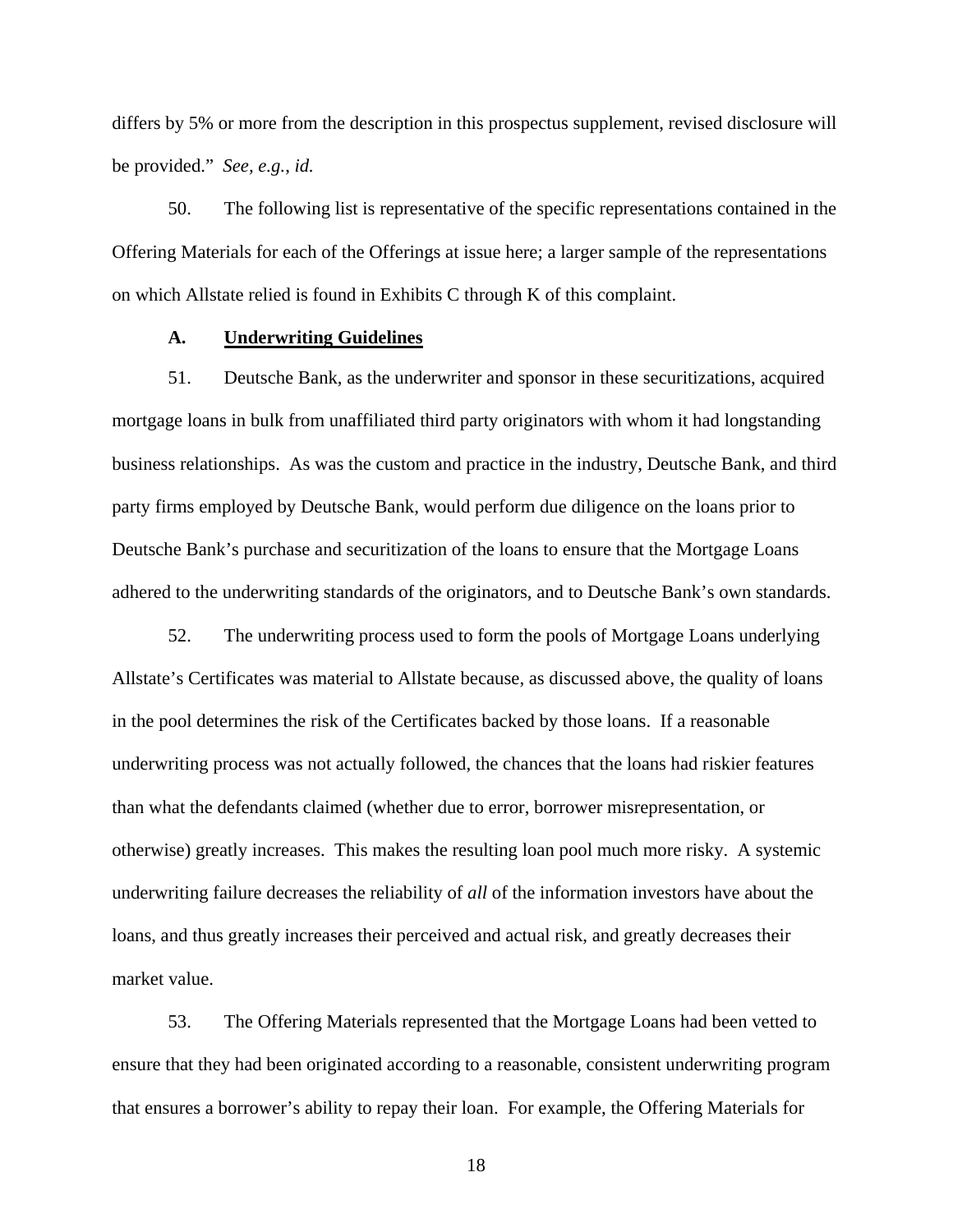2006-SL4 represented: "The mortgage loans have been purchased or originated, underwritten and documented in accordance with the guidelines of Fannie Mae and Freddie Mac, the underwriting guidelines of specific private investors, and the non-conforming or Alt-A underwriting guidelines of the Originators." It also represented that the "Originators consider, among other things, a mortgagor's credit history, repayment ability and debt-service income ratio, as well as the value, type and use of the mortgaged property." And the Offering Materials for 2006-OP2 represented that "[the] Underwriting Guidelines require that mortgage loans be underwritten in a standardized procedure which complies with applicable federal and state laws and regulations." Further similar representations for each Certificate are set forth in the Exhibits.

## **B. Due Diligence Results**

54. The defendants' representations regarding the underwriting process would be understood by any reasonable investor, including Allstate, to mean that non-compliant loans would not be included in the mortgage pools. Indeed, the defendants' underwriting disclosures would be pointless if read to mean only that the defendants would apply certain disclosed standards to underwrite loans, but securitize them anyway even if they failed those standards.

55. The defendants, however, did not disclose that: (1) many of the loan pools were subject to review by defendants and/or third-party due diligence firms; (2) defendants were informed from those processes that a substantial percentage of loans in the collateral pools were defective; (3) the defendants nonetheless had waived the defects as to a substantial percentage of these loans; and (4) the defendants had instead used the due diligence reports to negotiate a lower price for the loan pools.

56. The failure to disclose the high number of loans that had been rejected yet "waived" in anyway was a fraudulent omission, and rendered the disclosures regarding the defendants' underwriting, sampling, and due diligence processes even more misleading.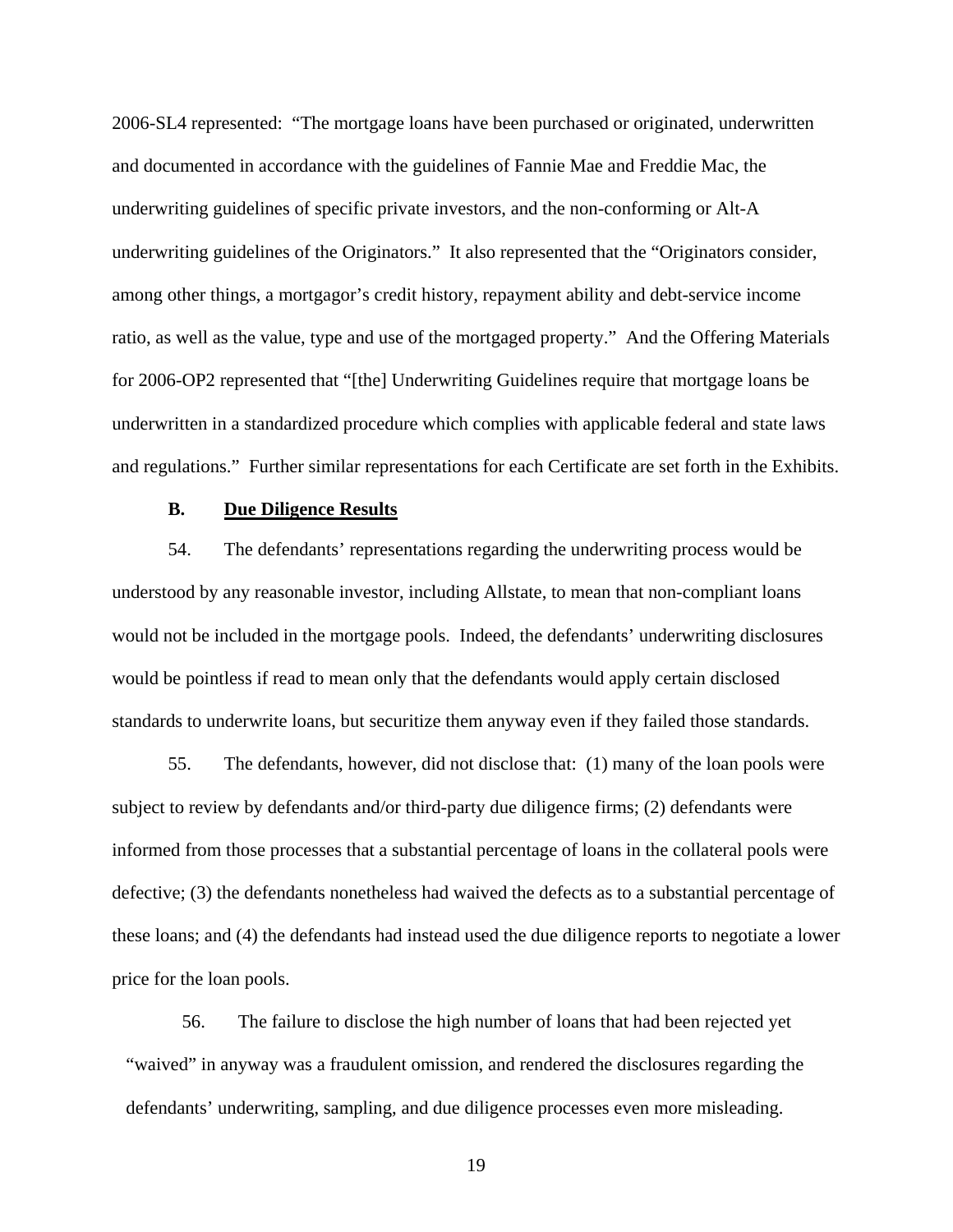# **C. Owner-Occupancy Statistics**

57. Owner-occupancy statistics were material to Allstate and other investors because high owner-occupancy rates should have made the Certificates safer investments than Certificates backed by second homes or investment properties. Common sense and experience suggests that homeowners who reside in mortgaged properties are less likely to default than owners who purchase homes as investments or vacation homes.

58. The Offering Materials contained detailed statistics regarding the Mortgage Loans in the collateral pool, including the reported owner-occupancy characteristics of the Mortgage Loans. For example, in the Offering Materials for ACE 2006-HE4, it was claimed that among the 2,222 loans in the collateral pool, 93.3% were owner-occupied properties. And the Offering Materials for ACE 2006-OP2 represented that 4,143 of the 4,472 loans in the collateral pool (92.6%) were for the borrower's primary residence.

59. Similarly, in the Offering Materials for ACE 2005-WF1, it was claimed that among the 3,435 loans in the collateral pool, 97% were purportedly owner-occupied properties. And the Offering Materials for DBALT 2005-AR1 represented that "[i]nvestment properties are generally not permitted under the National City underwriting guidelines." DBALT 2005-AR1, Prospecuts Supplement at S-55. Further similar representations for each Certificate are set forth in the Exhibits.

## **D. Loan-to-Value and Combined Loan-to-Value Ratios**

60. The loan-to-value ("LTV") ratio is the ratio of a Mortgage Loan's original principal balance to the appraised value of the mortgaged property. The related Combined LTV ("CLTV") takes into account other liens on the property. These ratios were material to Allstate and other investors because higher ratios are correlated with a higher risk of default. A borrower with a small equity position in a property has less to lose if he or she defaults on the loan. There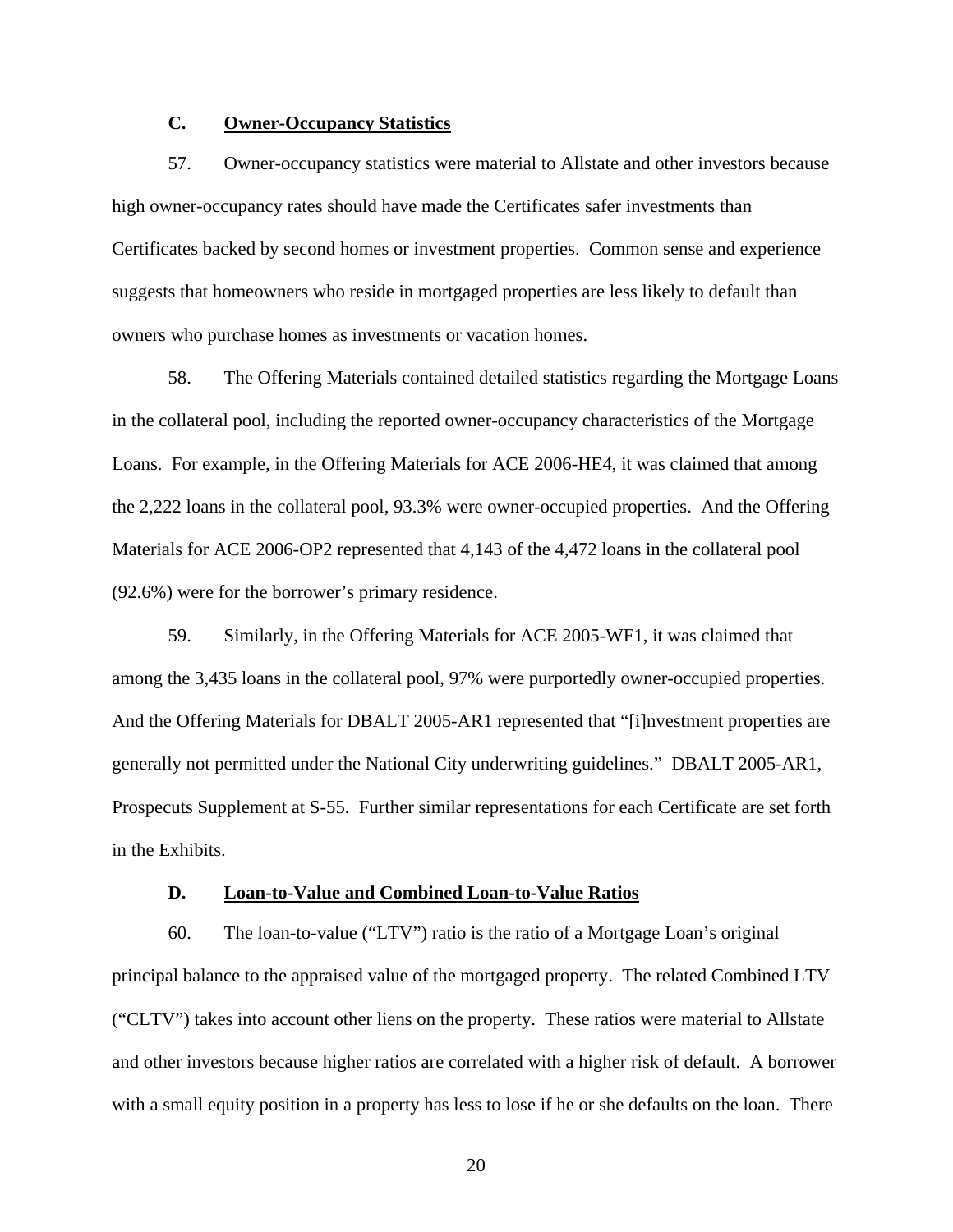is also a greater likelihood that a foreclosure will result in a loss for the lender if the borrower fully leveraged the property. These are common metrics for analysts and investors to evaluate the price and risk of mortgage-backed securities.

61. The Offering Materials contained detailed statistics regarding these ratios for the Mortgage Loans in the collateral pool. For example, the Offering Materials for ACE 2006-SL4, ACE 2005-WF1, ACE 2006-HE4 and 2006-OP2 represented that no loan had a combined loanto-value ratio greater than approximately 100%. The Offering Materials for ACE 2006-HE4 represented that only 25.2% of the loans had a CLTV ratio over 90%. And the Offering Materials for 2005-WF1 represented that only 12.2% of the loans had a CLTV ratio over 90%. Similar representations for each Certificate are set forth in the Exhibits.

#### **E. Credit Ratings**

62. Each of the Certificates received a rating purportedly indicating the rating agencies' view of the risk profile of the securities. The ratings were material to reasonable investors, including Allstate, because the ratings provide additional assurances that the investors would receive the expected interest and principal payments. But for the provision of these ratings, the Certificates would have been unmarketable to Allstate, and likely would not have been issued.

63. The Offering Materials represented that the rating agencies conducted an analysis designed to assess the likelihood of delinquencies and defaults in the underlying mortgage pools. For example, the Offering Materials for 2006-OP2 represented: "It is a condition to the issuance of the certificates that the Offered Certificates receive at least the following ratings from Standard & Poor's Ratings Service, a division of The McGraw-Hill Companies, Inc. . . . and Moody's Investors Service, Inc. . . . The ratings assigned to mortgage pass-through certificates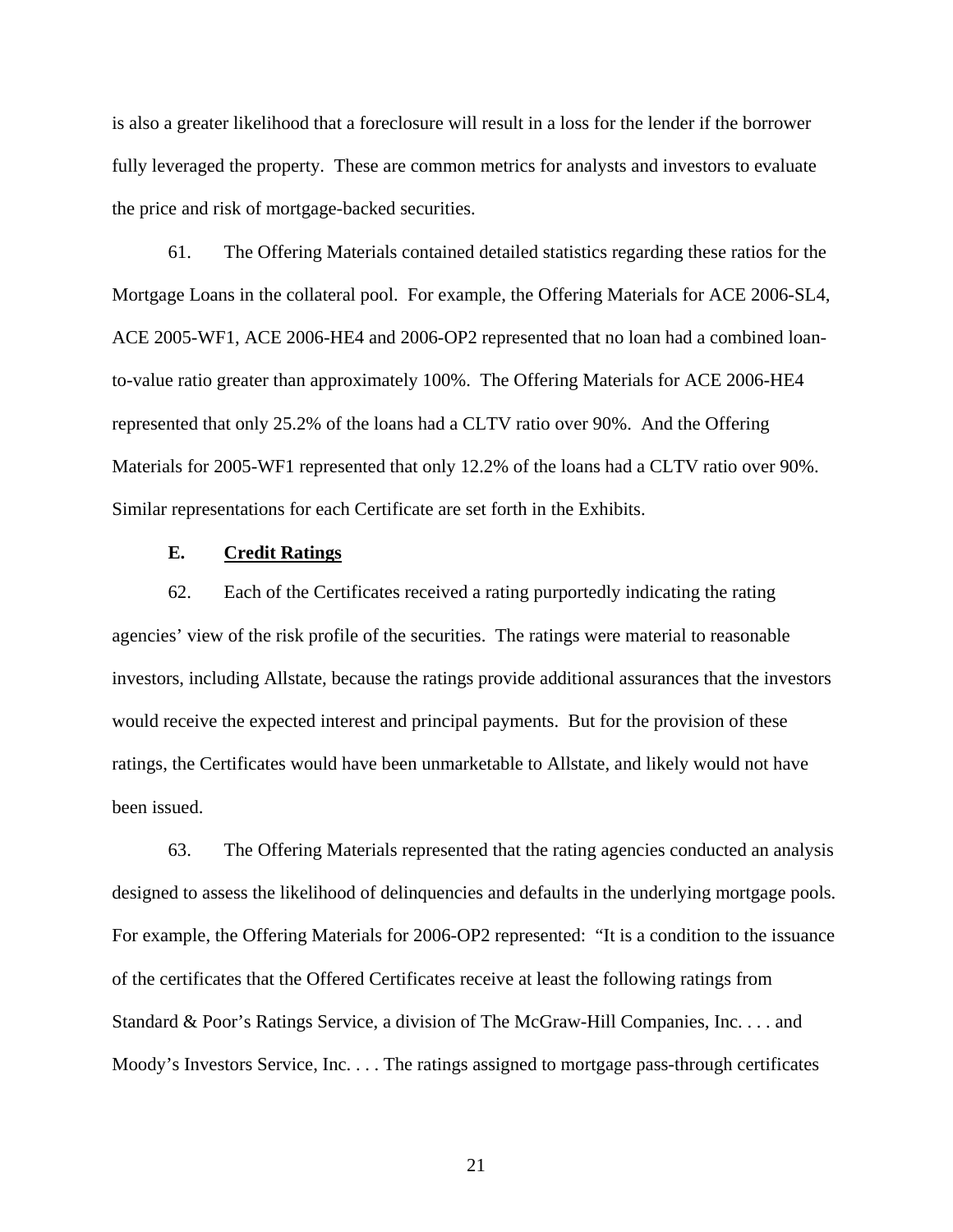address the likelihood of the receipt by certificateholders of all distributions to which the certificateholders are entitled."

## **F. Credit Enhancements**

64. Credit enhancement represents the amount of "cushion" or protection from loss exhibited by a given security. This cushion is intended to improve the likelihood that holders of highly rated certificates receive interest and principal to which they are entitled. The level of credit enhancement offered is based on the make-up of the loans in the underlying collateral pool. Riskier pools necessarily need higher levels of credit enhancement to ensure payment to senior certificateholders. Credit enhancements for a given trust also impact the overall credit rating a trust receives. The level of credit enhancement for the Certificates was material to Allstate.

65. The Offering Materials for each of the offerings described the credit enhancements applicable to the certificates. For example, the prospectus supplement for ACE 2006-OP2 listed the specific credit enhancements "for the benefit of the holders of the Offered Certificates" as "excess interest, overcollateralization and subordination." These credit enhancements were intended "to enhance the likelihood of timely receipt by the holders of the Class A Certificates of the full amount of their scheduled monthly payments of interest and principal, as applicable, and to afford the holders of Class A Certificates protection against Realized Losses."

66. "Excess cash flow," "excess interest," and "overcollateralization" all generally refer to the purported effects of including in the collateral pool more mortgage loans than would be strictly necessary to pay off all investors, assuming that every mortgage never missed a payment. "Subordination" refers to the fact that, should loans become delinquent or default, not all investors are treated equally. Rather, generally, certain investors are paid first out of the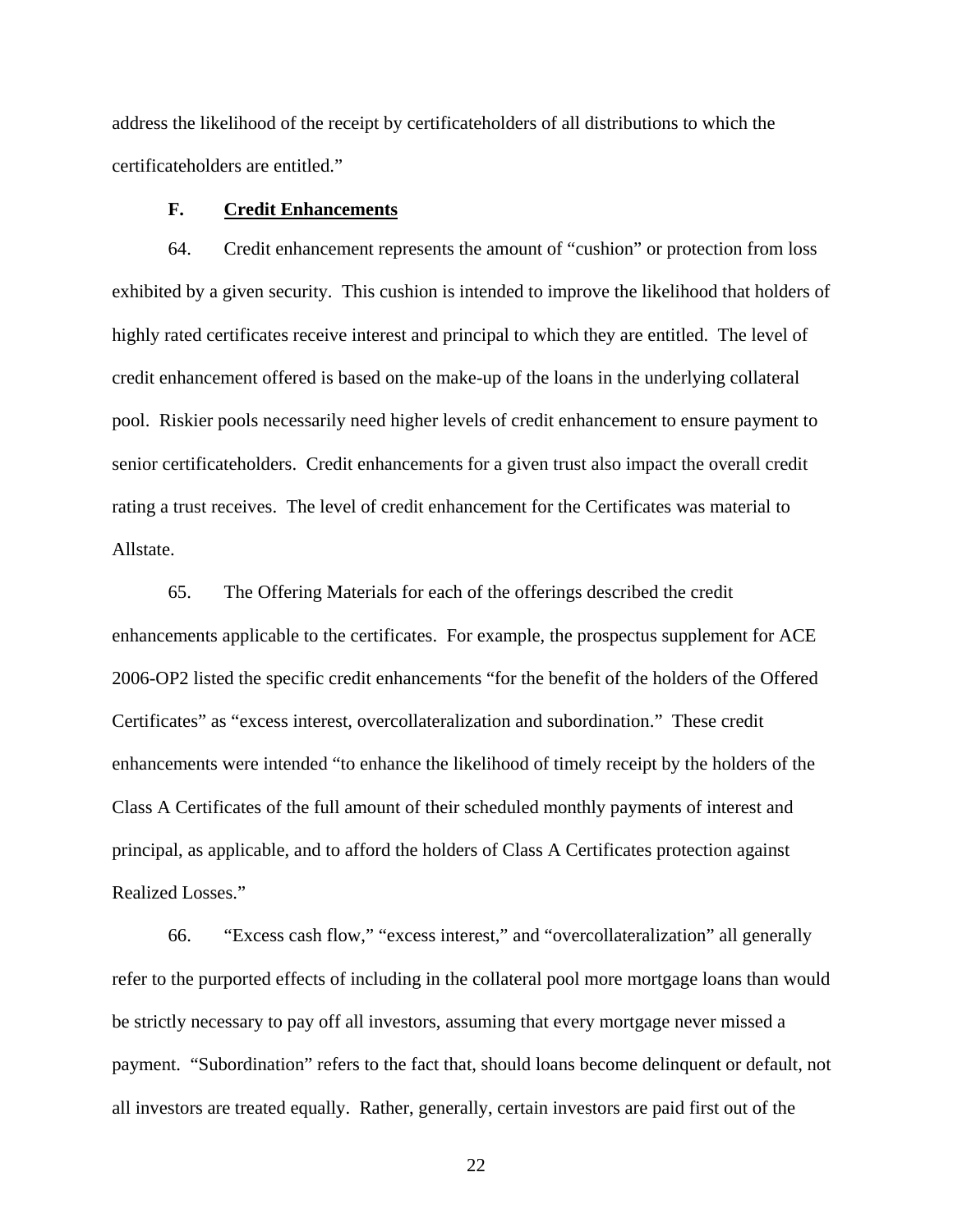funds available despite those losses. Any leftover funds then "waterfall" into the next class of investors, and so on.

### **G. Case-by-Case Underwriting Exceptions**

67. Whether the defendants were making case-by-case (rather than wholesale) exceptions to the otherwise-applicable underwriting guidelines was material to Allstate and other investors. A disclosed guideline is factually irrelevant – and indeed misleading – from a riskanalysis perspective if large numbers of loans were excused from those standards.

68. The defendants represented that they made case-by-case exceptions to the disclosed underwriting standards, based on compensating factors that increased the quality of a loan application. For example, the Offering Materials for 2006-GP1 represented that "Under no documentation programs, income ratios for the prospective borrower are not calculated. Emphasis is placed on the value and adequacy of the mortgaged property as collateral and the credit history of the prospective borrower, rather than on verified income and assets of the borrower." And the Offering Materials for 2006-HE4 represented that exceptions to the underwriting guidelines may be made "on a cases-by-case basis where compensating factors exist." Further similar representations for each Certificate are set forth in the Exhibits.

## **III. ALL OF THE REPRESENTATIONS WERE UNTRUE AND MISLEADING**

69. The defendants were uniquely situated to make the aforementioned representations. As sponsor and underwriter of the Offerings, the defendants purchased the Mortgage Loans from their originators and re-packaged them into the securities that they sold to Allstate and other investors. In connection with their purchase of the Mortgage Loans, the defendants engaged in due diligence, either directly or through third parties, to evaluate the quality of the Mortgage Loans being purchased. In light of this due diligence, Allstate reasonably relied on the defendants' representations regarding the quality of the loan pool,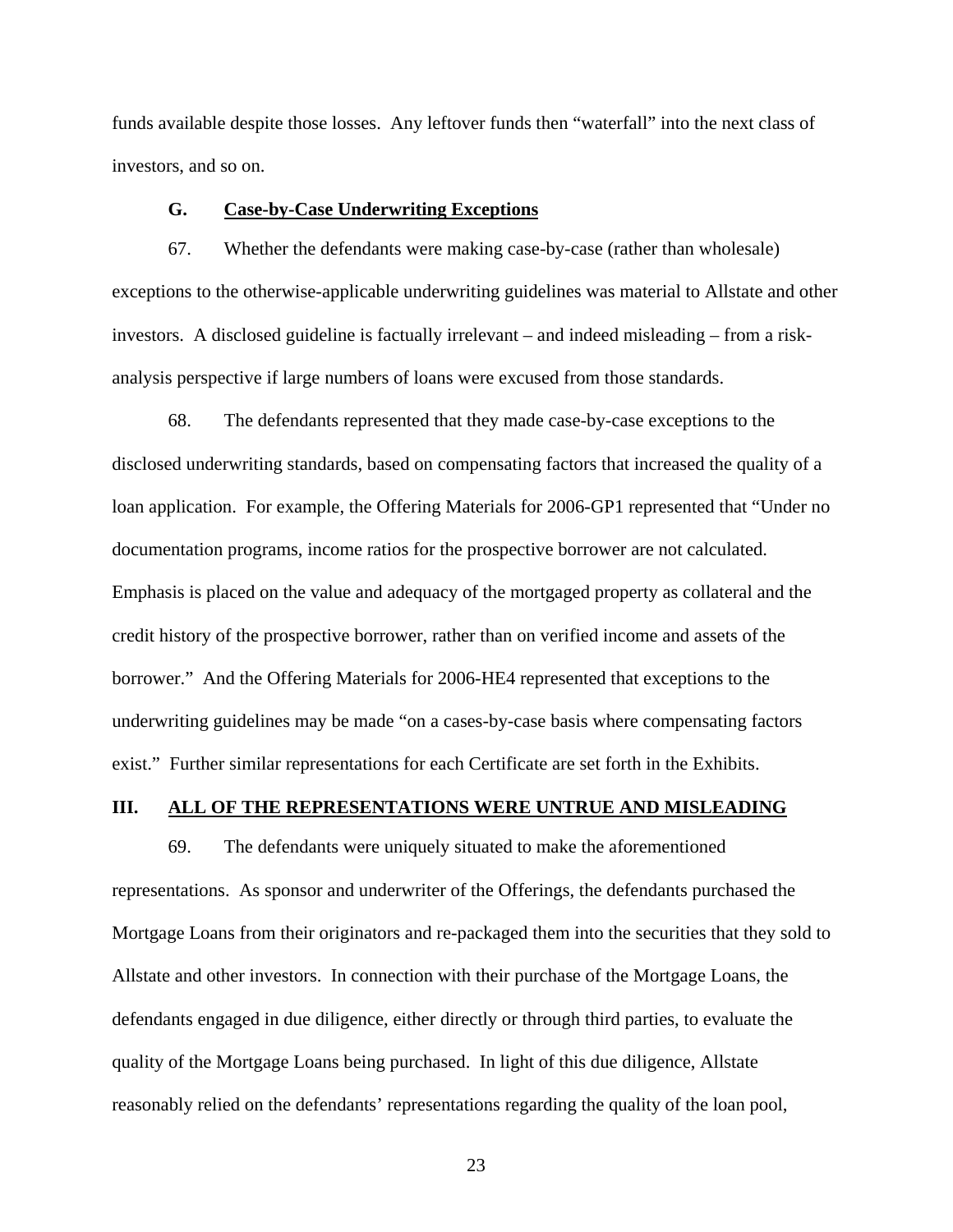including conformity with the originators' stated underwriting guidelines and exceptions, owner occupancy rates, loan-to-value and combined loan-to-value ratios, debt-to-income ratios, credit ratings, and credit enhancements.

70. But all of these representations were false. The Mortgage Loans were not originated according to the underwriting standards disclosed in the relevant Offering Materials and did not conform with the representations made in these documents. In fact, the defendants' own due diligence had revealed that many of the loans were defective. Yet instead of excluding these defective loans from the pools underlying the Offerings, or at least disclosing their true characteristics, the defendants subordinated loan quality to the goal of originating and securitizing as many loans as possible to generate fees in the secondary mortgage market. The defendants' misrepresentations and omissions rendered all of the above representations false or misleading at the time they were made.

71. The representations regarding the underwriting processes, underwriting quality, loan selection, and use of exceptions were untrue. The loans did not comply with the underwriting standards the Offering Materials described, as those standards were systemically ignored. In acquiring the loans, the defendants ignored borrowers' actual repayment ability and the value and adequacy of mortgaged property used as collateral in issuing loans. Systematic, bulk exceptions were used without consideration of any compensating factors. The defendants also misleadingly omitted that the defendants were systematically abusing "exceptions" in order to further circumvent their purported underwriting standards.

72. The defendants' representations regarding the underwriting and due diligence processes were made even more misleading by their fraudulent omission of information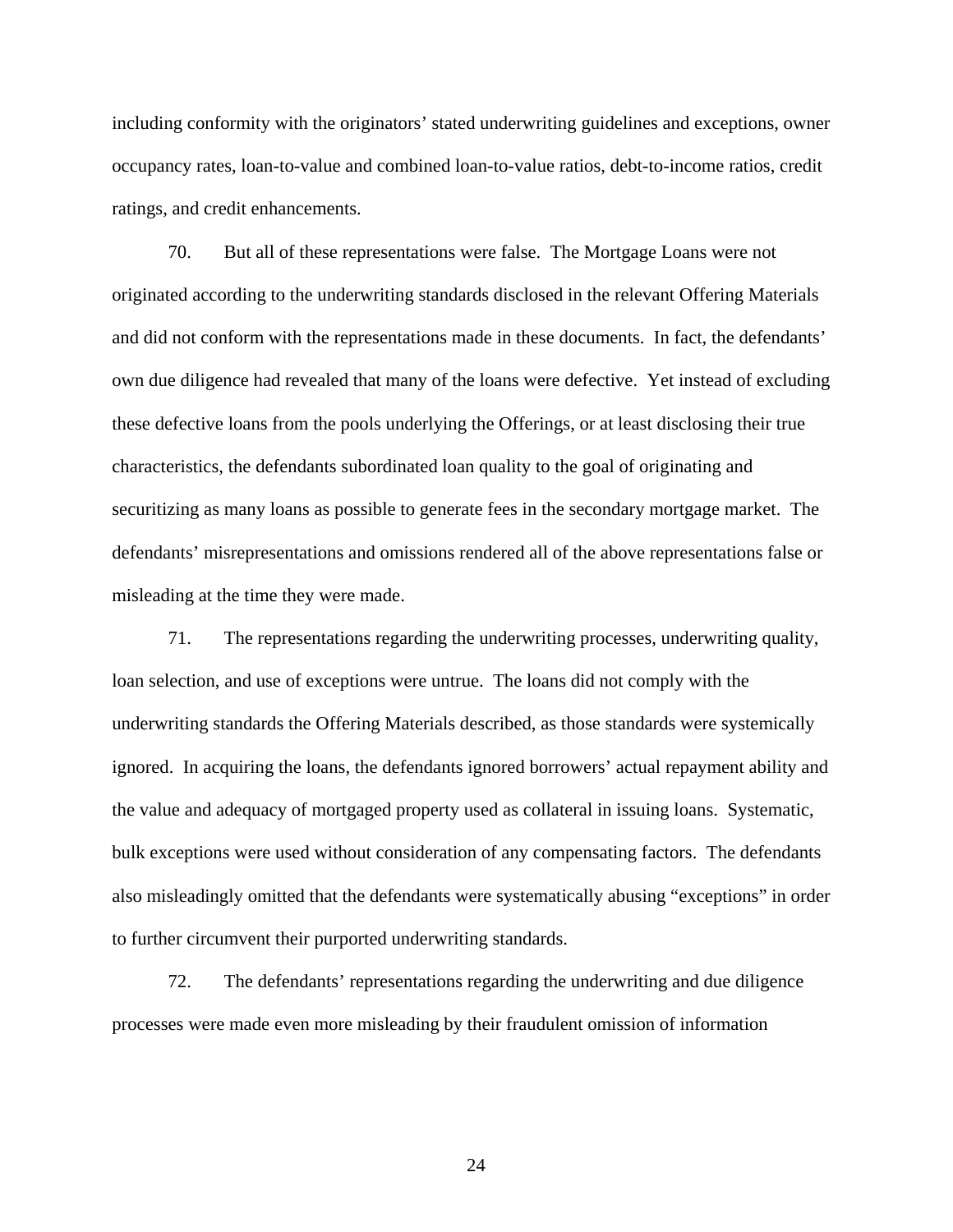regarding the number of rejected loans that the due diligence process did identify, and the high number of such loans that were "waived" in to the collateral pools anyway.

73. The representations regarding owner-occupancy and debt-to-income were untrue. The abandonment of sound underwriting practices facilitated the widespread falsification of these statistics within the Mortgage Loans. In reality, a far greater percentage of properties were not owner-occupied, and borrowers' claimed income was regularly inflated. The defendants also failed to disclose that the statistical representations were baseless.

74. The representations regarding loan-to-value and combined loan-to-value ratios were untrue. The defendants did not genuinely believe the appraisal values used in these statistics because they knew that the property values were being artificially and baselessly inflated in order to increase the amount of money that could be given to a borrower. The CLTV ratios also omitted the effect of additional liens on the underlying properties, rendering them even further from the truth. The defendants also misleadingly omitted that the disclosed statistics were baseless and that the appraisers were systematically pressured to inflate their appraisals.

75. The representations regarding the credit ratings were also untrue. The defendants fed baseless loan statistics to the credit rating agencies, essentially pre-determining the ratings that would be given. These ratings have fallen precipitously as the true quality of the loan pools has become apparent and the ratings agencies have ceased to be dependent on the defendants' misrepresentations.

## **A. Evidence of the Securities' High Default Rates and Plummeting Credit Ratings**

76. A statistical review of the Offerings at issue reveals significant rates of default and delinquency that illustrate the pervasive faults in the underwriting and origination of the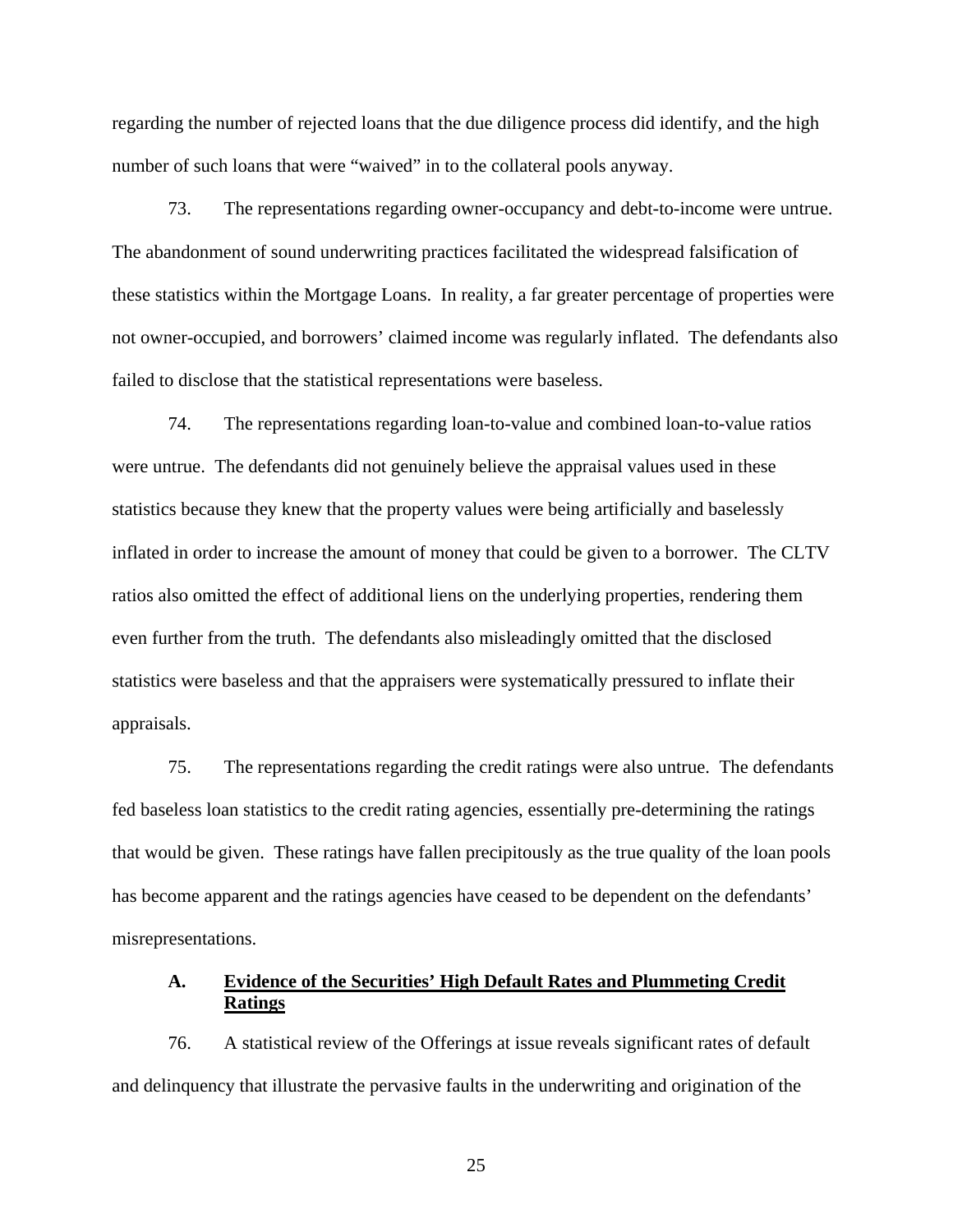Certificates. For instance, for ACE 2006-OP2, *52% of the loans in the current pool are* 

*delinquent*. For ACE 2006-HE4, 48% of the loans in the current pool are delinquent. The current delinquency rates for all of the Offerings are as follows:

| <b>Offering</b>     | <b>Current</b><br>Number of<br><b>Loans</b> in<br>Pool | <b>Current</b><br>Number of<br><b>Delinquent</b><br>Loans | <b>Delinquent</b><br>Loans as a<br><b>Percentage of</b><br><b>Current Loans</b> |
|---------------------|--------------------------------------------------------|-----------------------------------------------------------|---------------------------------------------------------------------------------|
| <b>ACE 2005-WF1</b> | 729                                                    | 249                                                       | 34.16%                                                                          |
| <b>ACE 2006-SL4</b> | 1599                                                   | 247                                                       | 15.45%                                                                          |
| <b>ACE 2006-HE4</b> | 1467                                                   | 703                                                       | 47.92%                                                                          |
| ACE 2006-OP2        | 1635                                                   | 856                                                       | 52.35%                                                                          |
| <b>ACE 2004-HE4</b> | 778                                                    | 333                                                       | 42.80%                                                                          |
| <b>ACE 2004-OP1</b> | 1,242                                                  | 381                                                       | 30.68%                                                                          |
| <b>ACE 2004-RM2</b> | 341                                                    | 152                                                       | 44.57%                                                                          |
| <b>ACE 2006-GP1</b> | 1,449                                                  | 150                                                       | 10.35%                                                                          |
| DB 2005-AR1         | 469                                                    | 167                                                       | 35.61%                                                                          |

77. Relatedly, the ratings given to the Certificates have significantly deteriorated. Half of Allstate's investments initially received the highest possible ratings – S&P's AAA rating or their equivalent from the other rating agencies. According to S&P's website: "An obligation rated 'AAA' has the highest rating assigned by Standard & Poor's. The obligor's capacity to meet its financial commitment on the obligation is extremely strong." Moody's similarly describes its highest rating, Aaa, as meaning that the investment is "judged to be of the highest quality, with minimal credit risk." This is the same rating typically given to bonds backed by the full faith and credit of the United States government, such as treasury bills. Historically, a AAA rated security had an expected loss rate of less than .05%.

78. Because of the high delinquency and default rates and other factors, most of Allstate's Certificates have been downgraded. *Whereas half of the Certificates initially received the same rating given to treasury bills (i.e., AAA), more than half of the Certificates are now rated as non-investment grade by S&P or Moody's***.** According to S&P's website, far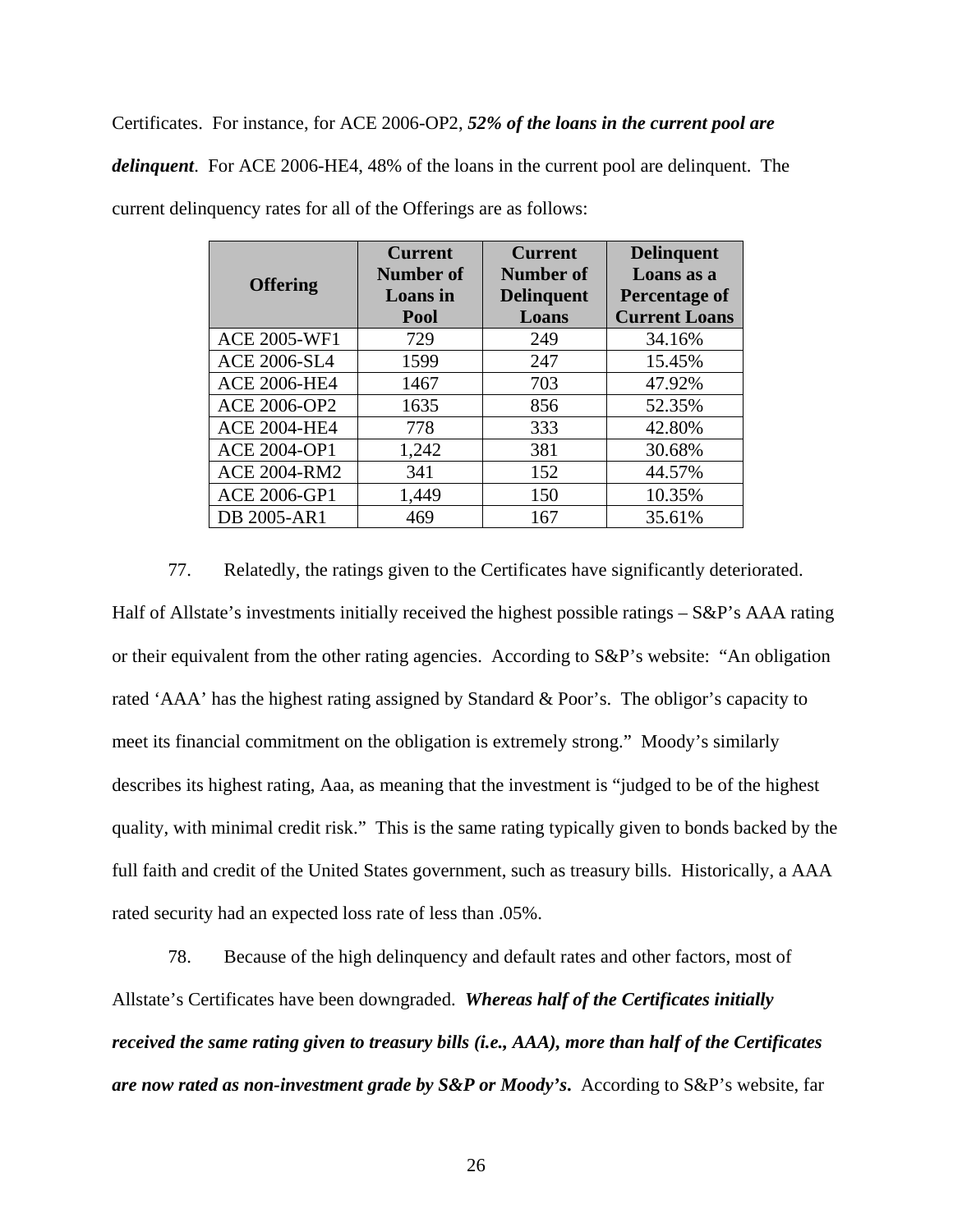from having the "extremely strong capacity" to meet commitments that AAA ratings do, instead these ratings now indicate that the Certificates are "more subject to adverse economic conditions" or "currently vulnerable and dependent on favorable business, financial and economic conditions to meet financial commitments."

79. Remarkably, *each Certificate that initially received a AAA rating is now rated as non-investment grade by S&P or Moody's:* 

| <b>Offering and Class</b> | Original<br><b>S&amp;P Rating</b> | <b>Current</b><br>$S\&P$<br><b>Rating</b> | Original<br>Moody's<br><b>Rating</b> | <b>Current</b><br>Moody's<br><b>Rating</b> |
|---------------------------|-----------------------------------|-------------------------------------------|--------------------------------------|--------------------------------------------|
| DBALT 2005-AR1, 1A1       | <b>AAA</b>                        | $B -$                                     | <b>AAA</b>                           | CAA <sub>2</sub>                           |
| ACE 2006-HE4, A2C         | <b>AAA</b>                        | <b>CCC</b>                                | AAA                                  | <b>CA</b>                                  |
| ACE 2006-HE4, A2D         | <b>AAA</b>                        | <b>CCC</b>                                | <b>AAA</b>                           | CA                                         |
| ACE 2006-OP2, A2B         | <b>AAA</b>                        | <b>BBB</b>                                | AAA                                  | CAA1                                       |
| ACE 2006-OP2, A2C         | <b>AAA</b>                        | <b>BBB</b>                                | <b>AAA</b>                           | CA                                         |
| ACE 2006-GP1, A           | <b>AAA</b>                        | <b>BBB</b>                                | AAA                                  | CA                                         |
| ACE 2006-SL4, A-1         | AAA                               | CC                                        | AAA                                  |                                            |

80. The drastic rise in default rates on the Mortgage Loans underlying Allstate's Certificates, and the resulting drastic decline in credit ratings, reflects the defendants' faulty underwriting. The Certificates were supposed to be long-term, stable investments, yet they have already experienced payment problems significantly beyond what was expected for loan pools that were properly underwritten and which contained loans that actually had the characteristics the Offering Materials claimed.

81. Statistical studies by other parties corroborate these findings. For instance, in a study of more than three million residential mortgages, the Federal Bureau of Investigation determined that between 30% and 70% of early payment defaults were linked to significant misrepresentations in the original loan applications. Loans containing egregious misrepresentations were five times more likely to default in the first six months than loans that did not contain such egregious misrepresentations. Similarly, the FCIC found a significant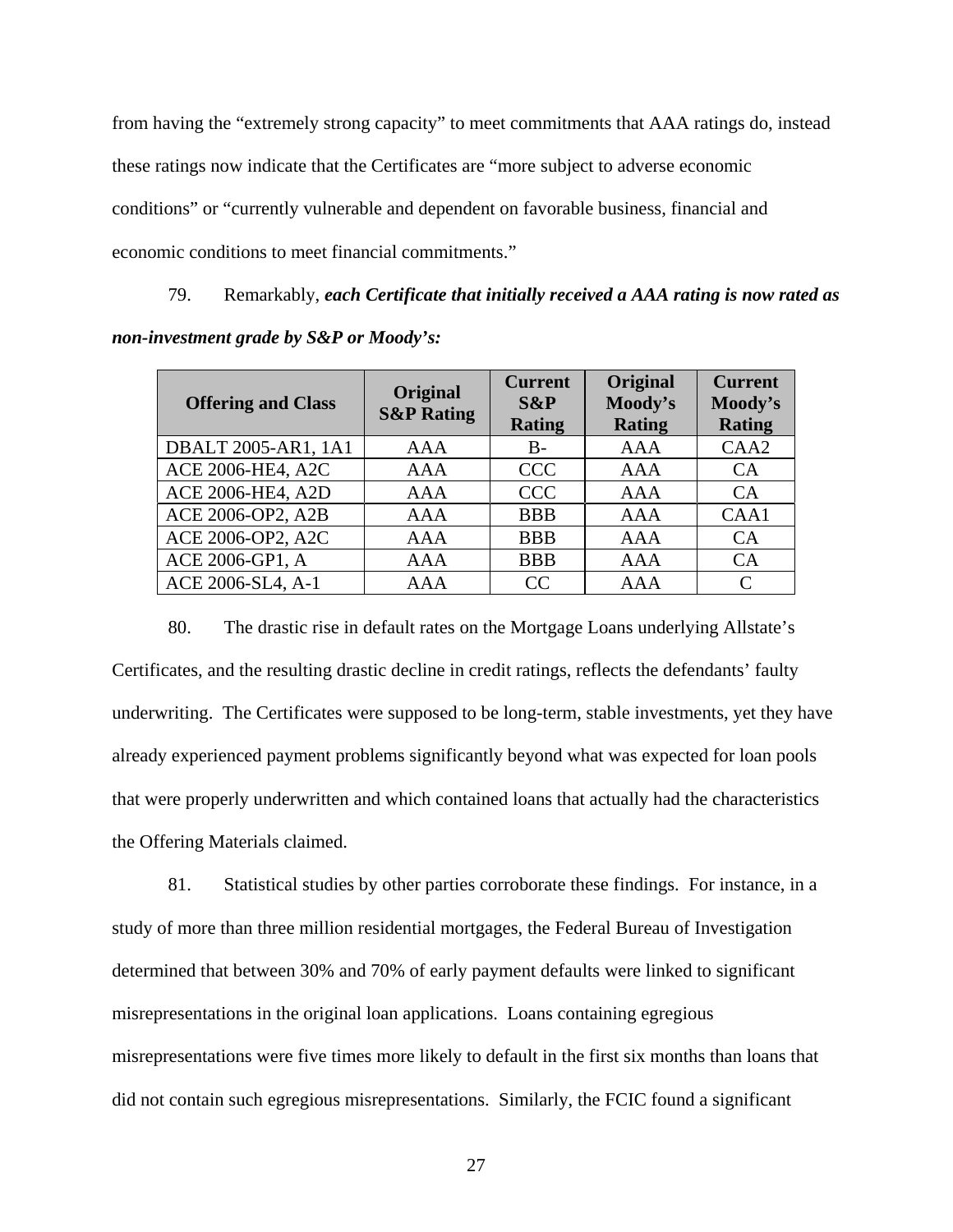increase in defaults, and concluded that the increased default rate reflected the fact that borrowers were taking out loans that they had no intention of repaying.

82. In short, the fact that a significant percentage of the loans underlying the offerings at issue have defaulted or become delinquent is itself strong evidence that they were improperly underwritten, and that they did not have the credit risk characteristics the Offering Materials claimed. The defaults and related drop in credit rating and market value thus are due to the defendants' wrongdoing, and not because of the general change in economic conditions.

## **B. Evidence Demonstrating that Owner Occupancy Representations Were False and Misleading**

83. As above, the defendants repeatedly represented that the loan pools underlying the Certificates had high percentages of loans issued to borrowers who were living in the mortgaged properties. The Certificates here were in fact backed by Mortgage Loans that had a far higher percentage of non-owner occupied properties.

84. According to a January 2011 *Business Week* report, loan files often misrepresented the owner-occupancy status of the mortgaged properties. The study, which looked at a loan's history for 16 months before labeling it "misreported," found that 23% of mortgages that were securitized as being "owner occupied" were either never moved into or were quickly vacated by the borrower.

85. Allstate need not rely purely on such industry-wide studies to support its allegation that the Mortgage Loans here were misrepresented. Allstate selected a random sample of loans from all but one of the offerings in which it invested to test the defendants' representations on a loan-level basis. Using techniques and methodologies that only recently became available, Allstate conducted loan-level analyses on more than 12,000 Mortgage Loans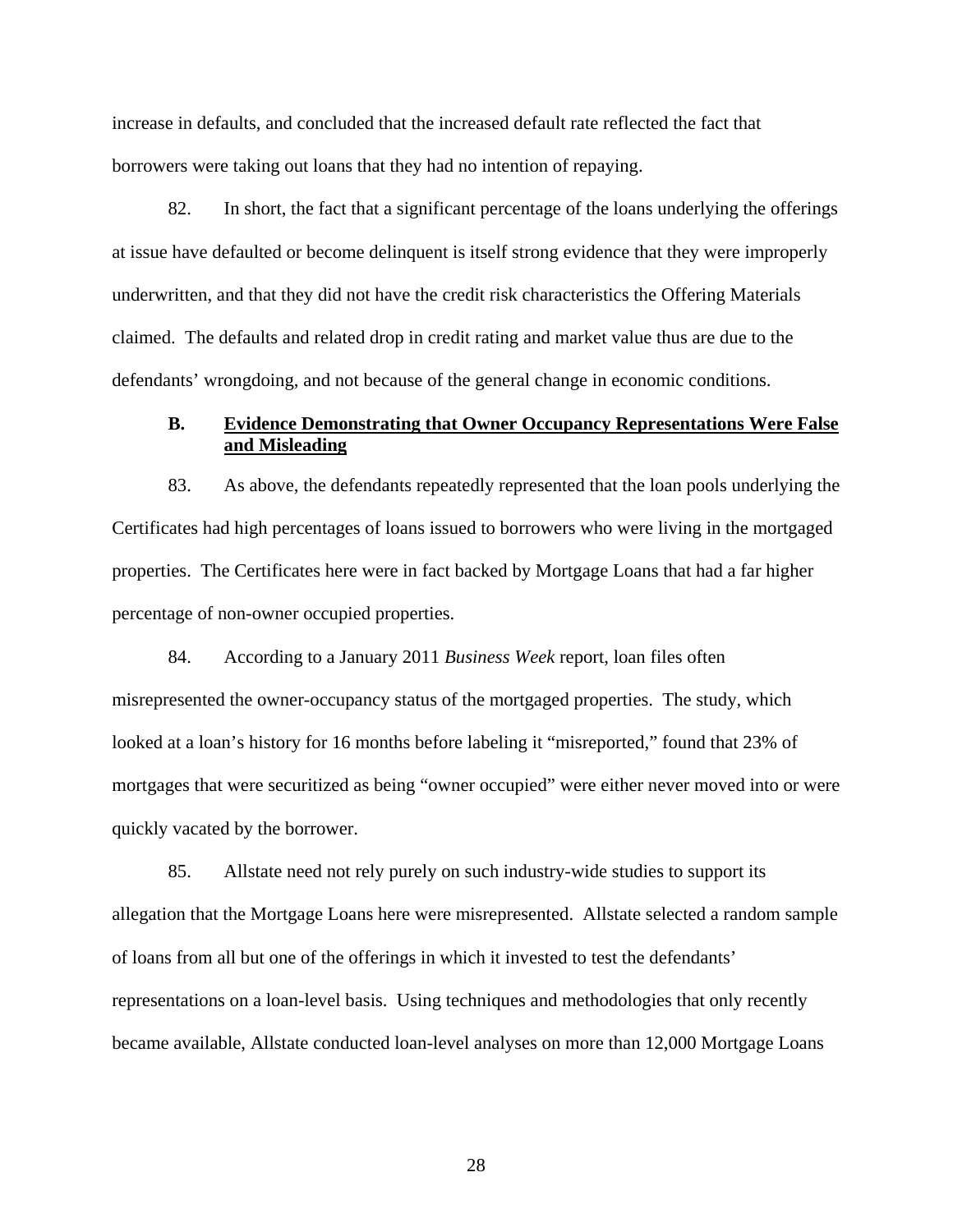underlying the 2005-WF1, 2006-OP2, 2006-HE4, 2006-SL4, 2004-HE4, 2004-OP1, 2004-RM2 and DBALT 05-AR1 offerings.

86. For each offering, Allstate attempted to analyze 800 defaulted loans and 800 randomly-sampled loans from within the collateral pool. This sample size is more than sufficient to provide statistically-significant data to demonstrate the degree of misrepresentation of the Mortgage Loans' characteristics. Analyzing data for each Mortgage Loan in each Offering would have been cost-prohibitive and unnecessary. Statistical sampling is an accepted method of establishing reliable conclusions about broader data sets, and is routinely used by courts, government agencies, and private businesses. As the size of a sample increases, the reliability of its estimations of the total population's characteristics increase as well. Experts in RMBS cases have found that a sample size of just 400 loans can provide statistically significant data, regardless of the size of the actual loan pool, because it is unlikely that so large a sample would yield results vastly different from results for the entire population.

87. To determine whether a given borrower actually occupied the property as claimed, Allstate investigated tax information for the sampled loans. One would expect that a borrower residing at a property would have the tax bills sent to that address, and would take all applicable tax exemptions available to residents of that property. If a borrower had his or her tax records sent to another address, that is good evidence that that borrower was not actually residing at the mortgaged property. If a borrower declined to make certain tax exemption elections that depend on the borrower living at the property, that also is strong evidence the borrower was living elsewhere.

88. A review of credit records was also conducted. One would expect that people have bills sent to their primary address. If a borrower was telling creditors to send bills to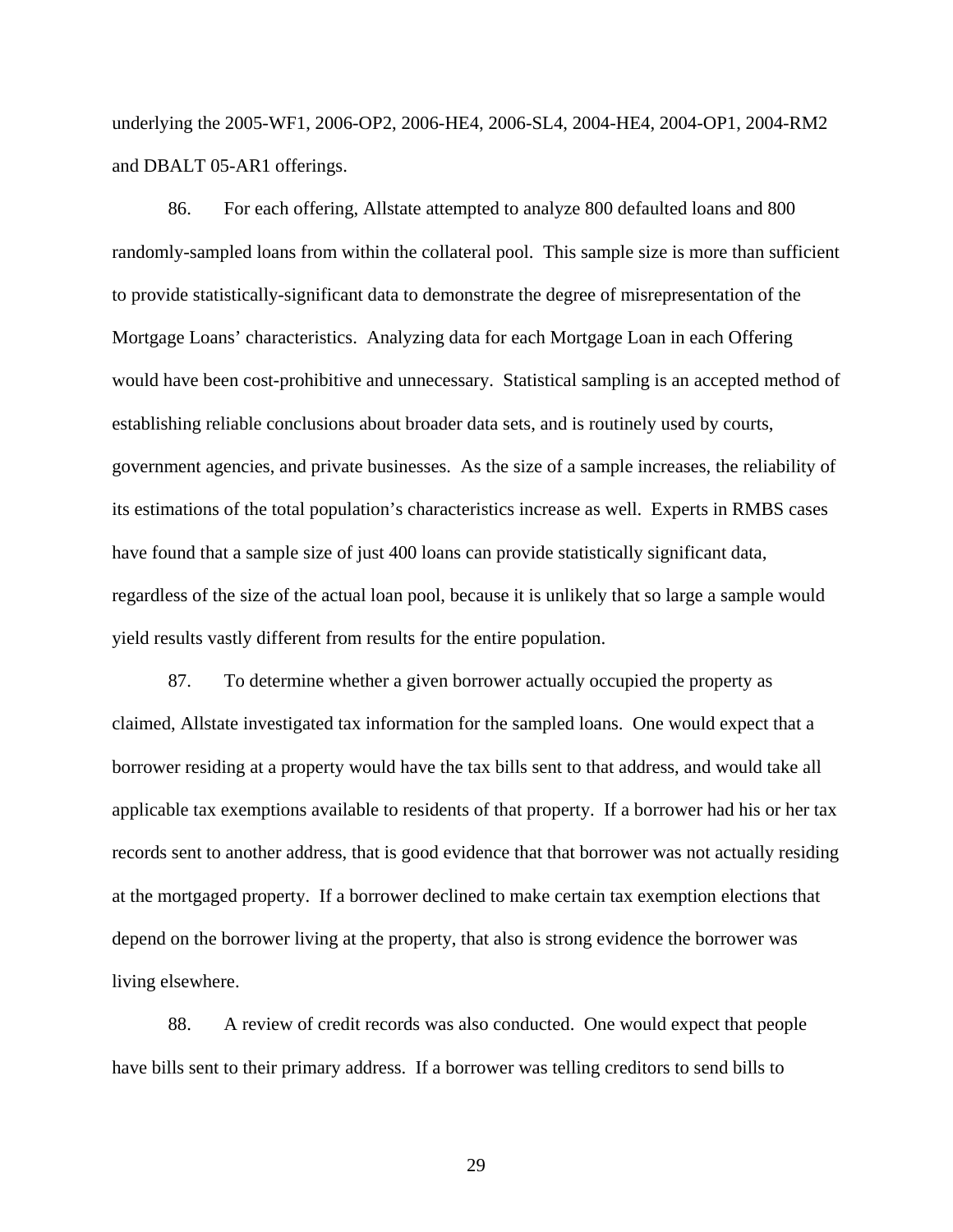another address, even six months after buying the property, it is good evidence the borrower was living elsewhere.

89. A review of property records was also conducted. It is less likely that a borrower lives in any one property if in fact that borrower owns multiple properties. It is even less likely the borrower resides at the mortgaged property if a concurrently-owned separate property did not have its own tax bills sent to the property included in the mortgage pool.

90. A review of other lien records was also conducted. If the property was subject to additional liens but those materials were sent elsewhere, that is good evidence the borrower was not living at the mortgaged property. If the other lien involved a conflicting declaration of residency, that too would be good evidence that the borrower did not live in the subject property.

91. The results of Allstate's loan-level analysis of true owner-occupancy rates on the Mortgage Loans underlying its Certificates are set forth below and are further detailed in the Exhibits. Failing multiple of the above tests is strong evidence the borrower did not in fact reside at the mortgaged properties. These statistics thus show that, despite the defendants' representations, a much higher percentage of borrowers did not occupy the mortgaged properties:

|                       | <b>Owner-Occupied</b> | <b>Owner-Occupied</b> |                      |
|-----------------------|-----------------------|-----------------------|----------------------|
|                       | <b>Properties</b>     | <b>Properties</b>     | <b>Prospectus</b>    |
| <b>Asset</b>          | (Prospectus)          | (Estimated Actual)    | <b>Overstatement</b> |
| <b>ACE 2006-HE4</b>   | 93.3%                 | 83.0%                 | 10.3%                |
| <b>ACE 2006-OP2</b>   | 92.6%                 | 82.1%                 | 10.5%                |
| <b>ACE 2005-WF1</b>   | 97.0%                 | 87.5%                 | 9.5%                 |
| <b>ACE 2006-SL4</b>   | 74.3%                 | 65.1%                 | 9.2%                 |
| <b>ACE 2004-OP1</b>   | 92.1%                 | 80.0%                 | 12.15%               |
| <b>ACE 2004-HE4</b>   | 95.0%                 | 83.0%                 | 11.94%               |
| <b>ACE 2004-RM2</b>   | 97.4%                 | 84.5%                 | 12.91%               |
| <b>DBALT 2005-AR1</b> | 87.6%                 | 75.5%                 | 12.08%               |

92. The facts alleged in this complaint show the defendants' problems were systemic, and such is confirmed by the consistency of the results set forth above. Allstate made a total of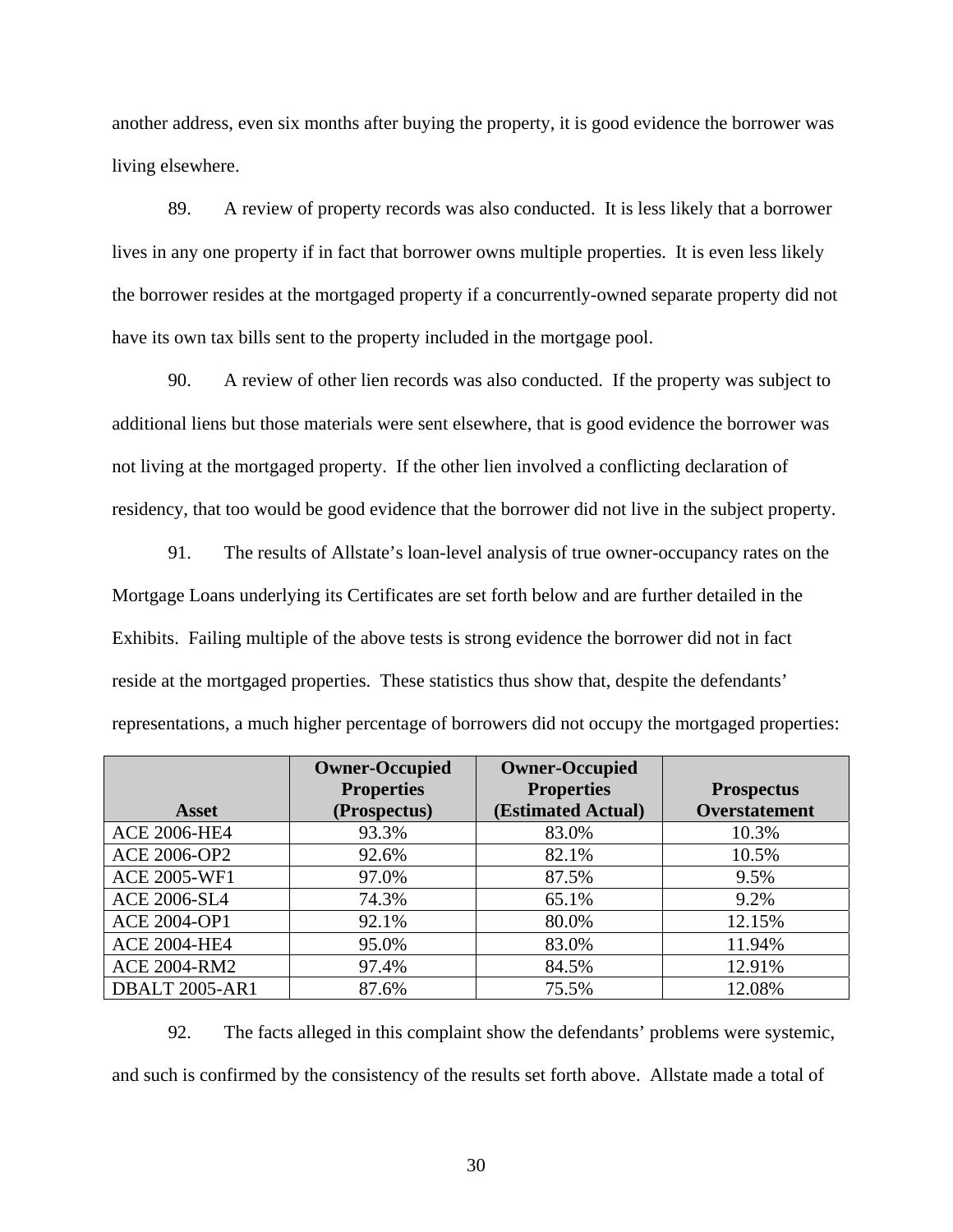twenty-nine investments in the nine offerings at issue here. Of those, eight offerings, totaling twenty-six of Allstate's investments, were tested by Allstate. In total, Allstate tested more than 12,000 loans. The lone transaction not tested by Allstate, 2006-GP1, involved the same parties, the same originators, and nearly identical disclosures; moreover, both the underlying loans and the certificates themselves were generated around the same time according to the same purported processes. As such, on information and belief, the Offering Materials for the one offering that Allstate was not yet able to test on a loan-level basis also misrepresented the owner-occupancy information at approximately the same material rate as seen in the large sample of Certificates discussed above.

#### **C. Statistical Evidence Demonstrating that the Stated Loan-to-Value and Combined Loan-to-Value Ratios Were False**

93. As above, the defendants made representations about the Mortgage Loans' LTV and CLTV ratios. These ratios compare the amount of the loan to the value of the mortgaged property, theoretically calculated using an appraisal process. An erroneous appraisal would thus directly result in erroneous LTV and CLTV ratios.

94. Using techniques and methodologies that only recently became available, Allstate had a sample of the property underlying eight of the offerings at issue valued by an industry-standard automated valuation model ("AVM"). AVMs are routinely used in the industry as a way of valuing properties during prequalification, origination, portfolio review, and servicing. AVMs have become so ubiquitous that their testing and use is specifically outlined in regulatory guidance, and is discussed in the Dodd-Frank Act. AVMs rely upon similar data as appraisers – primarily county assessor records, tax rolls, and data on comparable properties. AVMs produce independent, statistically-derived valuation estimates by applying modeling techniques to this data. The AVM that Allstate used incorporates a database of 500 million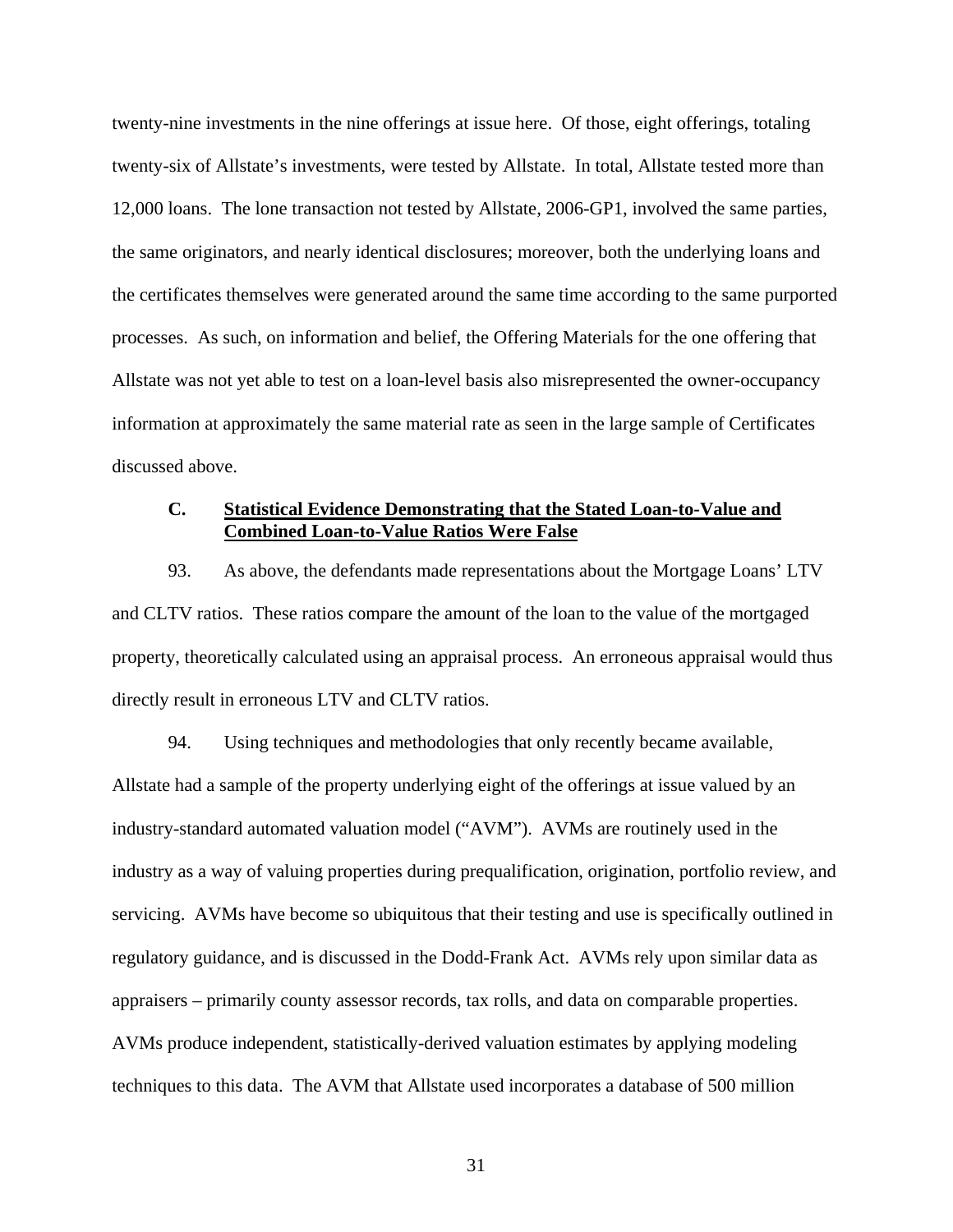mortgage transactions covering zip codes that represent more than 97% of the homes, occupied by more than 99% of the population, in the United States. Independent testing services have determined that this AVM is the most accurate of all such models.

95. The results of this analysis for each Certificate in the tested offerings is set forth in the Exhibits. Applying the AVM to the available data for the loans underlying these Certificates shows that the value used by the defendants in the represented CLTVs were materially and consistently inflated. This caused the disclosed CLTV ratios to be lower than they really were, i.e., the owners were represented to have more of an equity "cushion" than they really did.

96. Overall, 36.5% of the loans sampled with sufficient data had recalculated CLTV ratios more than 10% higher than what it supposedly had, and 12.4% of the loans sampled with sufficient data had recalculated CLTV ratios more than 25% higher than what it supposedly had. This overvaluation affected numerous statistics in the Offering Materials.

97. The Offering Materials likewise misrepresented the percentage of loans with CLTVs higher than 80%. CLTVs in excess of 80% provide the lender little value cushion to protect against borrower default and loss upon foreclosure. However, the AVM indicates that a much higher percentage of the loans than represented had CLTV ratios higher than 80%, as shown in the chart below:

|                     | <b>Percentage of Loans</b> |                             | <b>Prospectus</b>         |  |
|---------------------|----------------------------|-----------------------------|---------------------------|--|
| Asset               | <b>Represented to Have</b> | <b>Actual Percentage of</b> | <b>Understatement of</b>  |  |
|                     | <b>CLTVs Greater than</b>  | <b>Loans With CLTVs</b>     | <b>Percent of Loans</b>   |  |
|                     | 80%                        | Greater than 80%            | <b>Already Underwater</b> |  |
| <b>ACE 2006-HE4</b> | 43.49%                     | 84.01%                      | 40.52%                    |  |
| <b>ACE 2006-OP2</b> | 50.20%                     | 78.65%                      | 28.45%                    |  |
| <b>ACE 2005-WF1</b> | 38.37%                     | 65.66%                      | 27.29%                    |  |
| <b>ACE 2006-SL4</b> | 96.26%                     | 92.77%                      | $-3.49%$                  |  |
| <b>ACE 2004-OP1</b> | 29.54%                     | 57.95%                      | 28.41%                    |  |
| <b>ACE 2004-HE4</b> | 44.28%                     | 77.57%                      | 33.29%                    |  |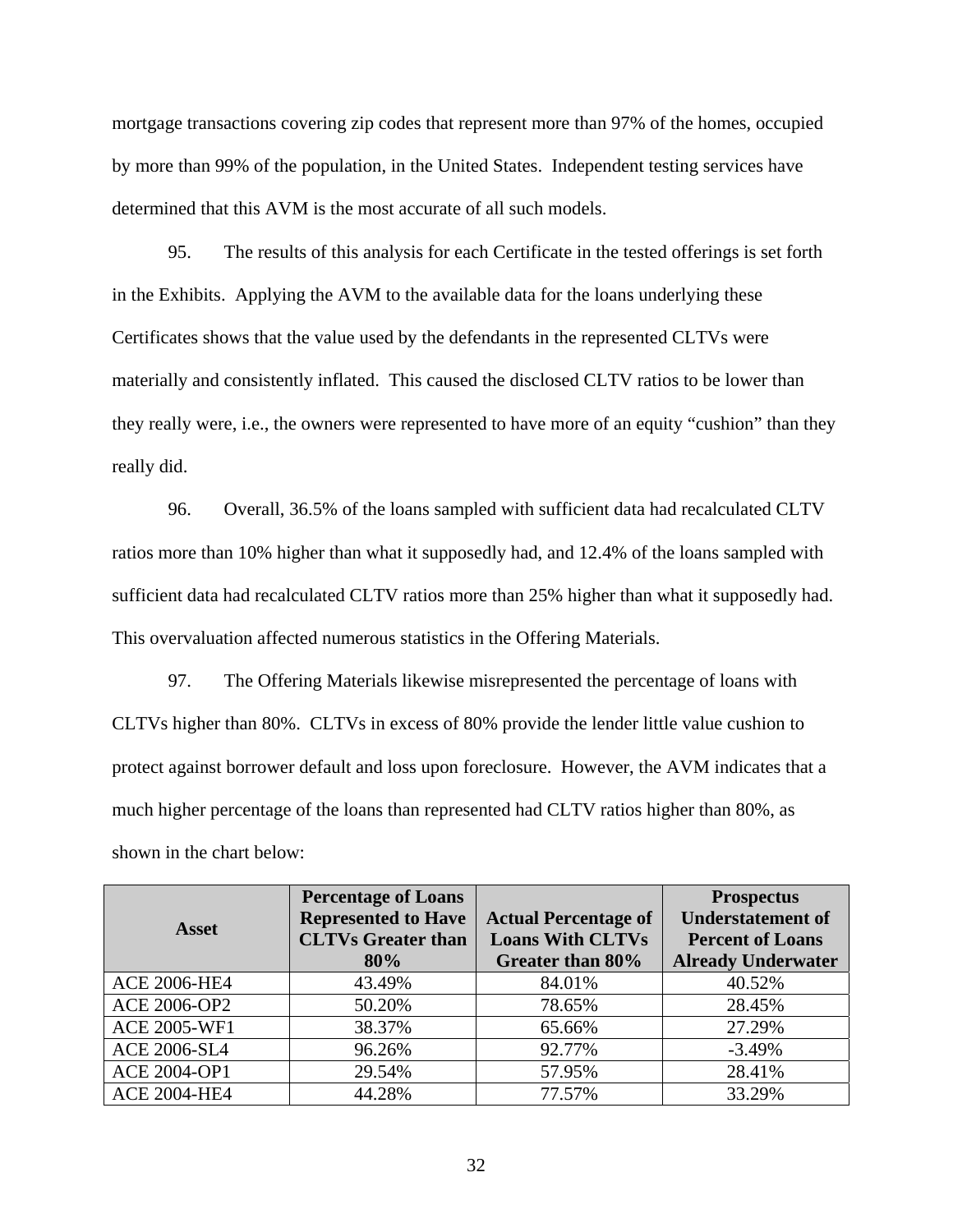| 8M2<br>$\Delta'$<br>– ∪ ∕∖ | 08%<br>$^{\circ}$ $\Omega$ $\Omega$<br>70 | $9\%$<br>חכ |
|----------------------------|-------------------------------------------|-------------|
|----------------------------|-------------------------------------------|-------------|

98. Unlike the other tested Offerings, the Prospectus Supplement for ACE 2006-SL4 actually *over*stated the percentage of loans with a CLTV greater than 80%. This is because the Prospectus Supplement grossly *under*stated the percentage of loans with a CLTV above 100%. As reflected in the tables above, Allstate's statistical analysis reveals that whereas the Prospectus Supplement represented that no loans in the ACE 2006-SL4 pool had a CLTV above 100%, in truth more than 57% of the loans had a CLTV above 100%. The defendants concealed this extreme and troubling figure by overstating the percentage of loans with a lesser (though still significant) CLTV greater than 80% but below the true value in excess of 100%.

99. The Offering Materials represented the share of loans that had CLTVs in excess of 90%. CLTVs in excess of 90% provide the lender even less of a value cushion to protect against borrower default and loss upon foreclosure. However, the AVM indicates that a much higher percentage of the loans than represented had CLTV ratios higher than 90%, as shown in the chart below:

|                     | <b>Percentage of Loans</b> |                             | <b>Prospectus</b>         |  |
|---------------------|----------------------------|-----------------------------|---------------------------|--|
| <b>Asset</b>        | <b>Represented to Have</b> | <b>Actual Percentage of</b> | <b>Understatement of</b>  |  |
|                     | <b>CLTVs Greater than</b>  | <b>Loans With CLTVs</b>     | <b>Percent of Loans</b>   |  |
|                     | 90%                        | Greater than 90%            | <b>Already Underwater</b> |  |
| <b>ACE 2006-HE4</b> | 25.22%                     | 71.10%                      | 45.88%                    |  |
| <b>ACE 2006-OP2</b> | 35.06%                     | 63.37%                      | 28.31%                    |  |
| <b>ACE 2005-WF1</b> | 12.20%                     | 48.43%                      | 36.24%                    |  |
| <b>ACE 2006-SL4</b> | 72.13%                     | 81.62%                      | 9.50%                     |  |
| <b>ACE 2004-OP1</b> | 8.24%                      | 38.90%                      | 30.66%                    |  |
| <b>ACE 2004-HE4</b> | 21.03%                     | 62.65%                      | 41.62%                    |  |
| <b>ACE 2004-RM2</b> | 26.86%                     | 65.46%                      | 38.60%                    |  |

100. The Offering Materials also made representations about the percent of loans that had CLTVs higher than 100%, meaning the size of the loan was greater than the value of the property. (This is known as being "underwater," in that the borrower owes more on the property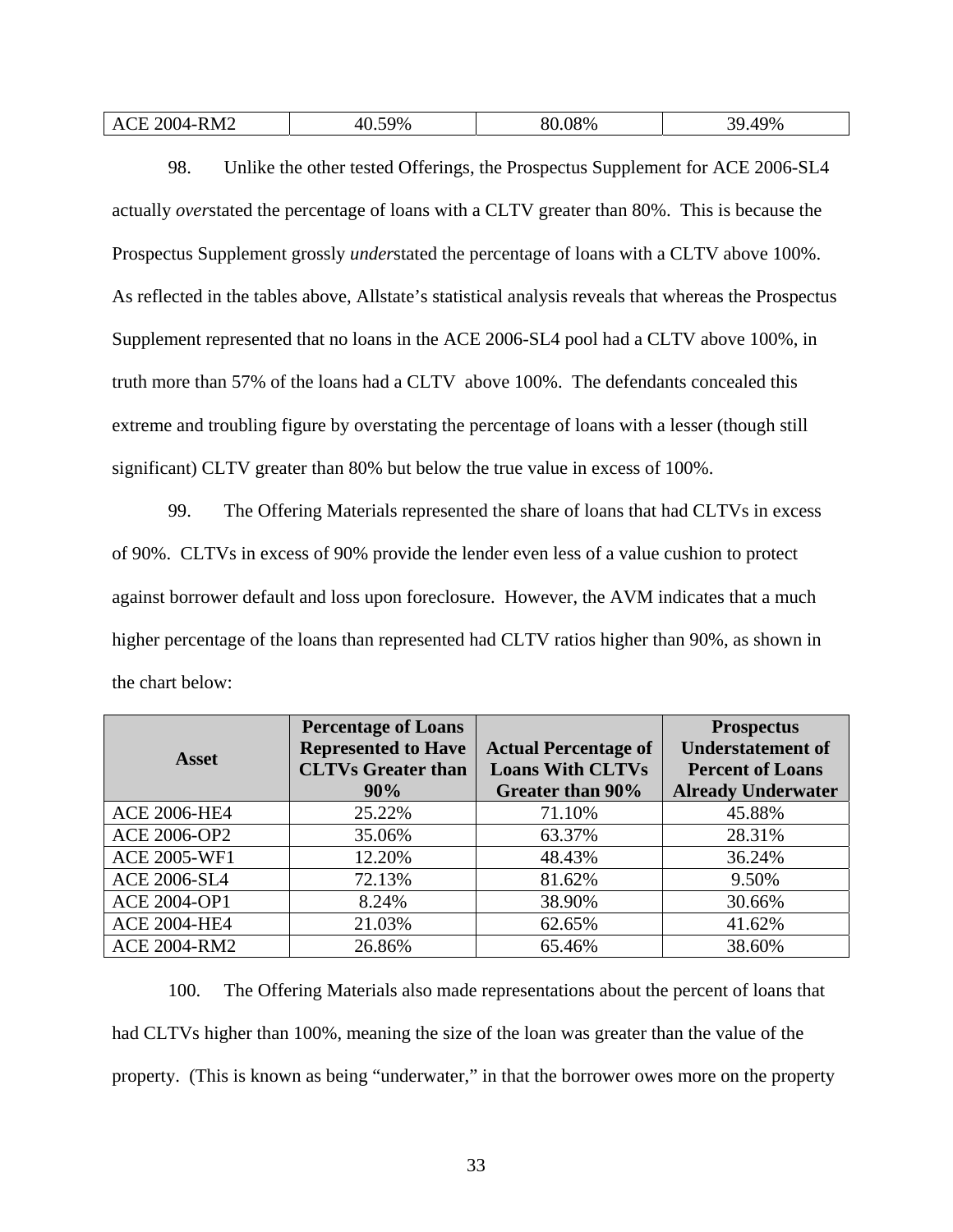than it is worth.) CLTVs in excess of 100% provide the lender no cushion to protect against borrower default and loss upon foreclosure. Using both the AVM to recalculate the value of the property and researching the existence of additional, hidden liens revealed that a much higher percentage of the loans had CLTVs higher than 100%:

|                     | <b>Percentage of Loans</b> |                             | <b>Prospectus</b>         |
|---------------------|----------------------------|-----------------------------|---------------------------|
|                     | <b>Represented to Have</b> | <b>Actual Percentage of</b> | <b>Understatement of</b>  |
|                     | <b>CLTVs Greater than</b>  | <b>Loans With CLTVs</b>     | <b>Percent of Loans</b>   |
| <b>Asset</b>        | 100%                       | Greater than 100%           | <b>Already Underwater</b> |
| <b>ACE 2006-HE4</b> | 0.00%                      | 51.35%                      | 51.35%                    |
| <b>ACE 2006-OP2</b> | $0.00\%$                   | 45.17%                      | 45.17%                    |
| <b>ACE 2005-WF1</b> | $0.00\%$                   | 29.52%                      | 29.52%                    |
| <b>ACE 2006-SL4</b> | 0.00%                      | 57.48%                      | 57.48%                    |
| <b>ACE 2004-OP1</b> | 0.00%                      | 24.72%                      | 24.72%                    |
| <b>ACE 2004-HE4</b> | 0.00%                      | 43.31%                      | 43.31%                    |
| <b>ACE 2004-RM2</b> | 0.00%                      | 43.28%                      | 43.28%                    |

101. Allstate has also analyzed the weighted average CLTV of the Mortgage Loans in each pool and has found that the weighted average CLTV was also overstated, because of the overstatement of individual Mortgage Loans within the pools. The AVM again indicates that the representations were untrue: $<sup>1</sup>$ </sup>

|                     | <b>Represented</b>      |                        |                   |
|---------------------|-------------------------|------------------------|-------------------|
|                     | <b>Weighted Average</b> | <b>Actual Weighted</b> | <b>Prospectus</b> |
| <b>Asset</b>        | <b>CLTV</b>             | <b>Average CLTV</b>    | Understatement    |
| <b>ACE 2006-HE4</b> | 81.92%                  | 99.40%                 | 17.48%            |
| <b>ACE 2006-OP2</b> | 82.19%                  | 95.12%                 | 12.93%            |
| <b>ACE 2005-WF1</b> | 79.02%                  | 91.71%                 | 12.69%            |
| <b>ACE 2006-SL4</b> | 95.60%                  | 109.37%                | 13.77%            |
| <b>ACE 2004-OP1</b> | 77.06%                  | 86.47%                 | 9.41%             |
| <b>ACE 2004-HE4</b> | 80.14%                  | 96.91%                 | 16.77%            |
| <b>ACE 2004-RM2</b> | 80.85%                  | 96.18%                 | 15.33%            |

<sup>&</sup>lt;u>1</u>  $1$  The Offering Materials for the DBALT 2005-AR1 do not make representations as to CLTV. The mirepresentations as to LTV, however, are similar to the other offerings. Specifically, the represented weighted average LTV was 75.76% but the actual weighted average LTV was 83.35%. Similarly, only 15.58% of the loans were represented as having an LTV of 80% or greater. Research showed, however, that 61.16% had LTVs over 80%. Also, 8% of the loans were represented as having an LTV of 90% or greater. Research showed, however, that 30.40% had LTVs over 90%. Finally, although the Offering Materials stated that no loans had an LTV above 100%, 14.59% of the loans tested had LTVs over 100%.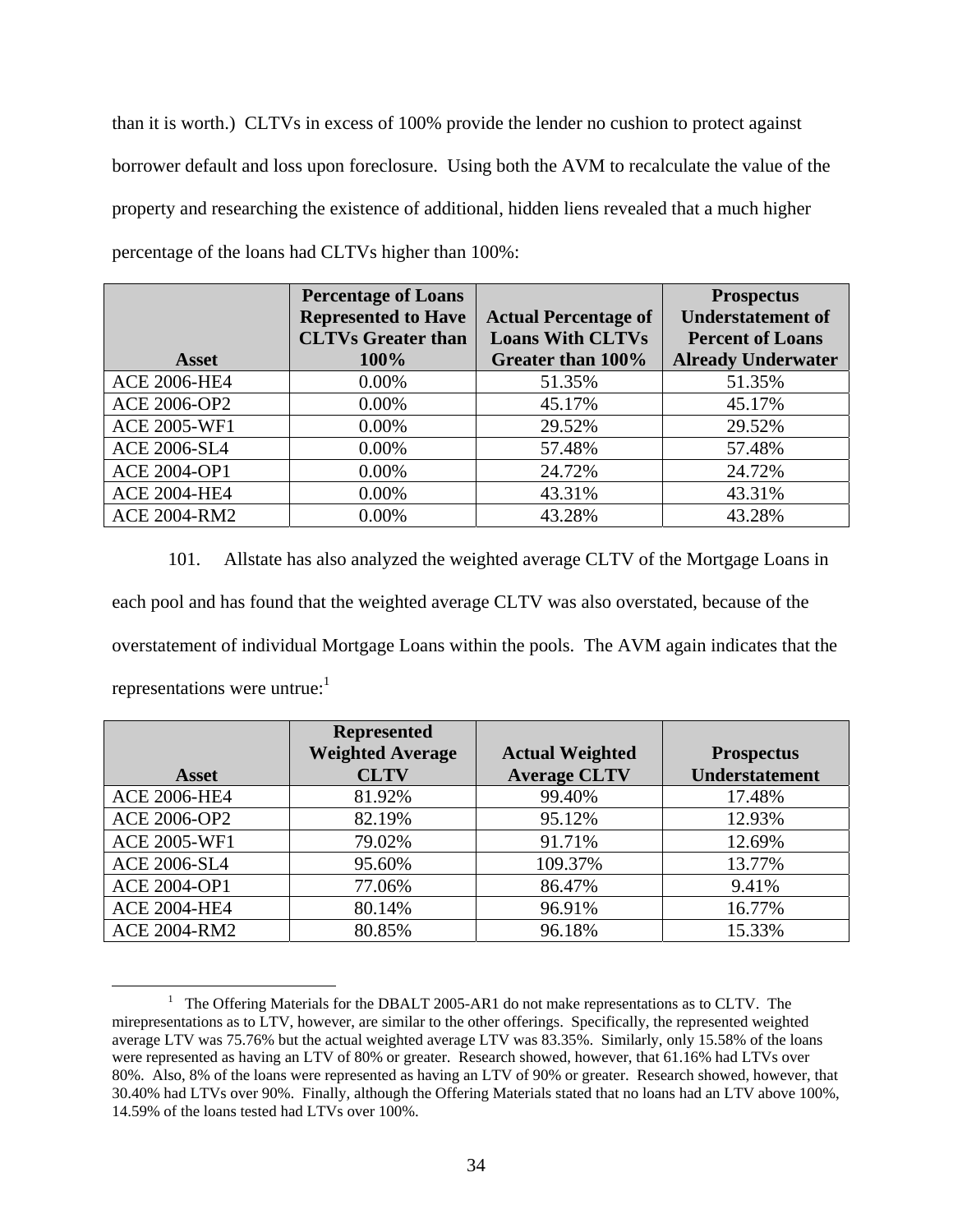102. The facts alleged in this complaint show the defendants' problems were systemic, and such is confirmed by the consistency of the results set forth above. Allstate made a total of twenty-nine investments in the nine offerings at issue here. Of those, eight offerings, totaling twenty-six of Allstate's investments, were tested by Allstate. In total, Allstate tested over 12,000 loans. The lone transaction not tested by Allstate, 2006-GP1, involved the same parties, the same originator, and nearly identical disclosures; moreover, both the underlying loans and the certificates themselves were generated around the same time according to the same purported processes. As such, on information and belief, the Offering Materials for ACE 2006-GP1 misrepresented the LTV and CLTV statistics at approximately the same material rate as seen in the large sample of Certificates discussed above.

103. The defendants did not genuinely believe the appraised values were reasonable estimations of the properties' values at the time they were given. The defendants knew that the appraisals were being inflated to allow borrowers to be approved for loans that they could not afford. As such, they knew the LTV and CLTV statistics were baseless. Further, the CLTV statistics above were inflated in part because of the presence of hidden liens, which do not turn on any purported difference in the appraisal "opinion."

# **D. Evidence From the Defendants' Own Insurer Demonstrates that the Problems in the Defendants' Loans Were Tied to Underwriting Abandonment**

104. Unlike Allstate, Assured Guaranty Corporation had access to some of the complete loan files for certain of the defendants' securitizations of RMBSs issued contemporaneously with the securities at issue here. Its analyses – made public in October 2010 – provides additional strong evidence that essential characteristics of the Mortgage Loans underlying the Certificates were misrepresented, and that the problems in the defendants' underwriting practices were systemic.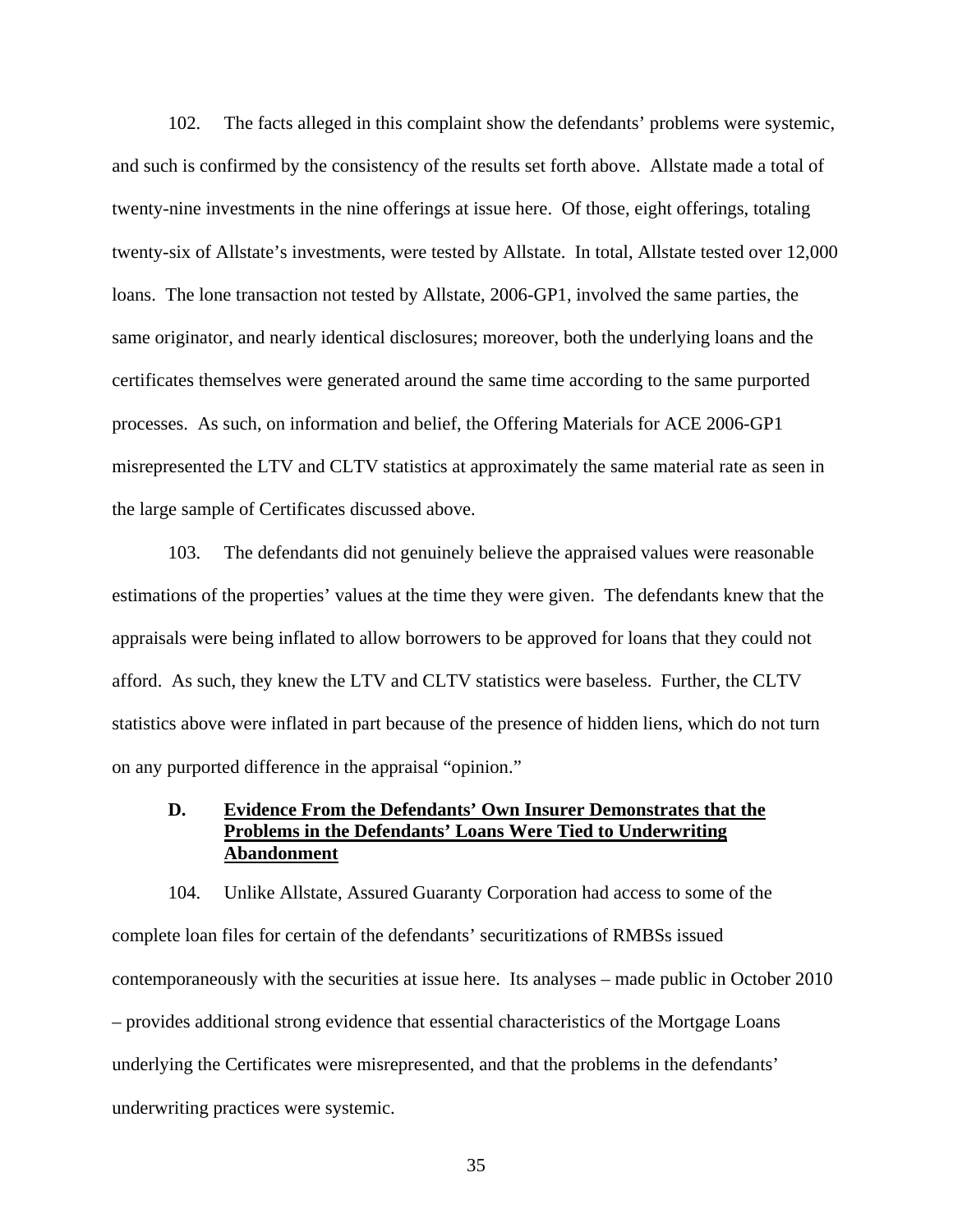105. Assured is a New York-based monoline insurer that wrote insurance on certain ACE/Deutsche Bank mortgage-backed securities offerings. Assured conducted an investigation into certain loan files after it observed signs of significant deterioration in the loans underlying securities it insured.

106. Specifically, Assured analyzed more than 3,000 loan files underlying the ACE 2007-SL2 and ACE 2007-SL3 offerings. These offerings are substantially identical to the offerings at issue here.

107. The 2007-SL2 offering – like the 2006-SL4 offering into which Allstate purchased – contained a pool of conventional, one-to-four family, second lien fixed-rate mortgage loans on residential real property. It shared a sponsor (Deutsche Bank Structured Products), Depositor (ACE), Servicers (Ocwen Loan Servicing and GMAC Mortgage LLC), Master Servicer and Security Administrator (Wells Fargo, NA), and Trustee (HSBC Bank USA, NA) with many of the offerings at issue here. And it was offered at or about the same time as the offerings at issue here.

108. Similarly, the 2007-SL3 offering contained a mixed pool of conventional, one-tofour family, second lien fixed-rate mortgage loans on residential real property, as well as one-tofour family, first lien adjustable-rate home equity lines of credit. The offering shared a sponsor (Deutsche Bank Structured Products), Issuer (ACE Securities Corp. Home Equity Loan Trust), Indenture Trustee (Deutsche Bank National Trust Co.), and Security Administrator (La Salle Bank NA) with many of the offerings at issue here. And it was offered at or about the same time as the offerings at issue here.

109. Assured reviewed loan files associated with 1,306 of the 3,363 loans underlying 2007-SL2. This review uncovered significant deficiencies in 1,084 of the 1,306 tested loans –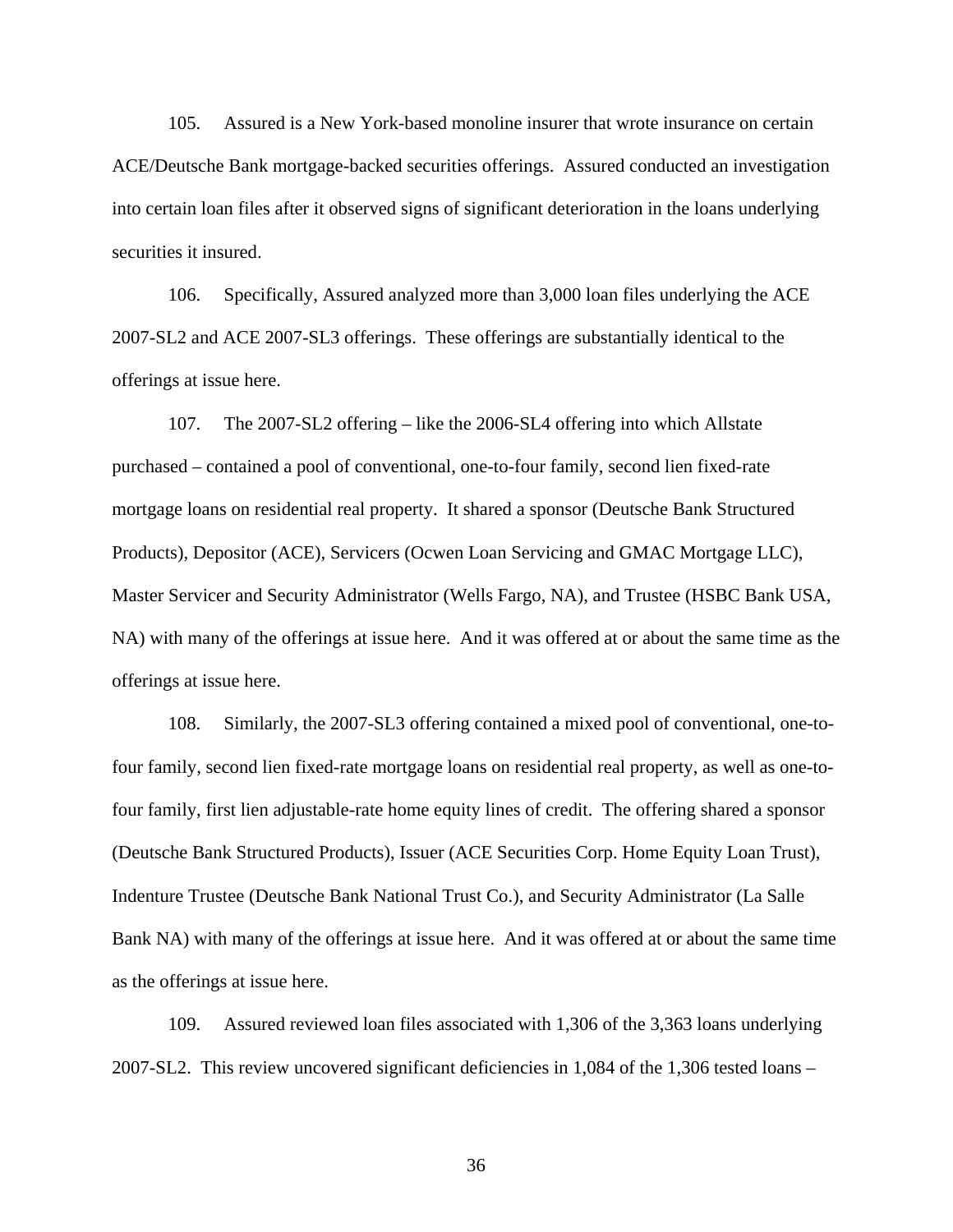more than 83%. These deficiencies included misrepresentations regarding the borrower's income, assets, employment, or intent to occupy the property as a primary residence; misrepresentations regarding the borrower's liabilities, including the existence of other mortgage loans; and misrepresentations regarding adherence to stated underwriting standards.

110. Assured also reviewed loan files associated with 1,774 of the 4,428 loans underlying the 2007-SL3 offering. This review uncovered deficiencies in 1,532 of the 1,774 tested loans – more than 86%. The deficiencies again included misrepresentations regarding the borrower's income, assets, employment, or intent to occupy the property as a primary residence; misrepresentations regarding the borrower's liabilities, including the existence of other mortgage loans; and misrepresentations regarding adherence to stated underwriting standards.

111. Assured's analysis is probative of problems underlying Allstate's Certificates. Its discovery of material deficiencies in the loan files, including deficiencies related to owner occupancy and the existence of additional mortgage loans, confirms and corroborates Allstate's own analysis of the owner occupancy and CLTV statistics associated with the Offerings at issue. Assured's review of offerings having collateral pools composed of the same type of collateral as some of Allstate's Certificates, packaged and issued by many of the same parties involved in the packaging and issuing of Allstate's Certificates, and issued at approximately the same time as Allstate's Certificates demonstrates that the defendants' misconduct was systemic and pervasive.

# **E. Evidence From the Defendants' Own and Third Party Due Diligence Demonstrates the Falsity of the Defendants' Representations**

112. The defendants wore multiple hats in connection with the Offerings at issue here, acting in various capacities including sponsor and underwriter of the offered securities. In their overlapping capacities, the defendants were responsible for purchasing large blocks of lortgage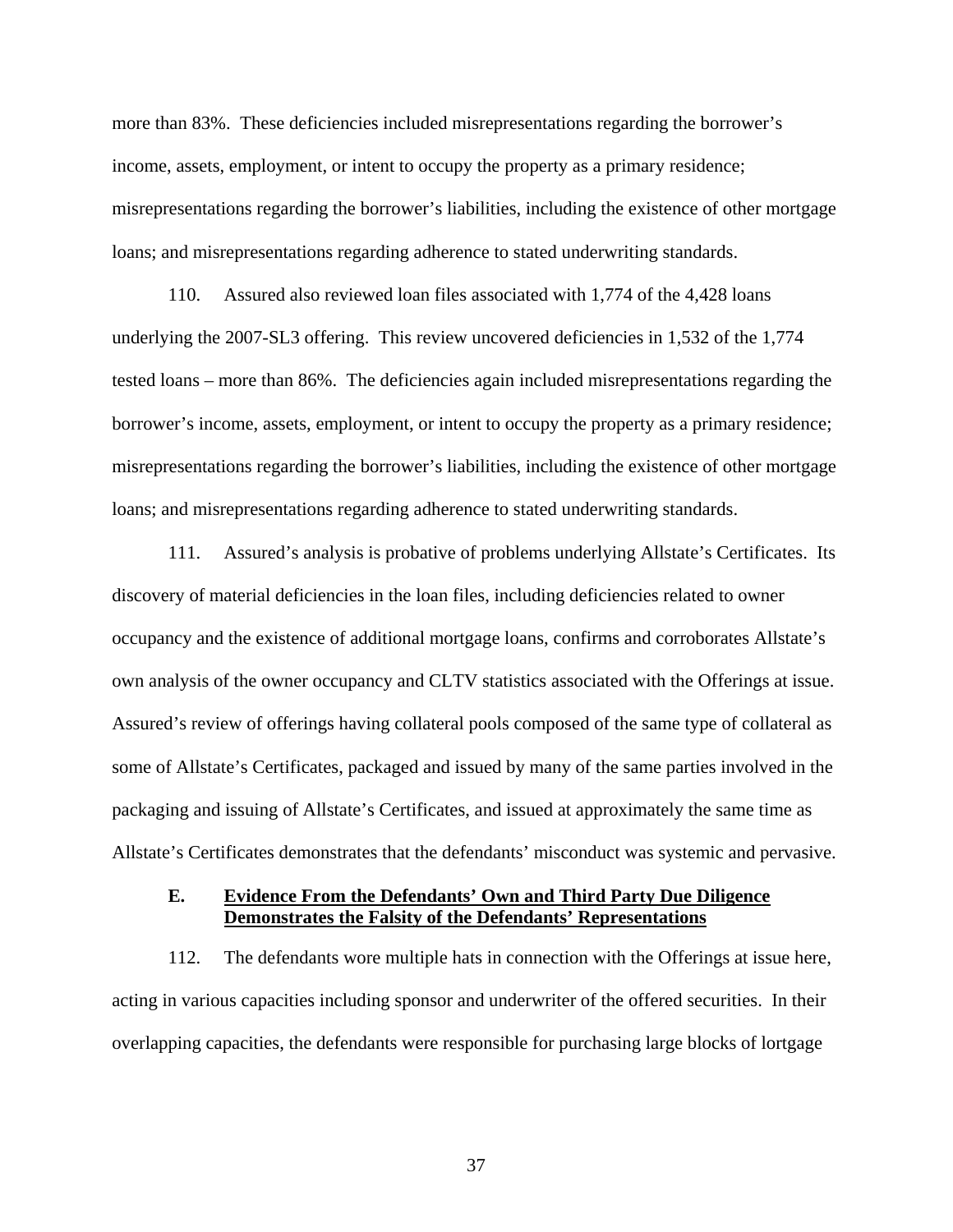loans from third party originators, repackaging those loans into securities, and selling the newlycreated securities to investors like Allstate.

113. In connection with their purchase of the Mortgage Loans from the loan originators, and consistent with industry practice, the defendants performed due diligence to determine the quality of the Loans they were purchasing. The defendants performed some of this due diligence themselves, and they also hired third-party due diligence firms, such as Clayton Holdings, Inc., to conduct reviews of the proposed loan pools.

114. Specifically, on information and belief, the defendants operated quality assurance and risk management departments tasked with ensuring that loans purchased from third-party originators met the defendants' own standards. To make this determination, the defendants employed a team of underwriters who reviewed a sample of the purchased loans to confirm that they both conformed with the representations made by the originators and complied with the defendants' own credit policies.

115. The Prospectus Supplements for the Offerings at issue make specific reference to this internal due diligence practice, stating that "[p]rior to the issuance of the certificates, Mortgage Loans may be removed from the Mortgage Pool as a result of incomplete documentation or otherwise if the Depositor deems the removal necessary or desirable . . . ." *See, e.g.*, ACE 2006-HE4 Prospectus Supplement at S-72.

116. On information and belief, the defendants' own due diligence revealed that a significant percentage of loans purchased from third-party originators failed to meet applicable underwriting standards.

117. Defendants at other times relied on outside firms to conduct the requisite due diligence. One of the largest such firms is Clayton Holdings. As the FCIC put it (at 166):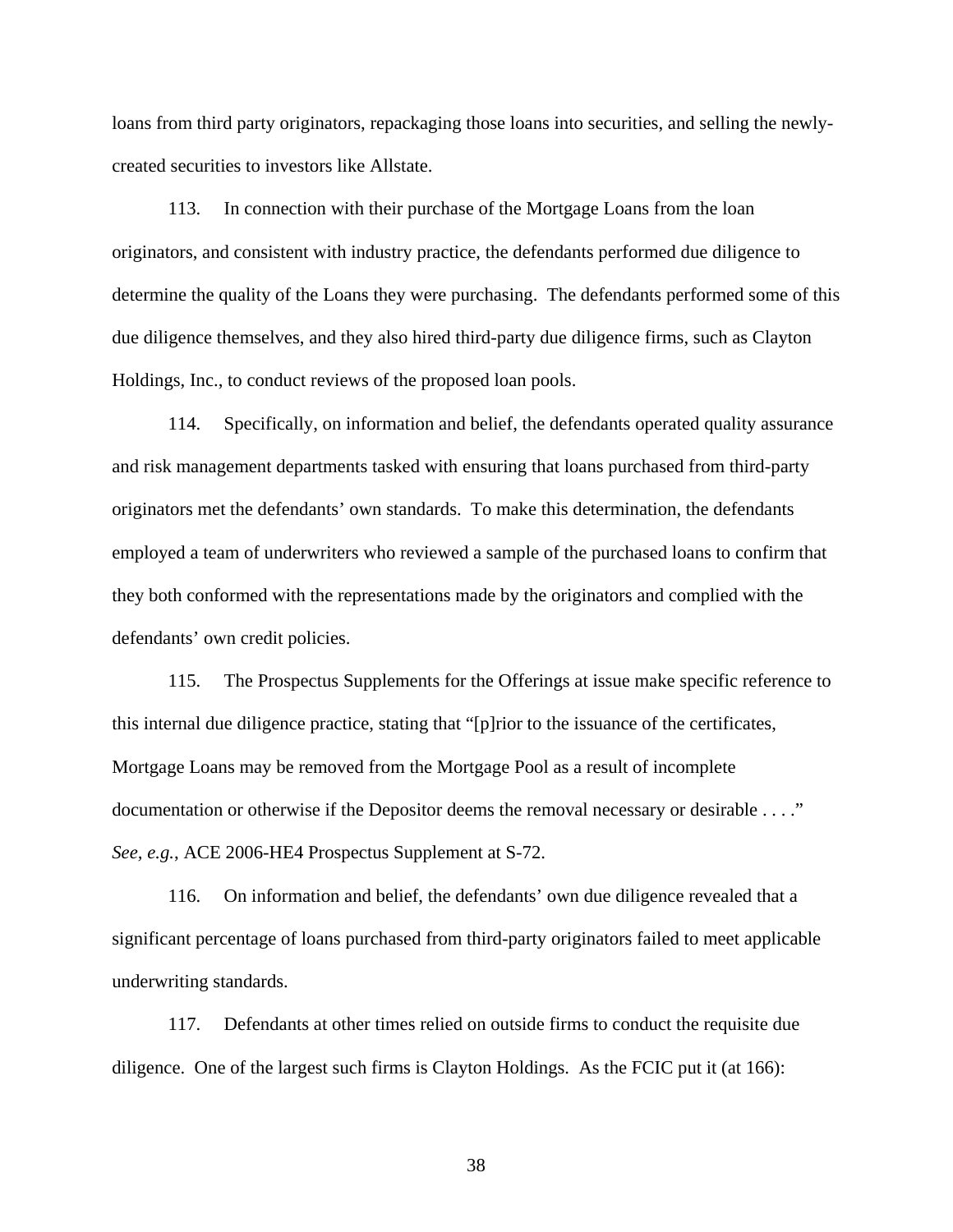"Because of the volume of loans examined by Clayton during the housing boom, the firm had a unique inside view of the underwriting standards that originators were actually applying – and that securitizers were willing to accept."

118. Clayton reviewed loan files for: (1) adherence to seller credit underwriting guidelines and client risk tolerances; (2) compliance with federal, state and local regulatory laws; and (3) the integrity of electronic loan data provided by the seller to the prospective buyer. This review was commonly referred to as a "credit and compliance review." Contract underwriters reviewed the loan files, compared tape data with hard copy or scanned file data to verify loan information, identified discrepancies in key data points, and graded loans based on seller guidelines and client tolerances. Critically, they also analyzed whether, to the extent a loan was deficient, there were any "compensating factors."

119. Each day, Clayton Holdings generated reports that summarized its findings, including summaries of the loan files that suffered from exceptions to the relevant underwriting standards. This included giving loans three grades – a Grade 3 loan "failed to meet guidelines and were not approved," while a Grade 1 loan "met guidelines." Importantly, Grade 3 loans did not contain any "compensating factors." Clayton Holdings allowed the seller to attempt to cure any problems that were identified before a final grade was given.

120. According to the FCIC, only 54% of the nearly one-million loans reviewed by Clayton Holdings "met guidelines," a number that indicated "there [was] a quality control issue in the factory" for mortgage-backed securities, according to Clayton's former president.

121. Defendants hired Clayton to perform due diligence on the proposed loan pools offered for sale by third-party originators, including, on information and belief, the Mortgage Loans underlying the offerings at issue here. As a result of the due diligence it performed for the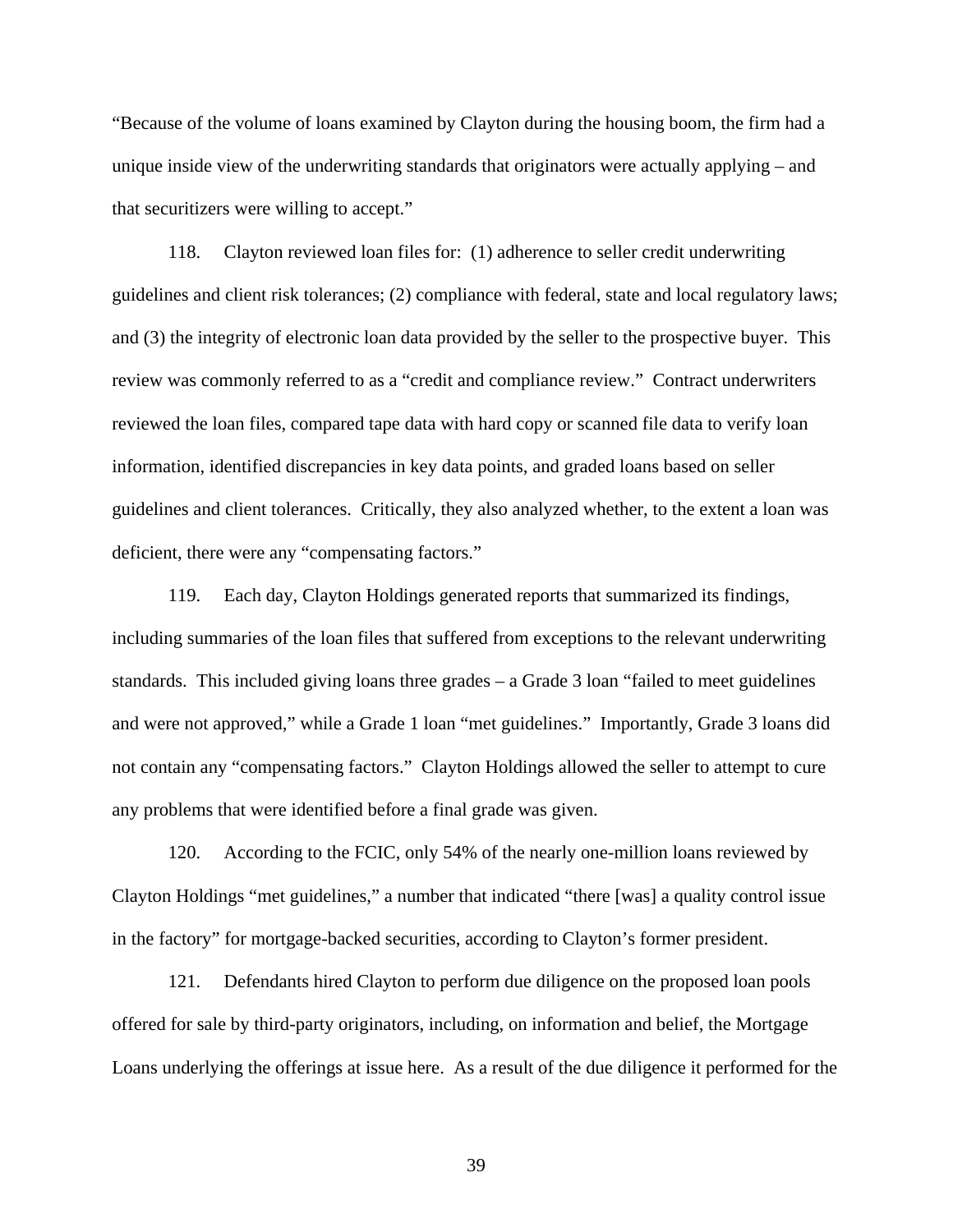defendants in this case, Clayton determined that *35% of the loans* it reviewed "failed to meet guidelines" and did not have sufficient compensating factors. In other words, 35% of the loans that the originators offered for sale to the defendants for use in RMBS offerings such as the ones at issue here were found by Clayton not to meet the applicable underwriting standards. Nevertheless, Deutsche Bank provided waivers for *54% of those rejected loans*, which meant that those non-compliant loans were included in mortgage-backed securities sold to Allstate and other investors.

122. The defendants generally did not make any disclosure to Allstate that problem

loans that its due diligence had rejected were nonetheless included in the loan pools sold to

RMBS investors. This was an important omission that rendered the disclosures regarding the

underwriting and due diligence processes even more misleading. As the FCIC report concluded

(at 167, 170):

[M]any prospectuses indicated that the loans in the pool either met guidelines outright or had compensating factors, even though Clayton's records show that only a portion of the loans were sampled, and that of those that were sampled, a substantial percentage of Grade 3 Even loans were waived in.

. . . .

[O]ne could reasonably expect [the untested loans] to have many of the same deficiencies, at the same rate, as the sampled loans. *Prospectuses for the ultimate investors in the mortgage-backed securities did not contain this information, or information on how few of the loans were reviewed, raising the question of whether the disclosures were materially misleading, in violation of the securities laws.*

# **F. Evidence That the Ratings Were Meaningless**

123. The supposedly-independent ratings given by the major credit rating agencies

were based on the loan profiles fed to the agencies by the defendants. As previously explained,

that data was false.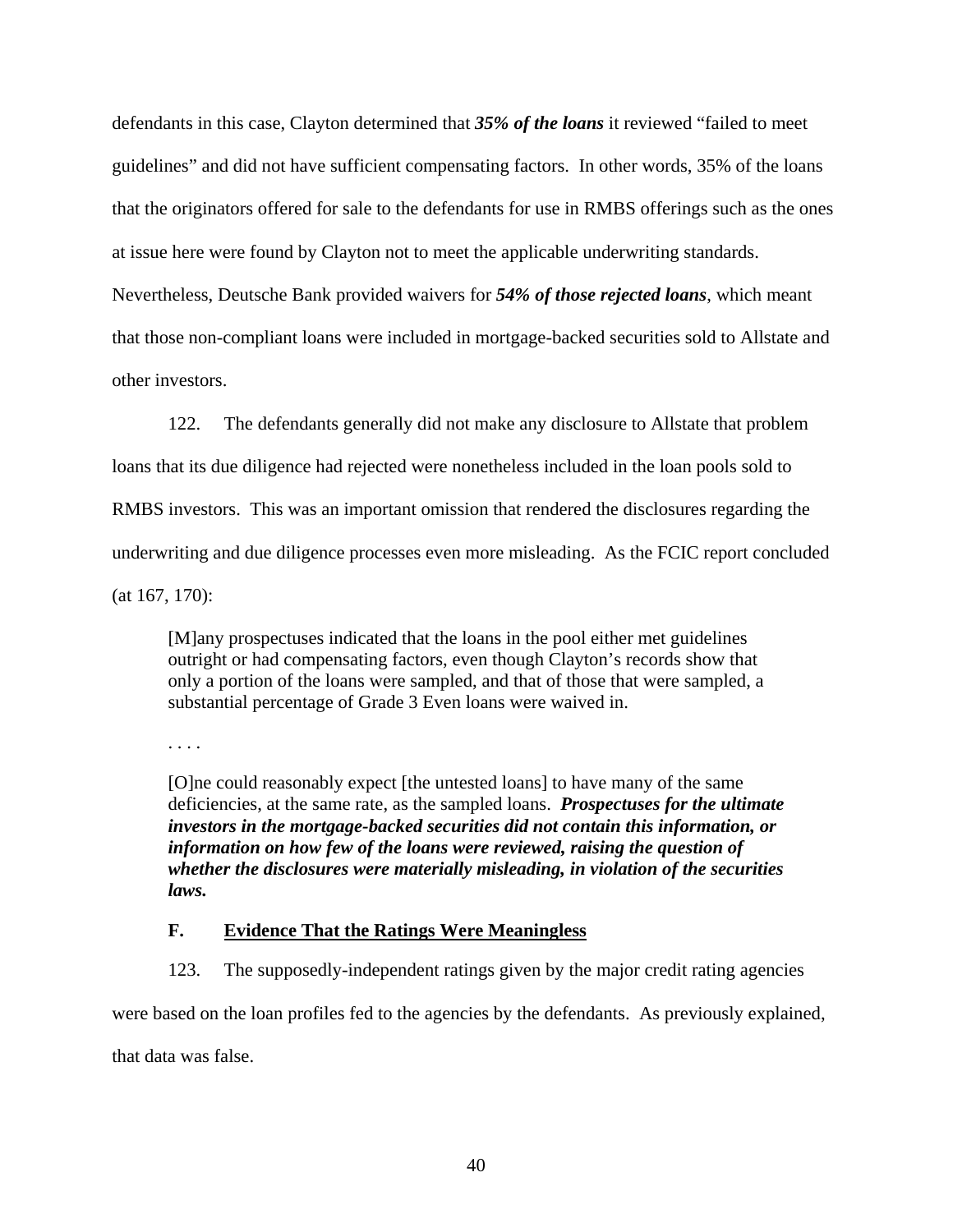124. As such, the defendants essentially pre-determined the ratings by feeding garbage into the ratings system. This rendered misleading the defendants' promises that the various tranches within a particular offering would obtain a certain initial rating; these promises failed to disclose that the initial rating would be based entirely on false information provided by the defendants, and therefore would not reflect the true credit risk associated with each tranche and Offering.

125. As previously noted, the credit ratings of the Offerings at issue have plummeted as the true quality of the collateral pools and the true nature of the defendants' misconduct has been revealed, and as the ratings agencies have thereby obtained more accurate information regarding the tranches and Offerings at issue—and ceased to be dependent on information obtained directly from the defendants themselves.

## **G. Evidence Demonstrating That the Originators Used by the Defendants Abandoned their Own Underwriting Standards**

126. As noted, the loans that the defendants included in the securities sold to Allstate were originated by third-party banks and then sold in bulk to defendants Deutsche Bank or Ace. The Offering Materials associated with each of Allstate's Certificates described each of the specific originators' underwriting guidelines. The purported goal of the guidelines was "to assess the ability and willingness of the mortgagor to repay the debt and to evaluate the adequacy of the property as collateral for the mortgage loan." (*See*, *e.g.*, ACE 2006-HE4 Prospectus dated April 18, 2006 at S-14.)

127. The underwriting process used to form the pools of mortgage loans underlying Allstate's Certificates was material to Allstate because, as discussed above, the quality of loans in the pool determines the risk of the certificates backed by those loans. If a reasonable underwriting process was not actually followed, the chances that the loans had riskier features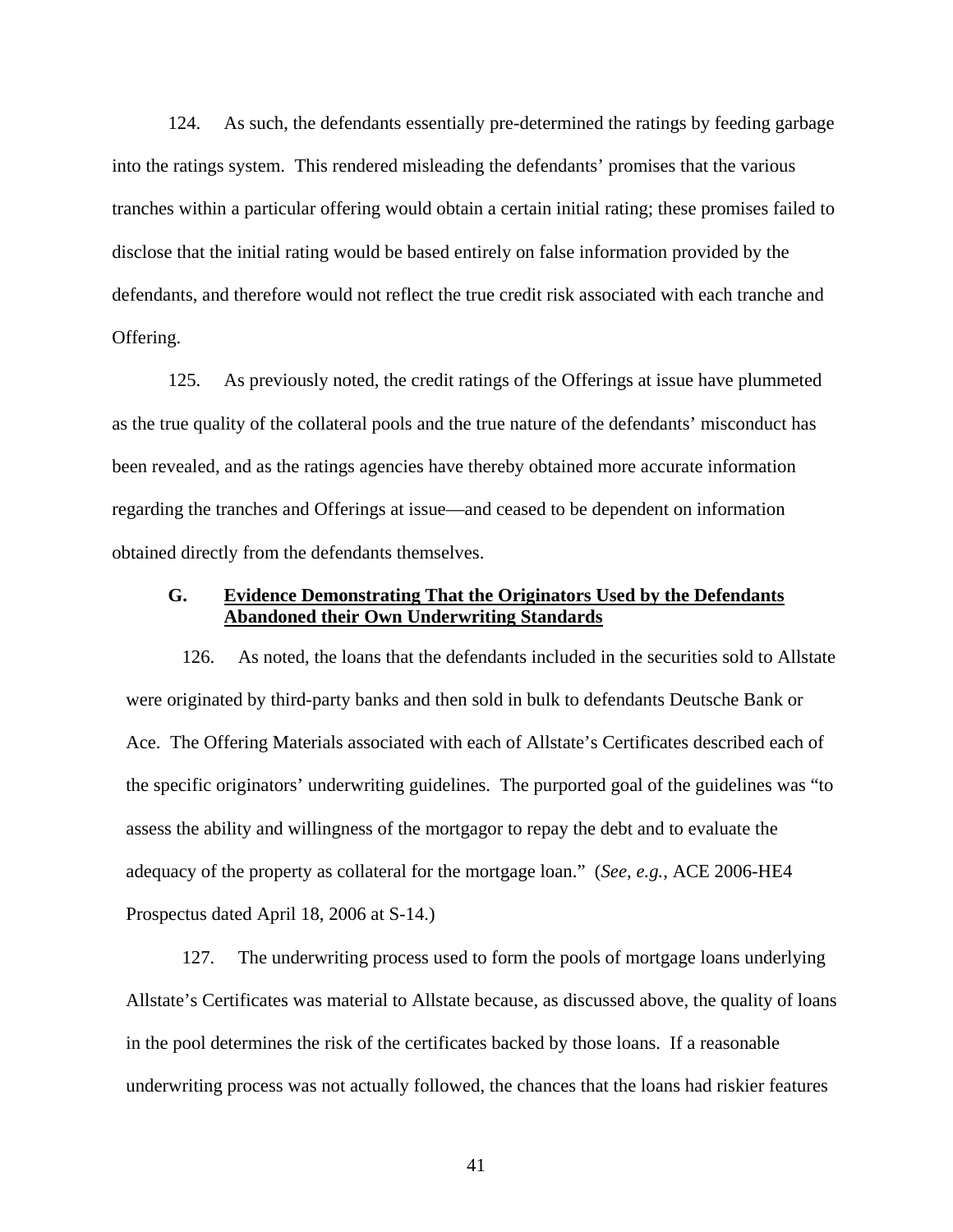than claimed in the Offering Materials (whether due to error, borrower misrepresentation, or otherwise) greatly increases, making the entire loan pool much riskier. A systemic underwriting failure decreases the reliability of *all* of the information investors have about the loans, and thus greatly increases their perceived and actual risk, and greatly decreases their market value.

128. While the Offering Materials represented that the Mortgage Loans were underwritten in accordance with the underwriting standards of the originators, many of the originators involved in these transactions are known to have, among other things, ignored their own underwriting guidelines and used inflated appraisals to generate loans with higher principal balances. The questionable practices employed by many of these originators have lead to numerous allegations and investigations into their operations. In fact, faulty underwriting has lead to the demise of several of the originators utilized by the defendants in these offerings. The percentage of loans in each of the offerings originated by these unaffiliated originators is as follows:

|                     | # of Loans |                                        |                  |
|---------------------|------------|----------------------------------------|------------------|
| Originator          | in Trust   | Originator(s)                          | % of Origination |
| <b>ACE 2005-WF1</b> | 3,435      | <b>Wells Fargo Bank</b>                | 100%             |
| <b>ACE 2006-GP1</b> | 6,276      | GreenPoint Mortgage Funding, Inc.      | 100%             |
|                     | (HELOCs)   |                                        |                  |
| <b>ACE 2006-HE4</b> | 3,725      | First NLC Financial Services, LLC      | 28.47%           |
|                     |            |                                        |                  |
|                     |            | <b>Chapel Funding Corporation</b>      | 18.64%           |
|                     |            |                                        |                  |
|                     |            | The remainder of the mortgage loans    |                  |
|                     |            | were originated by various             |                  |
|                     |            | originators, none of which have        |                  |
|                     |            | originated more than 10% of the        |                  |
|                     |            | mortgage loans                         |                  |
| ACE 2006-OP2        | 4,474      | <b>Option One Mortgage Corporation</b> | 100%             |
| <b>ACE 2006-SL4</b> | 5,661      | American Home Mortgage Corp.           | 70.91%           |
|                     |            | People's Choice Home Loan, Inc.        | 10.85%           |
|                     |            | The remainder of the mortgage loans    |                  |
|                     |            | were originated by various             |                  |
|                     |            | originators, none of which have        |                  |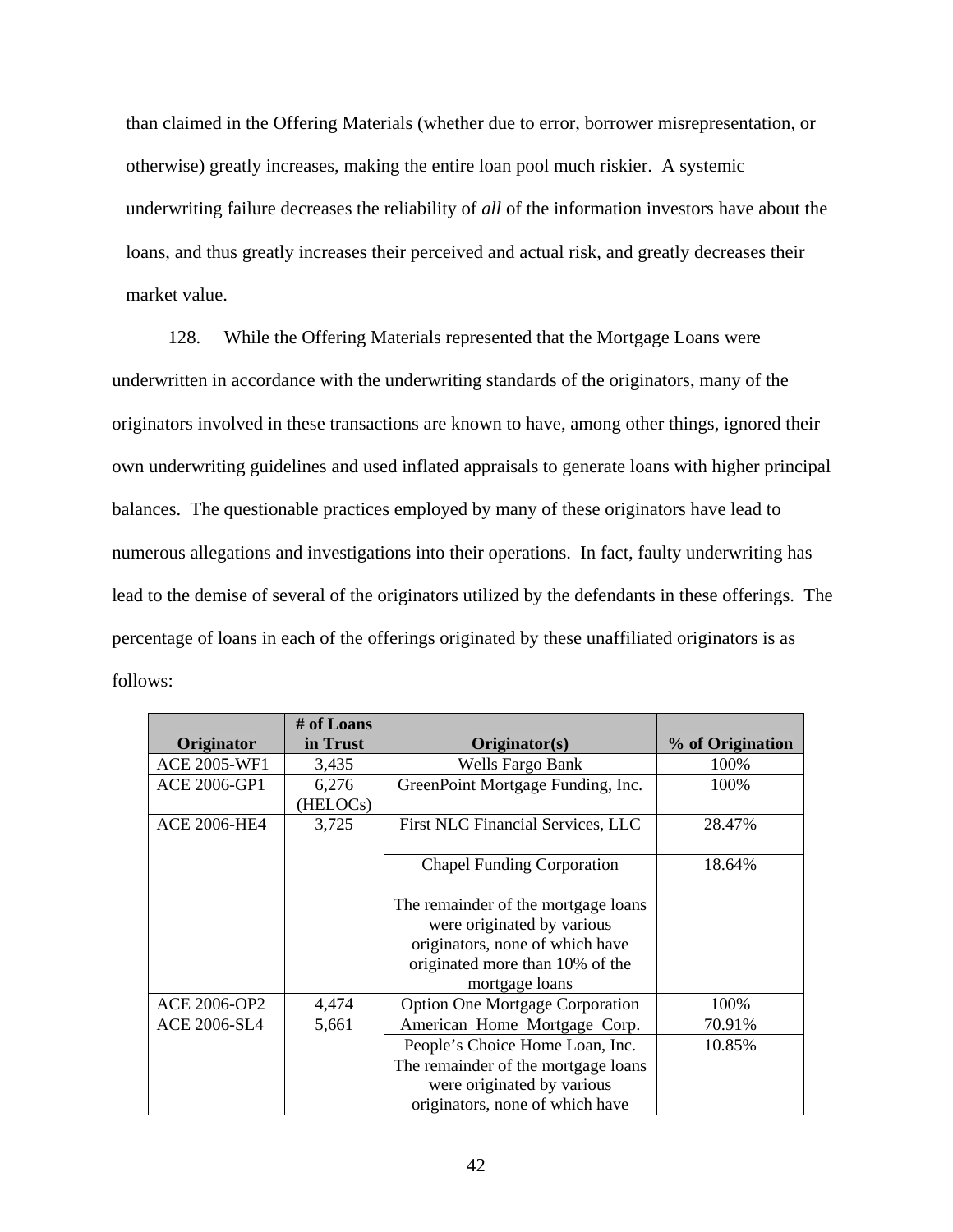|                     |        | originated more than 7.25% of the      |                  |
|---------------------|--------|----------------------------------------|------------------|
|                     |        | mortgage loans                         |                  |
| <b>ACE 2004-OP1</b> | 10,095 | <b>Option One Mortgage Corporation</b> | 100%             |
| <b>ACE 2004-HE4</b> | 6,429  | Fremont Investment & Loan              | 74.10%           |
|                     |        | People's Choice Home Loan, Inc.        | 14.25%           |
| <b>ACE 2004-RMS</b> | 3,787  | <b>Residential Mortgage Assistance</b> | 74.94%           |
|                     |        | Enterprise, LLC                        |                  |
|                     |        | <b>ResMae Mortgage Corporation</b>     | 25.06%           |
| <b>DBALT 2005-</b>  | 1,376  | National City Mortgage Co.             | 36.43% (Group 1) |
| AR1                 |        | <b>Pinnacle Financial Corporation</b>  | 29.64% (Group 1) |
|                     |        |                                        | 3.71% (Group 2)  |
|                     |        | Quicken Loans Inc.                     | 5.64% (Group 1)  |
|                     |        |                                        | 48.88% (Group 2) |
|                     |        | IndyMac Bank, FSB                      | 7.67% (Group 1)  |
|                     |        |                                        | 18.51% (Group 2) |
|                     |        | Greenpoint Mortgage Funding, Inc.      | 15.83% (Group 1) |

### **(1) Well Fargo Bank**

129. Wells Fargo was the sole originator for the ACE 2005-WF1 offering. As recently disclosed, beginning in 2005, faced with shrinking profits and loss of market share, Wells Fargo abandoned its strategy of less-risky underwriting and initiated a program of "discretionary underwriting" providing incentives to employees for more aggressive underwriting, resulting in the underwriting of significantly more risky mortgage loans in spite of their own underwriting guidelines. Part of Wells Fargo's scheme to increase market share and to make as many loans as possible involved, among other things, the corruption and control of the appraisal process. Wells Fargo needed appraisals that supported the loans it wished to make, irrespective of the actual values of the properties being appraised. To accomplish this objective, Wells Fargo engaged in a pattern and practice of pressuring appraisers to write an appraisal designed to have the loan underwritten even if the appraisal violated the Uniform Standard of Professional Appraisal Practice. If an appraiser did not succumb to the pressures of Wells Fargo, they were placed on its "Field Review List" or some other list of exclusion.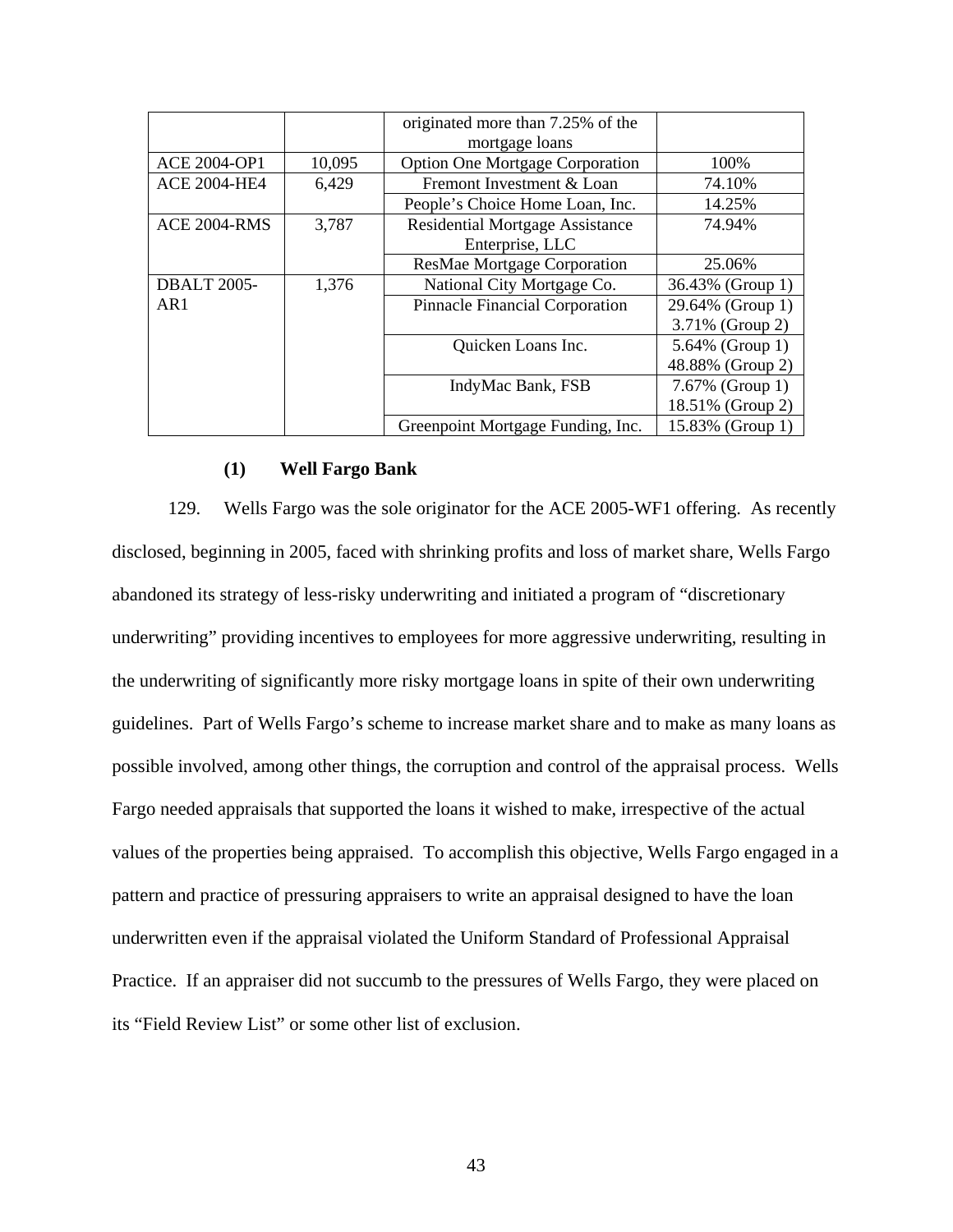130. Throughout 2005 through 2007, Wells Fargo continued pushing ever-increasing subprime mortgage loan volume through its system by loosening its underwriting practices and introducing a growing percentage of higher risk mortgage products, including adjustable-rate, interest only loans and "stated income" loans, where even W-2 wage earners did not have to bother verifying their stated income levels.

131. Wells Fargo's mortgage underwriting department was a "production based shop" where underwriters were required to make certain amount of loans regardless of the repayment ability of the borrower. Underwriters were expected to "find a way" to deem the loans as acceptable even when they did not meet the underwriting standards. During 2006-2007, Wells Fargo began to completely ignore its loans underwriting standards and began lending to people who could not afford to repay their loans.

132. In 2010, Wells Fargo was identified by the Office of the Comptroller of the Currency (the "OCC") as the thirteenth worst subprime lender in the country based on the delinquency rates of the mortgages it originated in the ten metropolitan areas with the highest rates of delinquency. During the period in which Wells Fargo was originating loans which were eventually pooled into the ACE 2005-WF1 offering, upon information and belief, Wells Fargo had abandoned sound underwriting practices.

133. Countless different entities have conducted investigations of Wells Fargo and numerous complaints have been filed against the bank as a result. In denying in part a motion to dismiss *in In re Wells Fargo Mortgage-Backed Securities Litigation,* No. 3:09-1376 (N.D. Cal.) (the "*Wells Fargo* Complaint"), the court found that plaintiffs had adequately pled that "variance from the stated [underwriting] standards was essentially [Wells Fargo's] norm" and that this conduct "infected the entire underwriting process."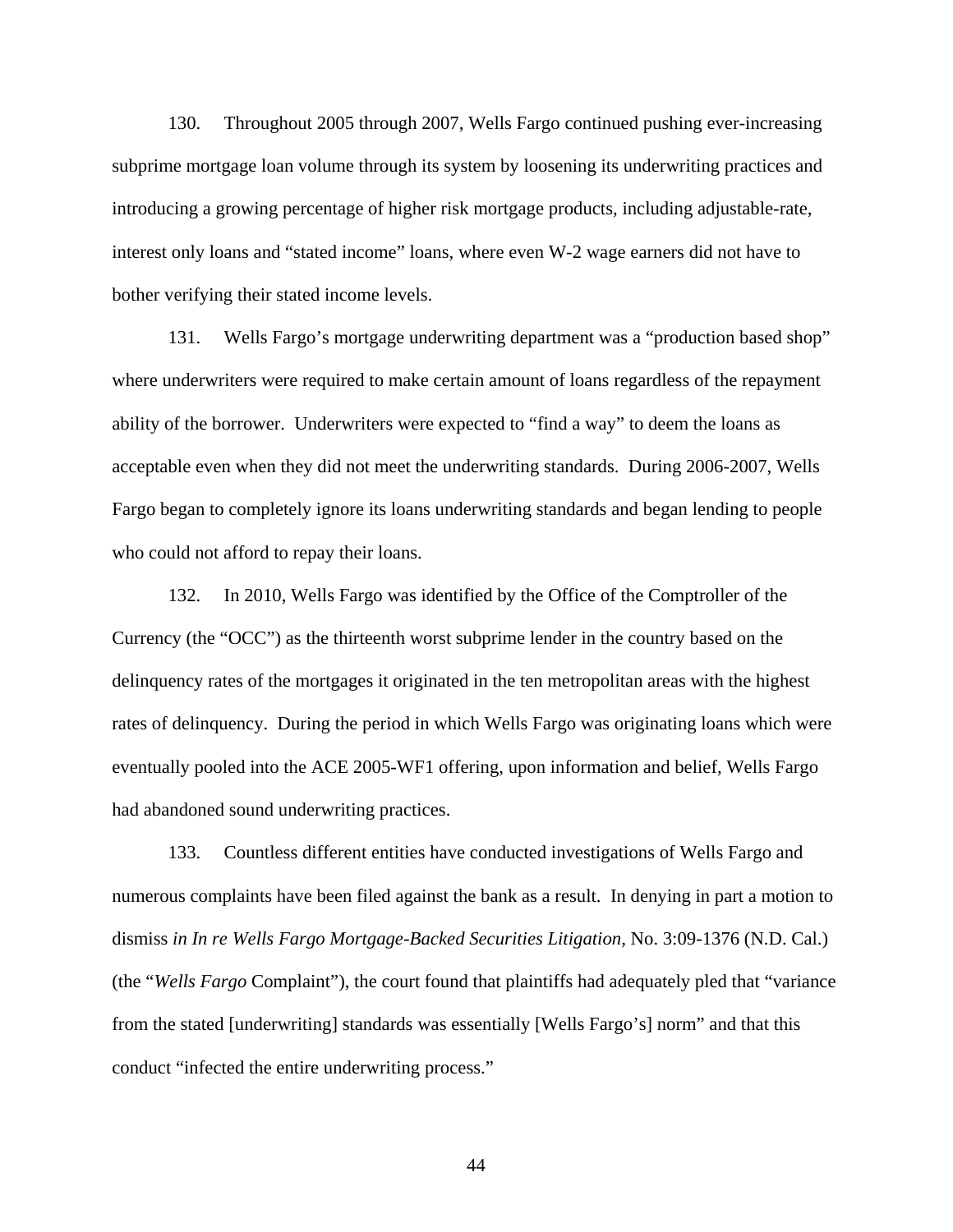134. On information and belief, Wells Fargo employees increasingly disregarded the credit risk of the Mortgage Loans and their own quality controls in favor of generating loan volume in order to increase their own commissions and bonuses. Even more alarming, Wells Fargo employees manipulated loan data in order to close loans and generate volume and had a standard practice of approving exceptions which deviated from prudent underwriting guidelines.

135. By the end of 2008, Wells Fargo's true underwriting practices became known to the public. During this time, Wells Fargo was forced to take significant write-downs due to its massive exposure to the subprime market. In October 2008, Wells Fargo received a \$25 billion subsidy from the Federal Government as part of the Federal Emergency Economic Stabilization Act.

#### **(2) IndyMac Bank**

136. As a result of faulty lending, originating and underwriting practices, on July 11, 2008, IndyMac Bancorp, Inc. became the third-largest bank failure in U.S. history when the U.S. Department of the Treasury, Office of Thrift Supervision seized it and announced that the Federal Deposit Insurance Corporation would seek a buyer for IndyMac Bank. This led IndyMac Bank to file for bankruptcy protection on July 31, 2008.

137. A February 26, 2009 report issued by the Office of Inspector General ("OIG") of the U.S. Department of Treasury entitled "Safety and Soundness: Material Loss Review of IndyMac Bank, FSB" (the "OIG Report") confirmed that many of these faulty practices were part of long, systematic problems at IndyMac. The OIG Report portrays IndyMac Bank as a company that focused on aggressive growth without any regard to risk. To feed its aggressive growth model, IndyMac Bank ignored its stated underwriting guidelines. IndyMac Bank originated and acquired as many loans as possible (and as quickly as possible) in order to bundle, securitize and then sell them as Certificates to investors without regard to the quality of the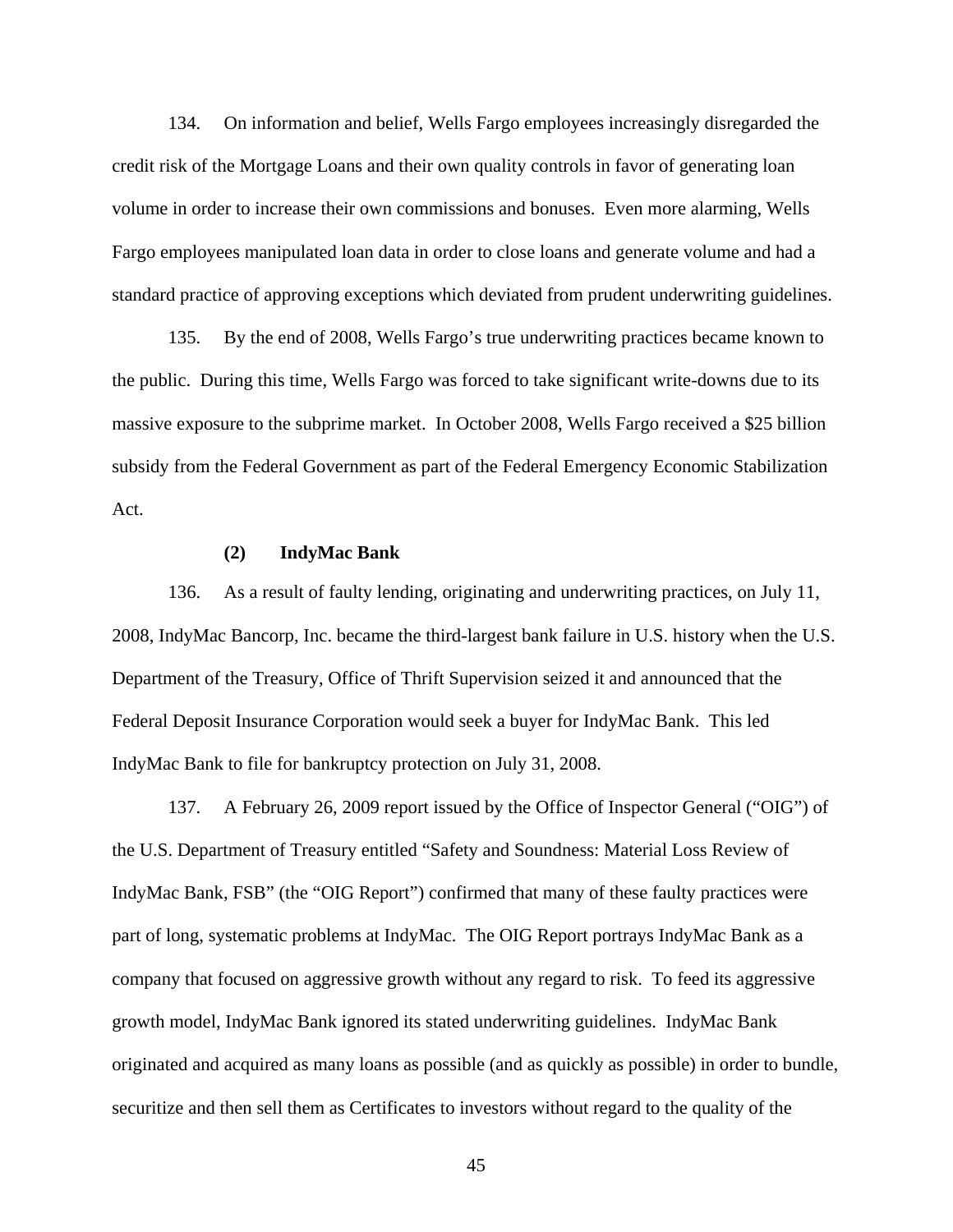loans, the creditworthiness of the borrowers or the value of the underlying collateral. *See* OIG Report at 2-3.

138. For example, while the Offering Documents state that appraisals were conducted in "accordance with the Uniform Standards of Professional Appraisal Practice" and that the "appraiser generally inspects the property, analyzes data including the sales prices of comparable properties and issues an opinion of value," the OIG Report concluded, inter alia, that: "IndyMac officials accepted appraisals that were not in compliance with the Uniform Standard of Professional Appraisal Practice" and IndyMac "accepted appraisals where the property valuation was made without physical site inspection of the subject property or comparable properties." *See* OIG Report at 2, 12, 26.

139. A June 30, 2008 report issued by the Center for Responsible Lending ("CRL") also found that IndyMac Bank often ignored its stated underwriting and appraisal standards and encouraged its employees to approve loans regardless of the borrower's ability to repay them. *See* IndyMac: What Went Wrong? How an "Alt-A" Leader Fueled its Growth with Unsound and Abusive Mortgage Lending (the "CRL Report"). For example, CRL noted that IndyMac Bank "engaged in unsound and abusive lending practices" and "allowed outside mortgage brokers and in-house sales staffers to inflate applicants' [financial information] . . . [to] make them look like better credit risks." *See* CRL Report at 2, 8.

140. Both the CRL Report and OIG Report confirm that statements made by IndyMac that its underwriting guidelines "include[] an analysis of the borrower's credit history, ability to repay the mortgage loan and the adequacy of the mortgaged property as collateral" were untrue when made because IndyMac underwriters "routinely . . . [made] loans without regard to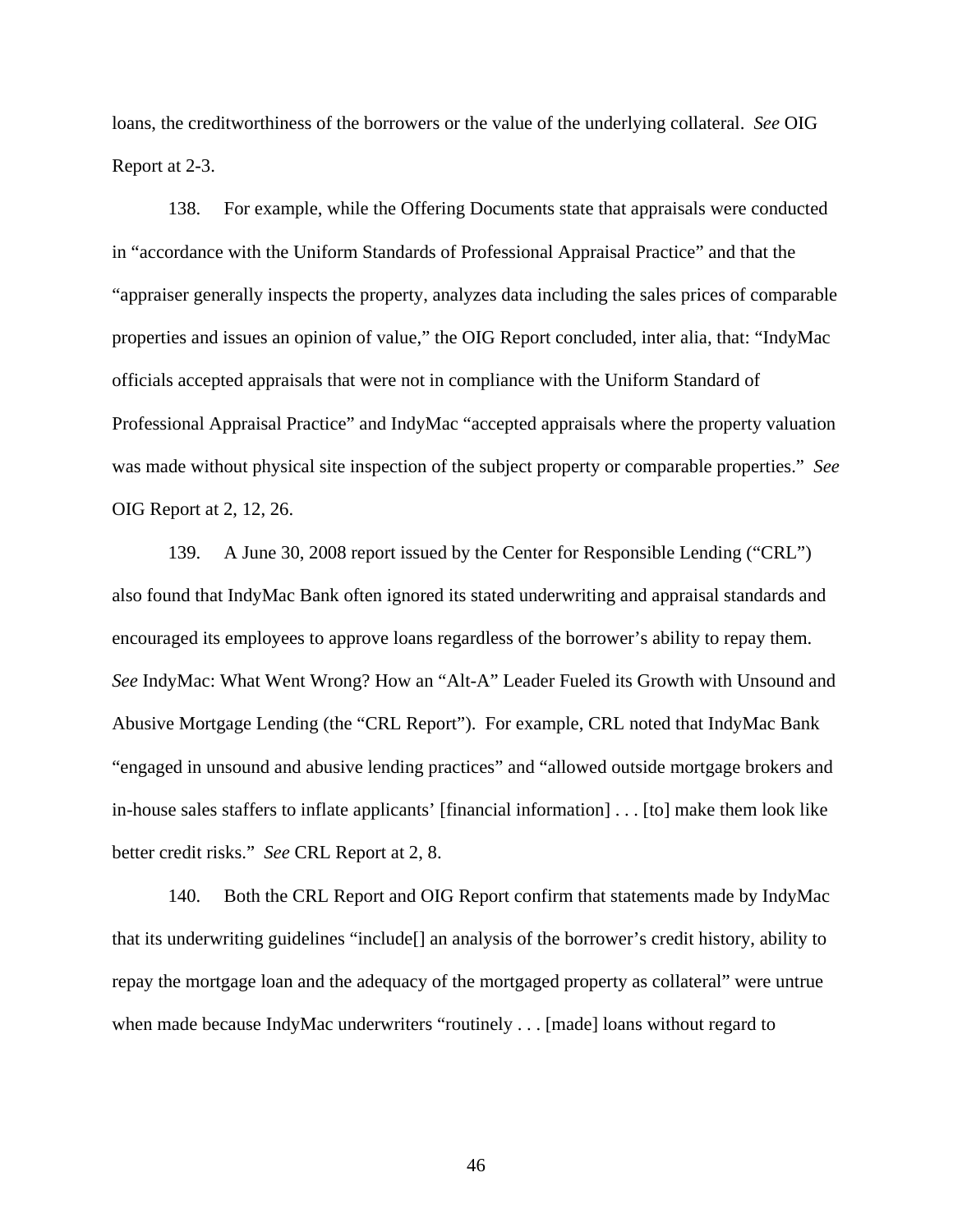borrowers' ability to repay [them]," CRL Report at 2, and with "little, if any, review of the borrower['s] qualifications, including income, assets, and employment," OIG Report at 11.

141. The OIG Report found that rather than following its disclosed underwriting processes, IndyMac Bank had "embarked on a path of aggressive growth" that was supported by its high risk business strategy of "originating . . . Alt-A loans on a large scale" and then "packag[ing] them together in securities" and selling "them on the secondary market" to investors. OIG Report at 2, 6, 7. "To facilitate this level of [loan] production, [OIG] found that IndyMac often did not perform adequate underwriting." *Id.* at 21. This "aggressive growth strategy" resulted in IndyMac Bank's assets "gr[owing] from nearly \$5 billion [in mid-2000] to over \$30 billion [in the first quarter of 2008]" and was also "[t]he primary cause[] of IndyMac's failure." *Id.* at 2, 6.

142. In its effort to "produce as many loans as possible and sell them in the secondary market," (*Id.* at 21), IndyMac Bank "relaxed" and effectively abandoned its underwriting standards to permit risky borrowers to qualify for Alt-A loans, sacrificing loan quality for quantity. "IndyMac often made loans without verification of the borrower's income or assets, and to borrowers with poor credit histories. Appraisals obtained by IndyMac on underlying collateral were often questionable as well." *Id.* at 2. Ultimately, IndyMac Bank was making loans to "borrowers who simply could not afford to make their payments." *Id.*

143. OIG documented several examples of loans that it felt demonstrated IndyMac Bank's "high-risk activities over many years." OIG Report at 4. In fact, the Appendix of the OIG Report contained a detailed discussion of several IndyMac Bank originated loans that it believed demonstrated IndyMac's "weakest underwriting practices." *Id.* at 71.

On May 2, 2007, IndyMac Bank approved a so-called "stated income" loan in the amount of \$926,000, which was secured by a piece of property located in Florida. The claimed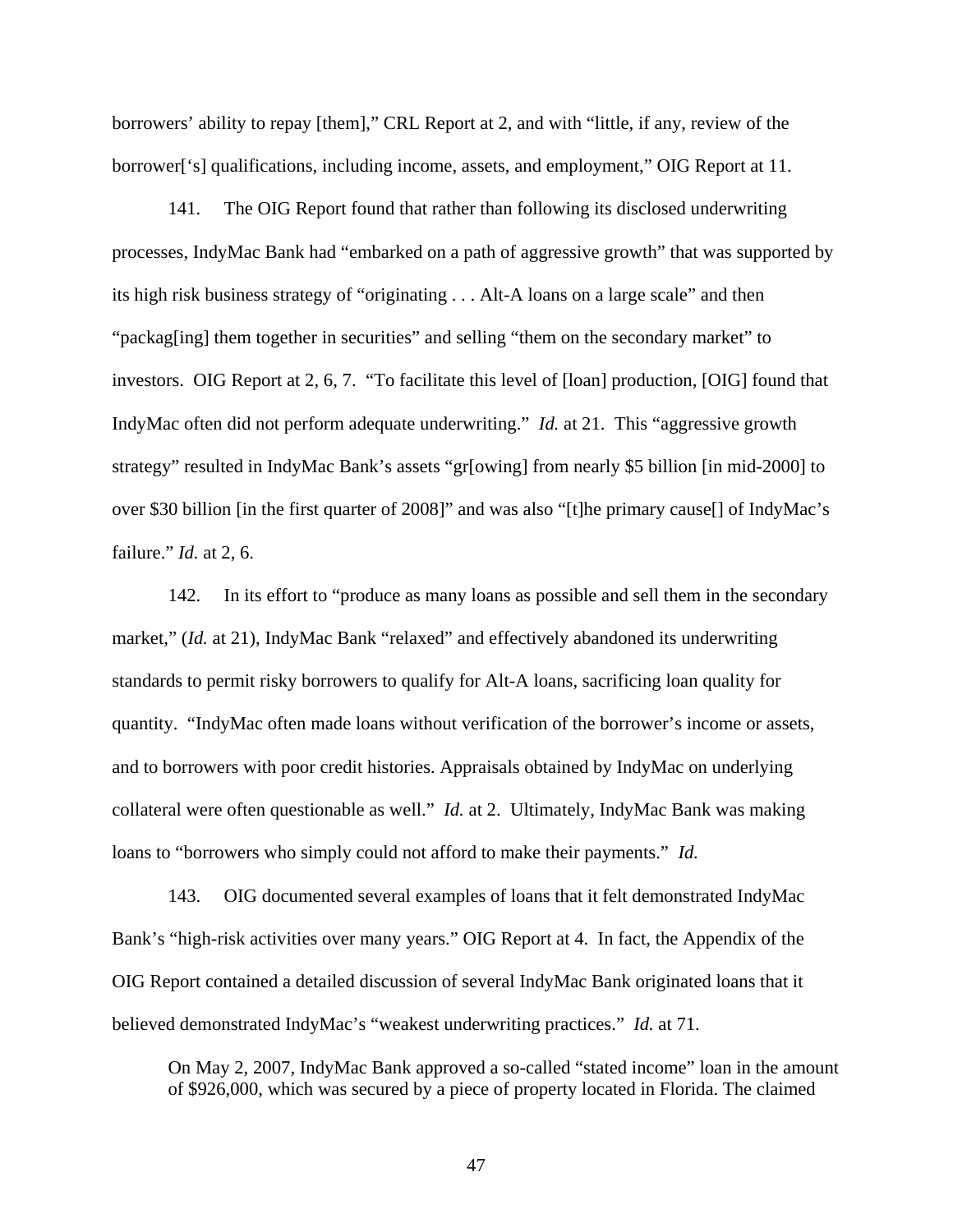purpose of the loan was to pay off a previous loan made from a different lender and to fund the building of a house on the property. As a "stated income" loan, IndyMac Bank did not verify the borrower's claimed income of \$50,000 per month nor did IndyMac Bank verify the borrower's assets. In addition, while the loan file did include a signed authorization from the borrower to allow IndyMac Bank to request his previously-filed tax returns, the OIG "found no evidence that IndyMac ever obtained the tax returns." In fact, according to a former First Vice President, Quality Control – Enterprise Risk Management, "IndyMac had borrowers sign such requests as a 'scare tactic,' assuming that they would be more forthcoming on their stated income." Indeed, the OIG "w[as] told that IndyMac seldom forwarded the signed requests on to the IRS." To make matters worse, while the loan file contained an appraisal for the property of \$1.43 million, "the comparable properties were located closer to the ocean and bay, and their values were based on listing price instead of the actual selling price. The appraised value also did not take in[to] consideration a slowdown in the real estate market." The borrower ended up defaulting on the loan and owed IndyMac \$1.01 million. At the time the OIG was conducting its review, the property was listed for sale for only \$599,000 – or 50% less than the claimed appraised value. (OIG Report at 71-72.)

In November 2007, IndyMac Bank approved a \$3.0 million stated income loan which was secured by the borrower's primary residence. The loan was allegedly going to be used to refinance the primary residence that the borrower had owned for eleven years. "Contrary to IndyMac policy, the borrower selected the appraiser who appraised the property at \$4.9 million." However, notes in the loan file indicated that the borrower was unable to sell the house previously for \$4.9 million and also failed to sell the house once he reduced the asking price to \$4.5 million. "Despite this, the appraiser concluded that the value of \$4.9 million appeared to be reasonable" and did not insist on physically inspecting the property. "The borrower made no payments on the loan before default. The total delinquent loan amount as of November 2008 was \$3,015,625. According to the IndyMac official, the property sold in October 2008 for \$2.0 million" – or 200% less than the appraised price. (OIG Report at 72.)

In February 2007, IndyMac approved a stated income loan for a total combined value of \$1.475 million, which was also the original appraised value of the property. Because the loan was based on the borrower's stated income, IndyMac Bank performed no verification of his claimed income of \$28,500 a month. Also, while IndyMac Bank's guidelines for 80/20 loans only allowed for a combined maximum loan amount of \$1.0 million (i.e., \$800,000 first loan and \$200,000 second loan), "[t]his loan was an exception to [that] policy. . ." However, "[v]arious appraisals in the loan file [for the property] contained significant differences with no indication of how [the differences] were resolved by IndyMac." For example, an appraisal in January 2007 claimed the property was worth \$1.48 million, but "[a] valuation analysis prepared by an IndyMac Bank employee on January 25, 2007, stated that the skill level of the appraiser was unacceptable – the appraiser had not provided accurate comparable properties . . . and did not accurately consider the location of the property." Rather than accept the original appraisal of \$1.48 million, the IndyMac Bank employee estimated that the property was worth only \$1.0 million "and recommended that another appraisal be obtained." Yet the loan file also indicated that another IndyMac Bank official "overruled the employee's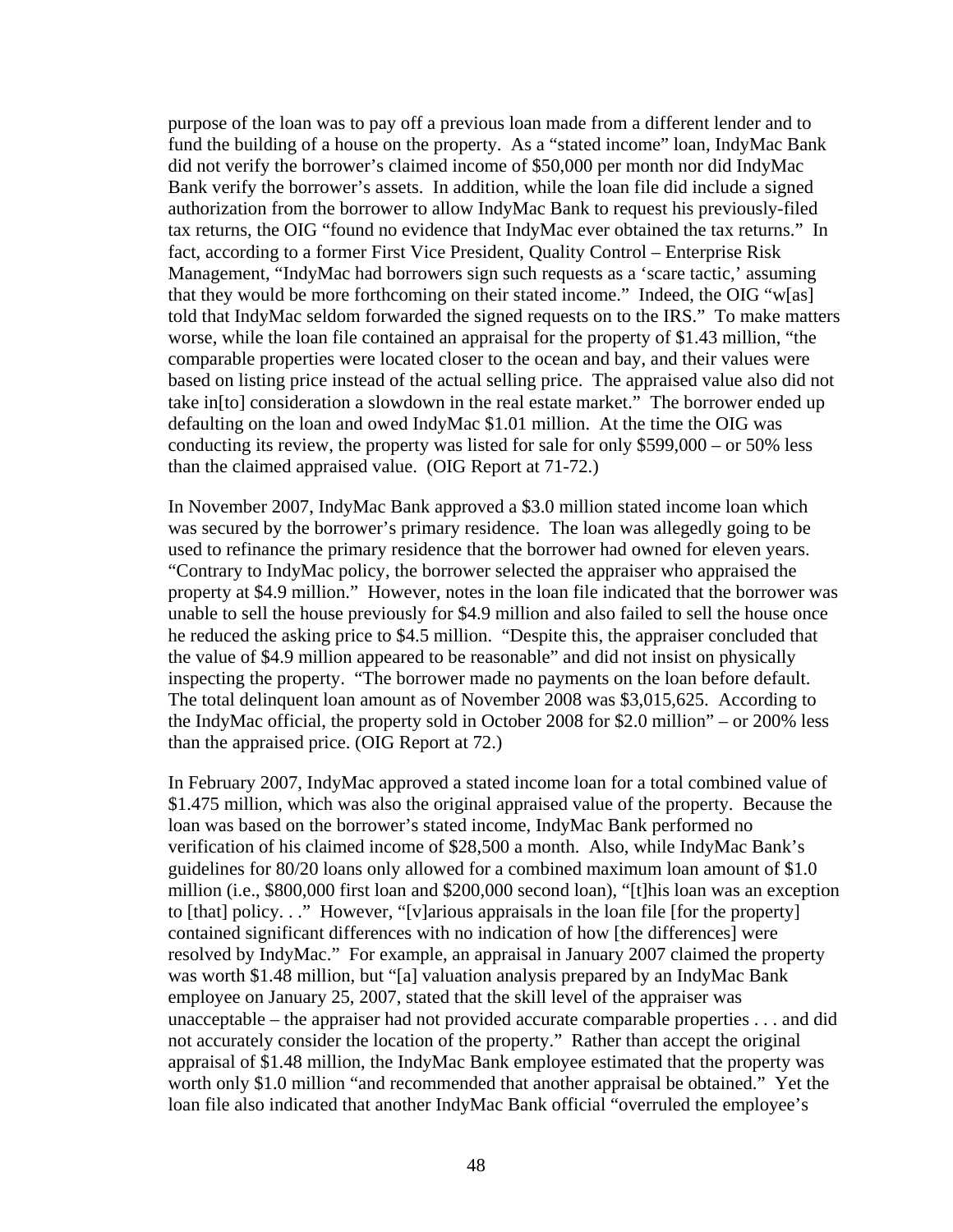recommendation and the appraisal was accepted [with a slight 10% discount]." The borrower defaulted on the loan prior to making a single payment. In November 2008, an IndyMac Bank official estimated "that the property was worth about \$700,000" – or less than 50% of the originally-accepted appraised value. (OIG Report, at 72-73.)

144. The CRL Report similarly found a number of underwriting failures prevalent at IndyMac Bank during the relevant time. According to CRL, "the quality of [IndyMac Bank's] loans became a running joke among its employees . . ." CRL Report at 2. "These practices left many [borrowers] deep in debt and struggling to avoid foreclosure." *Id.* In fact, IndyMac Bank CEO Perry "admitted" that IndyMac Bank "had gotten a little bit lax[]" about underwriting and "didn't have the focus on fraud that we should have in this area." *Id.* at 17.

145. Former IndyMac Bank underwriters explained that low-doc loans were a "big problem" because the "loans allowed outside mortgage brokers and in-house sales staffers to inflate applicants' [financial information] . . . and make them look like better credit risks." CRL Report at 8. In fact, the "shoddily documented loans were known inside [IndyMac] as 'Disneyland loans' – in honor of a mortgage issued to a Disneyland cashier whose loan application claimed an income of \$90,000 a year." *Id.* at 3.

146. On Friday, February 12, 2011, the SEC announced that it had filed charges against three former officers of IndyMac Bancorp, which collapsed in the summer of 2008. According to the SEC's complaints, which were filed in Los Angeles federal district court, former chief executive officer Michael Perry and former chief financial officer A. Scott Keys and his successor S. Blair Abernathy violated securities laws by misrepresenting the financial condition of IndyMac Bancorp and its subsidiary IndyMac Bank. Abernathy was also charged with making misleading statements in documents issued by IndyMac for a \$2.5 billion sale of residential mortgage-backed securities.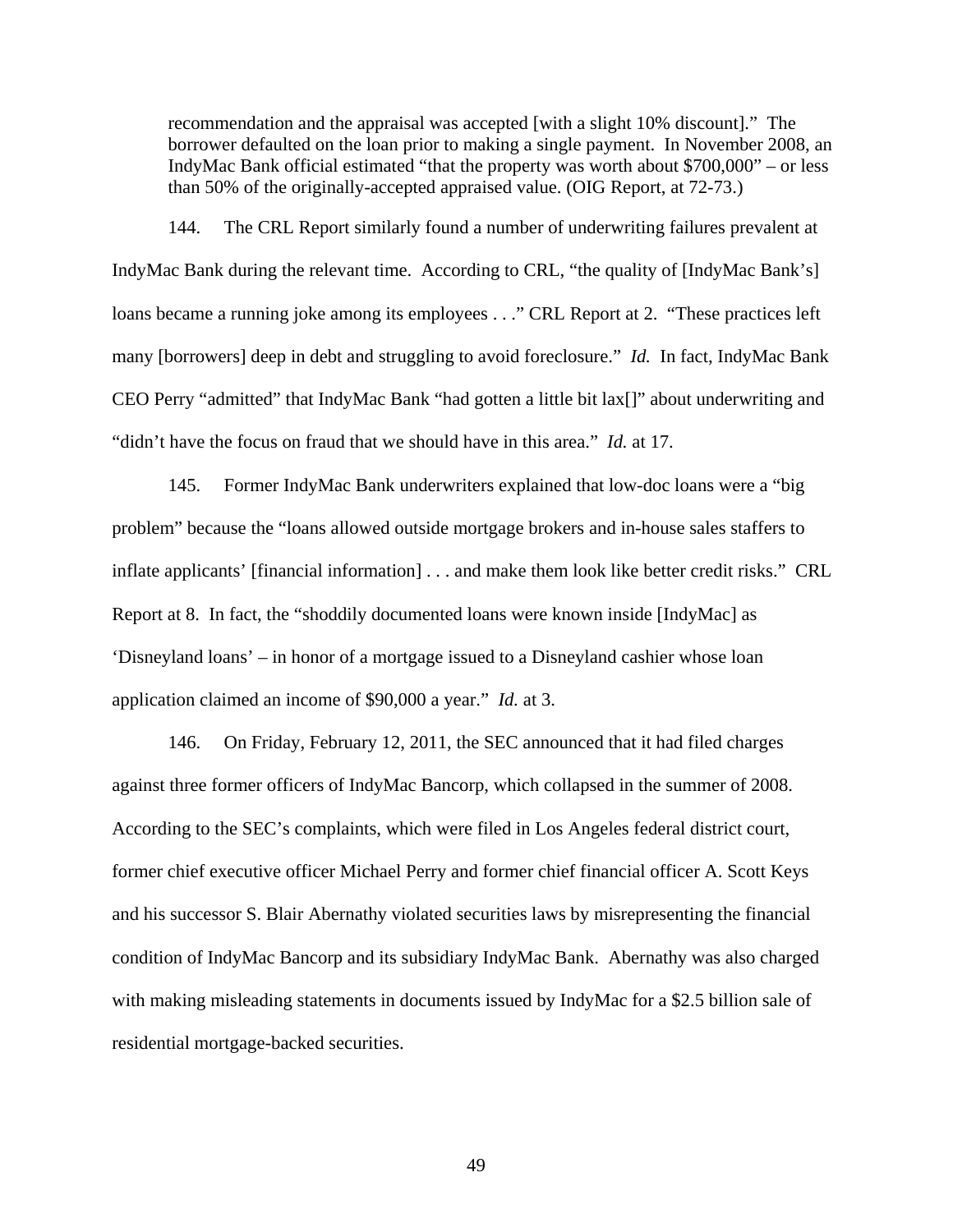147. According to the SEC, Abernathy received internal monthly reports showing that 12% to 18% of a random sample of IndyMac Bank's loans contained misrepresentations regarding important information about the loans' characteristics (such as a loan's status as an owner-occupied loan or its LTV ratio and/or the borrowers' creditworthiness, such as a borrower's identity, income, or debt load). Despite receiving monthly reports showing that a significant percentage of loans contained misrepresentations, Abernathy negligently failed to take reasonable or responsible steps to ensure that the RMBS offering documents (which had been prepared by inside and outside counsel) included accurate disclosures concerning the loans in the RMBS, or notified investors that the presented information was materially misleading in light of IndyMac Bank's monthly reports. Abernathy authorized and/or signed Commission filings relating to these offerings. These six offerings have experienced substantial loan delinquencies and ratings downgrades. Abernathy has settled with the SEC by agreeing to pay a \$100,000 penalty and \$25,000 in disgorgement. He has also been suspended from practicing before the SEC as an accountant.

#### **(3) Fremont Investment & Loan**

148. Fremont Investment & Loan originated over 74% of the loans in the ACE 2004- HE4 offering. As above, Clayton Holdings is a third-party due diligence firm hired by underwriters such as Deutsche Bank to determine whether loans in a given loan pool met certain guidelines. Clayton's "unique view" allowed them to internally track the number of loans underwriters were "waiving" into securitization pools.

149. The FCIC's investigation not only recently revealed the rate at which Deutsche Bank was "waiving in" rejected loans, but also revealed details regarding how bad certain originators were. According to an internal Clayton Holdings "Trending Report" made public by the government in conjunction with testimony given in September 2010, for the period studied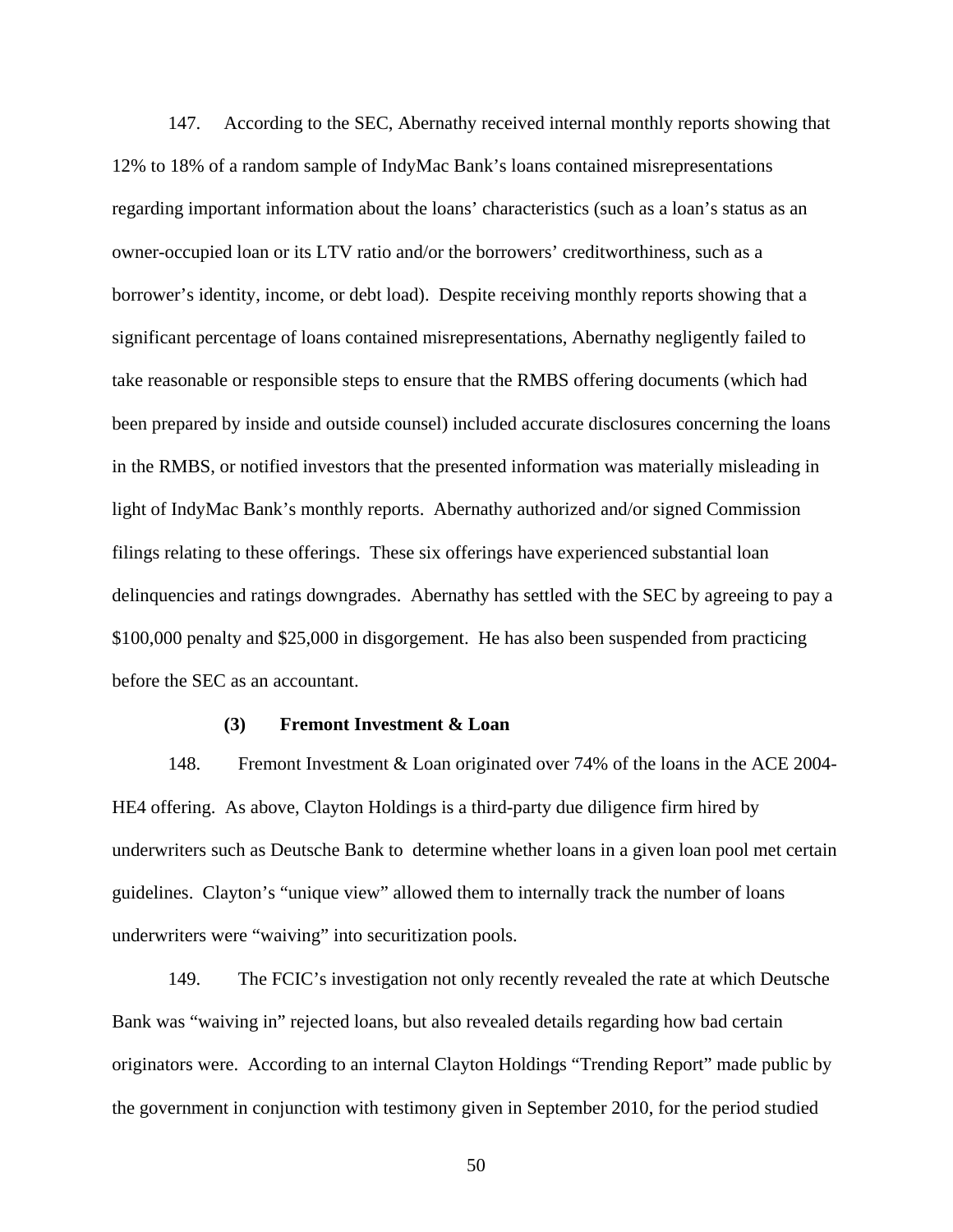by that report (2006 through early 2007, i.e., around the same time the loans at issue here would have been generated), Clayton rejected around 10% of Freemont's loans as not being complaint and not being subject to any purported compensating features. In the second quarter of 2006, that number soared to over 20%.

### **(4) GreenPoint Mortgage Funding, Inc.**

150. GreenPoint Mortgage Funding, Inc. was the sole originator of the 2006-GP1 offering and originated 15.83% of the mortgage loans in the DBALT 2005-AR1 offering.

151. GreenPoint systematically disregarded its underwriting standards, granted exceptions in the absence of compensating factors, required less documentation, and granted noor limited-documentation loans to individuals without good credit histories. Appraisals on properties originated by GreenPoint were inflated as appraisers knew if they appraised under certain levels they would not be hired again. Thus, the appraisals were inherently unreliable and there was little to support the value and adequacy of the mortgaged property.

152. As of August 2007, GreenPoint specialized in non-conforming and Alt-A mortgages which generated higher origination fees than standard loans. GreenPoint's employees and independent mortgage brokers also targeted more and more borrowers who were less able to afford the loan payments they were required to make, and many had no realistic ability to pay off the loans.

153. GreenPoint's employees used this system to increase their own commissions at the expense of their underwriting guidelines. Exceptions to guidelines were granted in many circumstances – not just where compensating factors existed. The exceptions were granted when the borrower could not qualify. Many of the loans were granted by the over 18,000 brokers that were approved to transact with GreenPoint – a large enough number that GreenPoint could not exercise any degree of realistic control. Typically, new brokers were actively monitored for only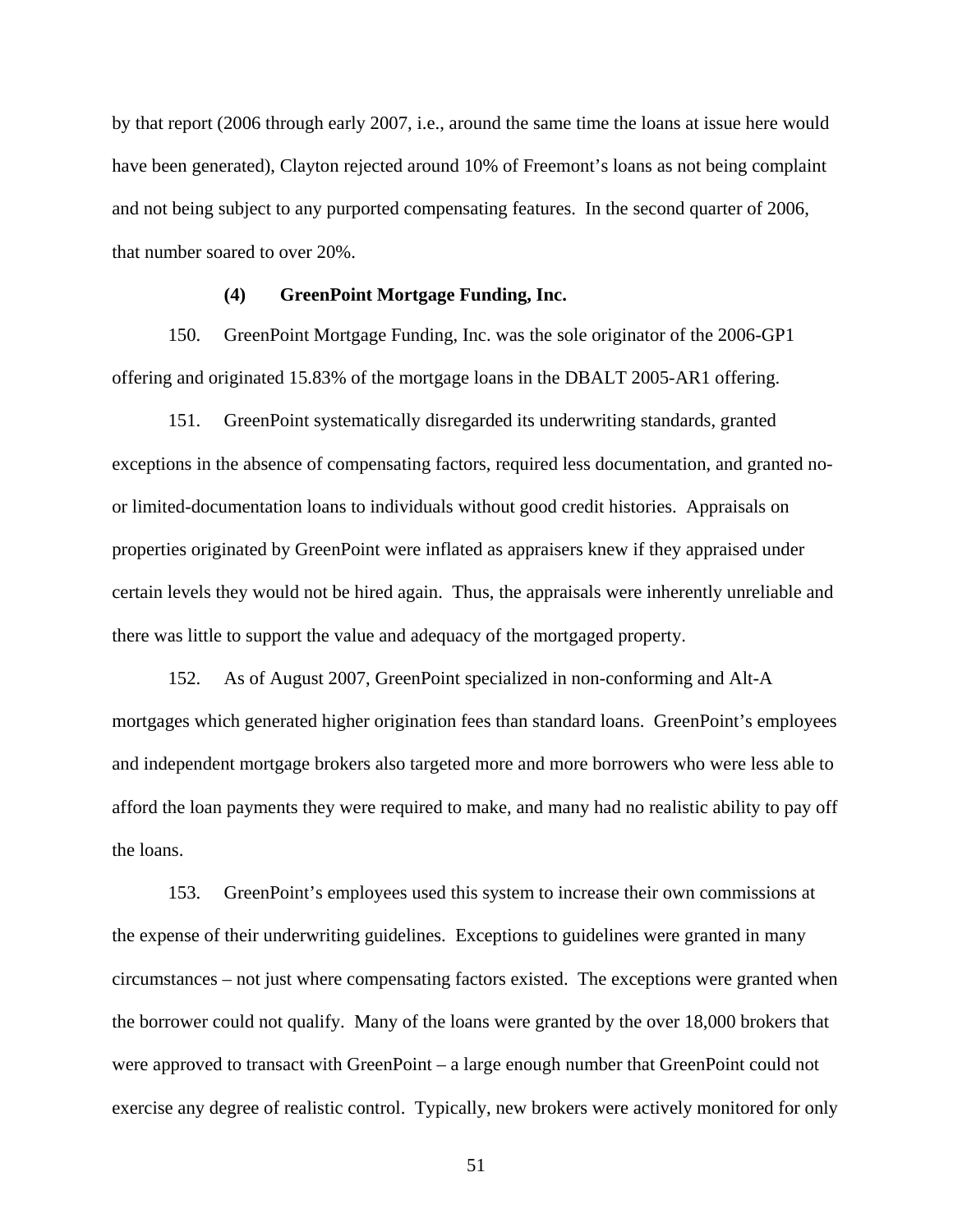the first five to seven loans submitted, usually during only the first 90 days of being approved. In addition, GreenPoint did not verify the income of borrowers as represented. Many of GreenPoint's Alt-A loans were actually subprime loans.

154. The practice of quantity over quality continued until August 2007 when Capital One Financial Corp. ("Capital One"), which had purchased GreenPoint less than a year earlier, took an \$850 million charge, and shut down the mortgage wholesaler's operations.

155. GreenPoint routinely extended "stated income" or "no doc" loans to borrowers with weak credit, and knew that such "low doc" or "no doc" loans, particularly when coupled with nontraditional products, such as ARMs, were highly likely to contain misinformation from the borrower, such as overstated incomes, that would result in increased defaults in the loan application.

156. GreenPoint's CEO, S.A. Ibrahim, maintained that these no-doc loans were the preferred instrument in their arsenal, incurring minimal losses even in times of economic slowdown; moreover, although GreenPoint's guidelines claimed that they did not calculate the borrowers loan-to-value ratio, Ibrahim has said that loan-to-value ratios of 70% or 80% are not uncommon.

157. GreenPoint is now a defendant in numerous lawsuits alleging misrepresentations regarding the quality of the loans GreenPoint underwrote and originated. For example, in *U.S. Bank Nat'l Ass'n, et al., v. GreenPoint Mortgage Funding, Inc.*, No. 09-600352 (N.Y. Sup. Ct.), a consultant's investigation concluded that 93% of the loans that GreenPoint sold contained errors, omissions, misrepresentations, and negligence related to origination and underwriting. The investigation found that GreenPoint loans suffered from serious defects including:

• Pervasive misrepresentations and/or negligence with respect to the statement of the income, assets or employment of the borrower.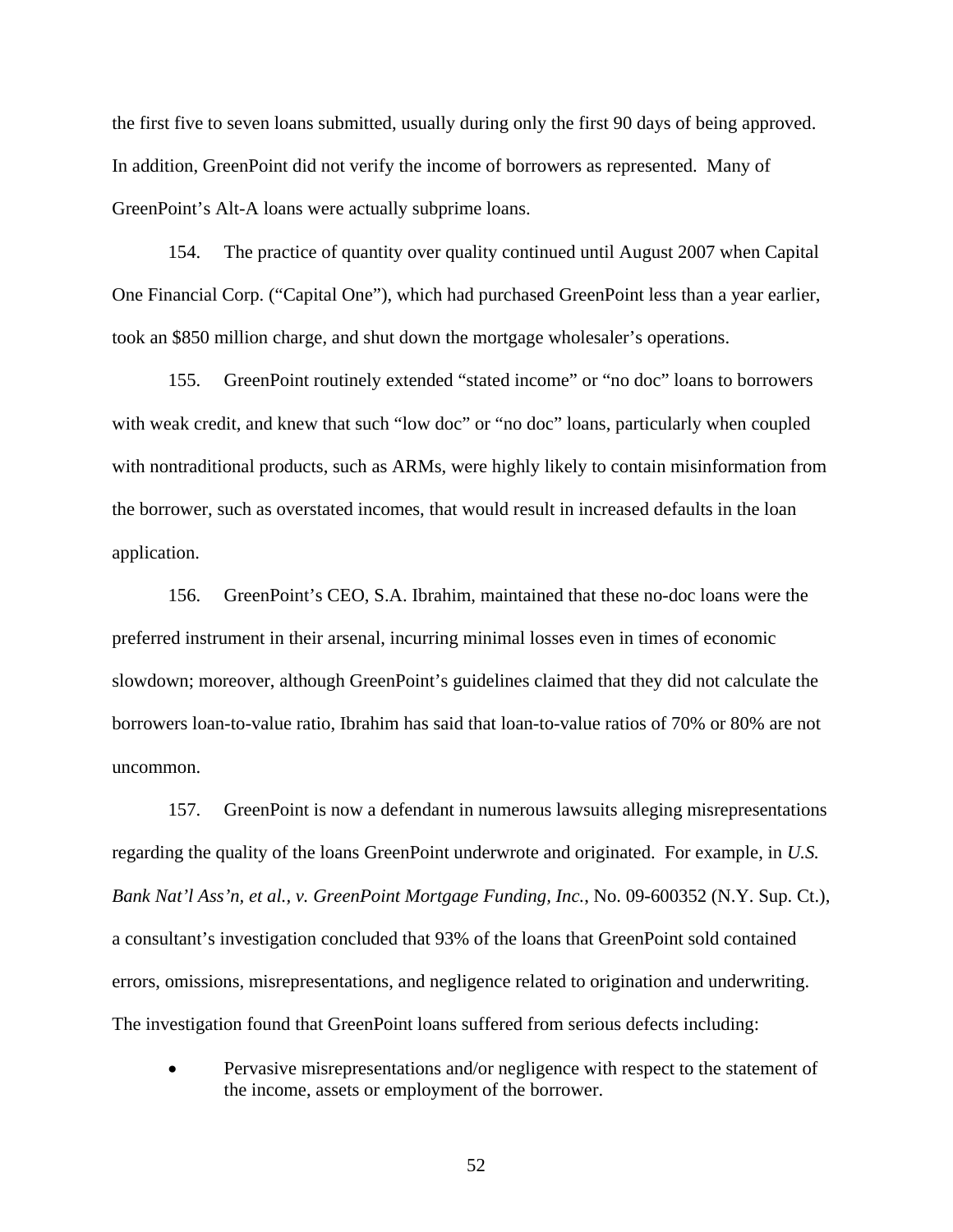- Misrepresentations of the borrower's intent to occupy the property as the borrower's residence and subsequent failure to so occupy the property.
- Inflated appraisal values.
- Violations of GreenPoint's own underwriting guidelines and prudent mortgagelending practices, including loans made to borrowers (i) who made unreasonable claims as to their income, (ii) with multiple, unverified social security numbers, (iii) with credit scores below the required minimum, (iv) with debt-to-income and/or loan-to-value ratios above the allowed maximum or (v) with relationships to GreenPoint or other non-arm's-length relationships.

158. GreenPoint's underwriting guidelines were not applied to evaluate the prospective borrower's credit standing, repayment ability or the value and adequacy of the mortgaged property as collateral. Rather, GreenPoint used guidelines supplied by Wall Street investors that were not based upon sound underwriting standards but were merely the minimum standards that investors were willing to accept for loans they would purchase and securitize.

159. GreenPoint forced underwriters to approve mortgage loan applications containing fraudulent information by approving applications after underwriters had either denied such applications or made approval contingent upon obtaining additional borrower documentation.

160. GreenPoint's investor-driven underwriting guidelines were woefully inadequate. Beginning in 2005, GreenPoint's underwriting standards became increasingly lenient, especially towards higher risk borrowers. GreenPoint's loose underwriting guidelines became progressively looser during the 2005 through 2006 timeframe as a result of its desire to remain competitive in the lending market, justifying this trend on the ground that as other lenders relaxed their underwriting standards and began extending loans to "people who probably couldn't repay their loans," GreenPoint had to do the same in order to remain competitive.

161. As GreenPoint began to significantly relax the requirements that borrowers would have to satisfy to qualify for a given loan program, underwriting guidelines were ignored, including requirements involving documentation of repayment ability, minimum LTV ratios and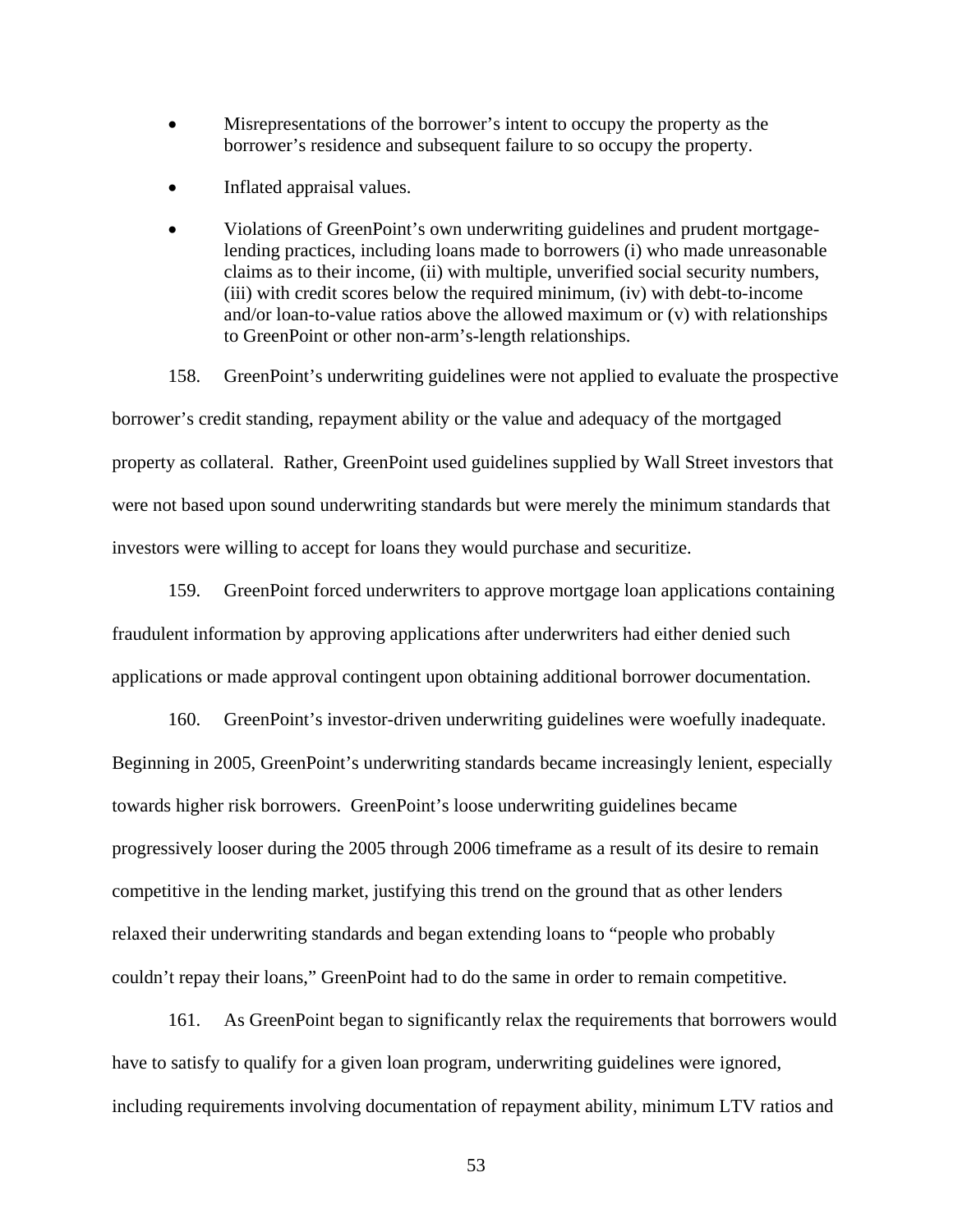minimum credit scores. GreenPoint's modification, in early 2007, of some of its underwriting standards, on some of its riskiest loan products, was not enough to stem the massive number of failed loans that led to GreenPoint's demise in August 2007.

162. GreenPoint did not verify the income of borrowers as represented but had a reputation in the industry for cutting corners on underwriting. GreenPoint was one of the first innovators of Alt-A mortgages. However, many of GreenPoint's Alt-A loans were actually subprime loans in disguise. GreenPoint's practice of disguising subprime loans as Alt-A loans was confirmed a former GreenPoint Account Executive. This former Account Executive stated that GreenPoint offered loans it represented to be Alt-A even though their qualifying requirements were those of "junk" loans.

#### **(5) Option One Mortgage Corporation**

163. Option One Mortgage Corporation, the originator of ACE 2004-OP1 and ACE 2006-OP2, is another example of a company suspected of using inflated appraisals to grant mortgages. Actions have also been commenced against Option One by borrowers, alleging that the company failed to accurately state borrower's APR and to explain finance charges that accompanied loans.

164. Option One was a national mortgage lender formerly owned by H&R Block, Inc., until its assets were sold to American Home Mortgage Servicing, Inc., in April 2008.

165. According to the Comptroller of the Currency's "Ten Worst in the Ten Worst" list, Option One is ranked as the sixth worst mortgage originators by number of foreclosures as of March 22, 2010.

166. Upon information and belief, former Option One employees will testify that:

• If an underwriter denied a loan and an account executive complained, the loan was escalated to the branch manager, who then got in touch with the underwriter. With account executives, "the biggest screamer and shaker of trees gets the most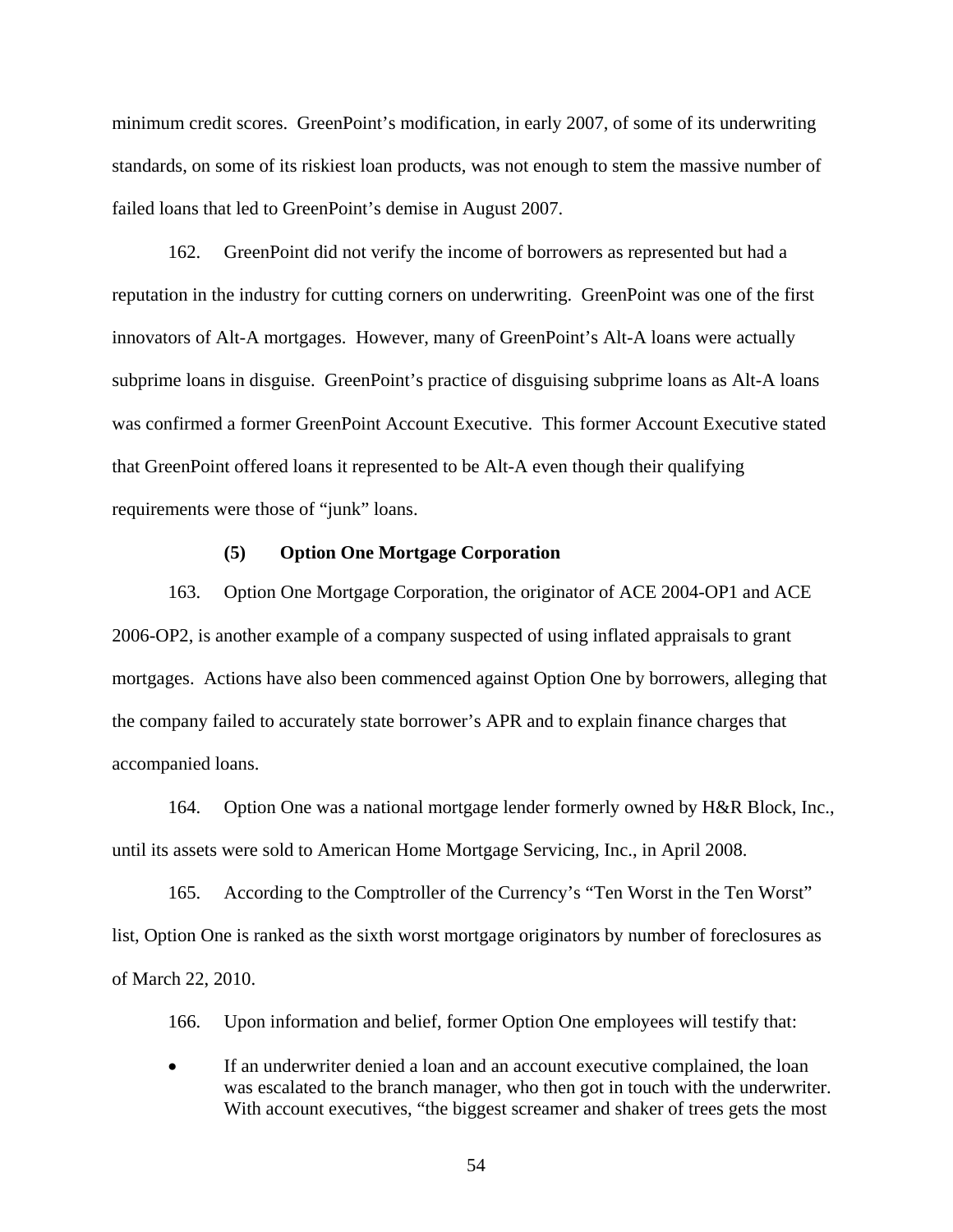fruit." For a "top-producing" account executive, whatever red flags there were would be "overlooked," and invariably the loan would be pushed through. This witness estimated that at least 50% of the total loan volume in Option One's Atlanta branch was approved in this manner, and also stated that a loan applicant could tell "a straight up lie" about his income, but the untrue information would be overlooked and the loan would be approved, despite the witness' initial rejection of the application.

- Option One approved stated income loans "knowing good and well that those people did not make that much money in the position they were in."
- "The overwhelming majority of stated income loans were crafted," meaning that the borrowers were not making "anywhere near" what they claimed. However, this witness stated that he felt pressured to push loans through because every loan generated income and "[i]f you applied any level of rational thought, you were frowned upon."
- With respect to artificially inflated appraisals, a witness stated that "[o]f course they inflated values" and that if an underwriter questioned the appraised value, the account executive and branch manager would override the underwriter's objection, as with any other red flag in a loan file.
- Option One's appraisals "were all bad," and borderline fraudulent, not merely incompetent. However, underwriters were unable to prevent loans based on the flawed appraisals.
- When a witness objected to loans because of flawed appraisals, the loan officer would complain to the branch manager, who would complain to the Appraisals Department at headquarters in Irvine, California, and on up the chain until someone high enough in the Underwriting and Sales Department said to go forward with the loan.
- Option One was motivated to violate its underwriting and appraisal standards in order to increase the volume of loans it could sell to Wall Street Banks to be securitized. Another witness, an Assistant Vice President of Option One from 2005 to 2007, worked in the Correspondent Lending department, which purchased loans from small mortgage companies, stated that Option One purchased loans that raised concerns under the stated guidelines and that when he raised such concerns he was essentially told, "Shut up, Wall Street will buy it; don't worry about it."
- "If [a borrower] had a FICO and a pulse, they could get a loan" from Option One.
- Instances where a witness "caught blatant fraud, and the [account executive] would still fight for it. [The account executives and managers] would fight me because they didn't care. They knew they were going to sell it on the secondary market, and they didn't care because it wasn't their money. They were going to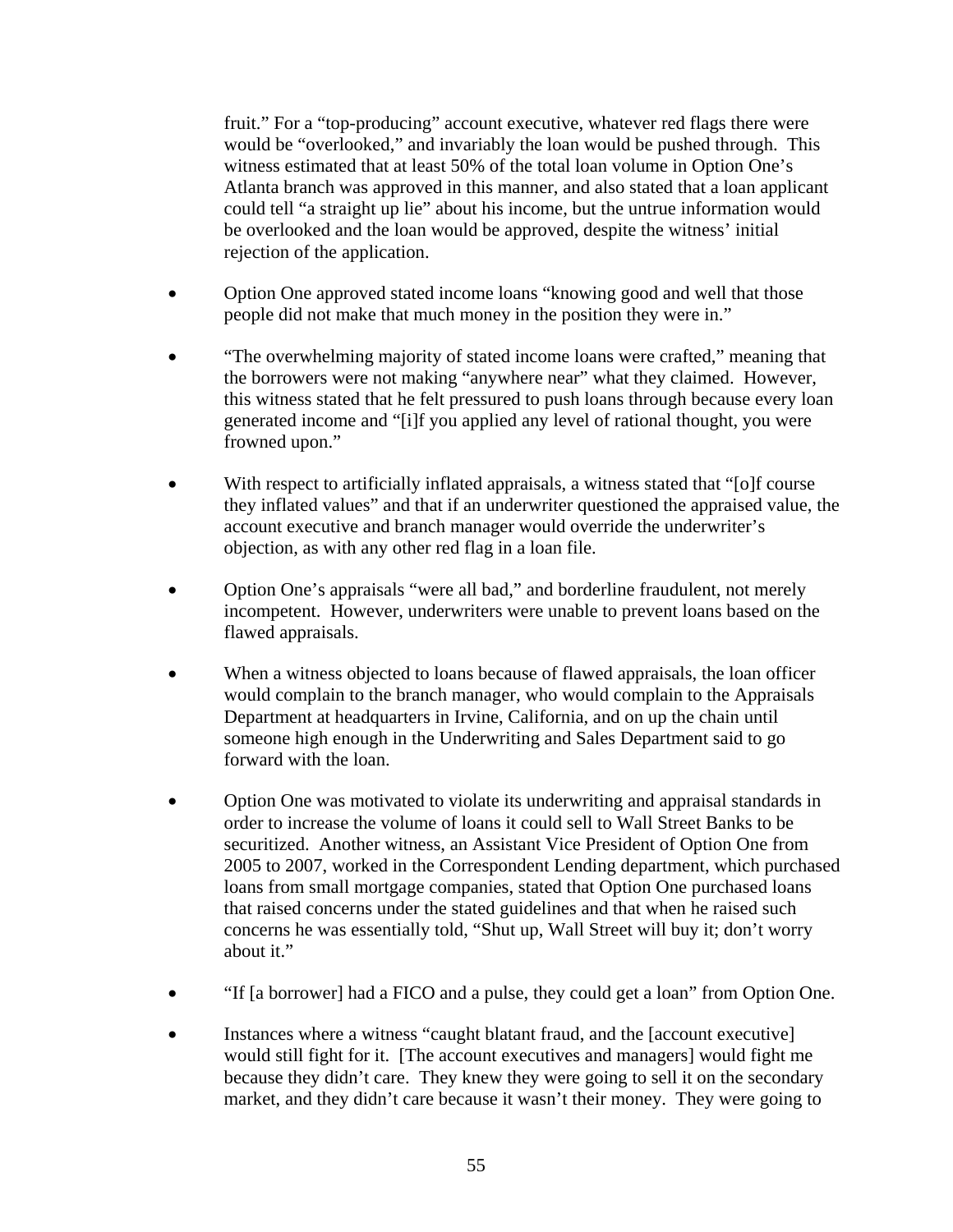get paid regardless. . . . At Option One they didn't have a portfolio; they sold everything, so they didn't care. . . . [Option One] didn't have to worry about it, because once they're done with these crappy loans, they'd sell them off. They were the investors' problem."

167. On June 3, 2008, the Attorney General for the Commonwealth of Massachusetts filed an action against Option One, and its past and present parent companies, for their unfair and deceptive origination and servicing of mortgage loans (the "Massachusetts Option One Complaint"). According to the Attorney General, since 2004 Option One had "increasingly disregarded underwriting standards, created incentives for loan officers and brokers to disregard the interests of the borrowers and steer them into high-cost loans, and originated thousands of loans that [Option One] knew or should have known the borrowers would be unable to pay, all in an effort to increase loan origination volume so as to profit from the practice of packaging and selling the vast majority of [Option One's] residential subprime loans to the secondary market."

168. The Attorney General alleged that Option One's agents and brokers "frequently overstated an applicant's income and/or ability to pay, and inflated the appraised value of the applicant's home," and that Option One "avoided implementing reasonable measures that would have prevented or limited these fraudulent practices." Option One's "origination policies ... employed from 2004 through 2007 have resulted in an explosion of foreclosures."

#### **(6) First NLC Financial Services, Inc.**

169. First NLC, originator of over 28% of the loans in the ACE 2006-HE4 offering, was one of the top subprime residential mortgage lenders in the United States, originating over \$7.4 billion in mortgage loans in 2006. The company was sold in 2007 to an affiliate of the private equity firm Sun Capital Partners. In January of 2008, the company announced that it had ceased loan origination, and filed for bankruptcy later that month.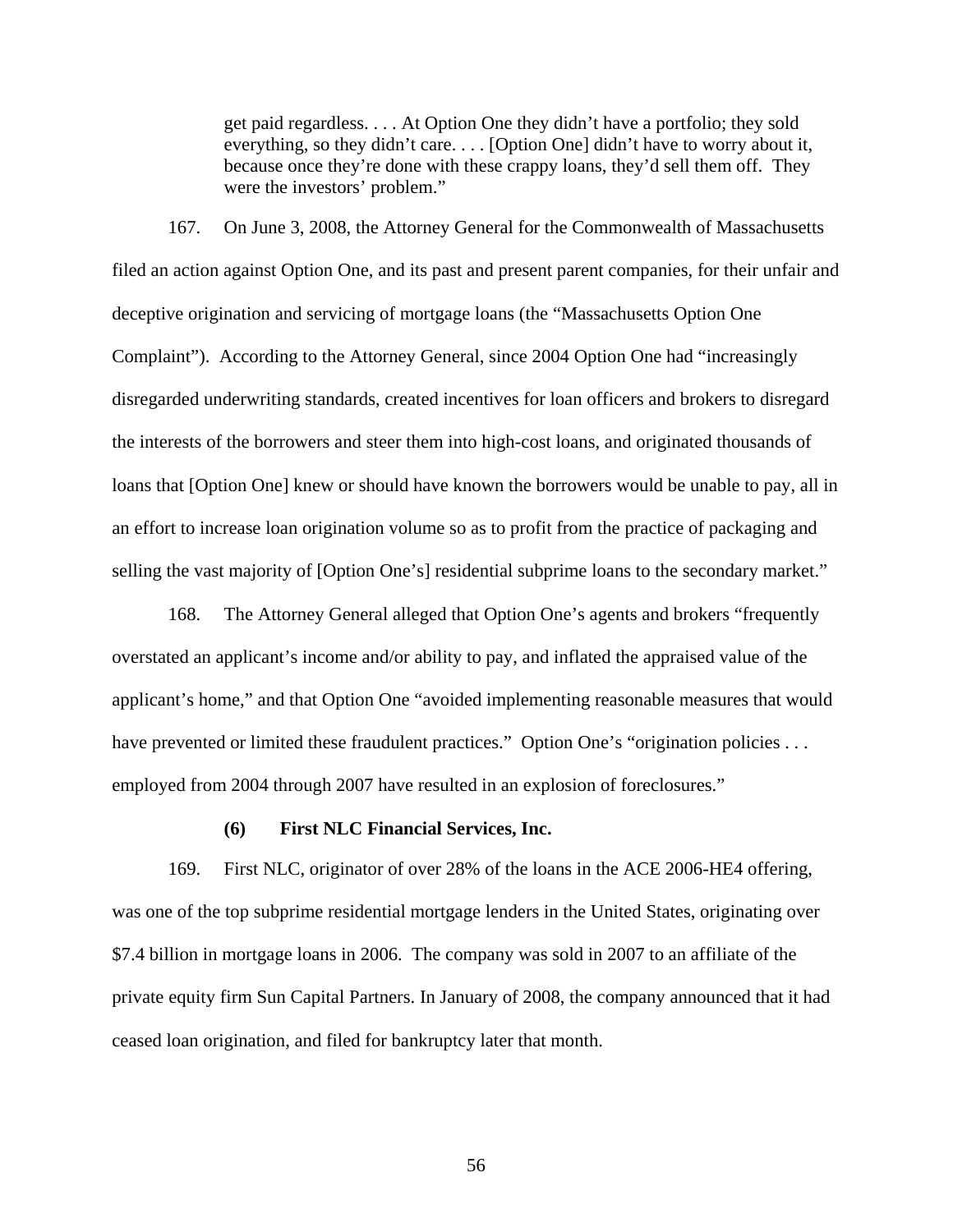### **(7) National City Mortgage Company**

170. National City, originator of over 36% of the loans in the DBALT 2005-AR1 offering, was once among the nation's top 10 subprime lenders. In 2008, National City disclosed that the U.S. Securities and Exchange Commission had launched an informal investigation into National City's loan underwriting standards.

171. Further, in 2008, National City agreed to pay the United States \$4.6 million to settle allegations arising under the False Claims Act concerning 58 federally insured loans for mortgages submitted to the Department of Housing and Urban Development (HUD). The government alleged that National City improperly submitted 58 late endorsement loans for FHA insurance coverage that were not current, in violation of FHA regulations.

172. Facing mounting economic pressures, National City was forced to sell its mortgage operations to PNC Bank in October 2008.

## **(8) People's Choice Home Loan, Inc.**

People's Choice has faced numerous allegations in connection with its underwriting practices including: (i) a lack of quality control which led mortgage brokers to manipulate documents and allowed borrowers to get away with lying on their loan applications; (ii) borrowers missing one or more of their first three payments, indicating poor underwriting done by People's Choice; and (iii) approving borrowers with insufficient income required by People's Choice own guidelines to afford the required mortgage loan payments, because mortgage brokers forged borrower's bank statements, signatures, and income.

173. Multiple borrower suits have also been filed. Some allege People's Choice failed to accurately state the borrower's APR and to explain finance charges that accompanied loans.<sup>2</sup>

 $\overline{\phantom{a}}$  *Curtis v. Option One Mortgage Corp,* No. 1:09-CV-1982, 2010 WL 1729770 (E.D. Cal April 28, 2010); *Brown v. Option One Mortgage Corp.*, No. C 09-5705, 2010 WL 1267774 (N.D. Cal. April 1,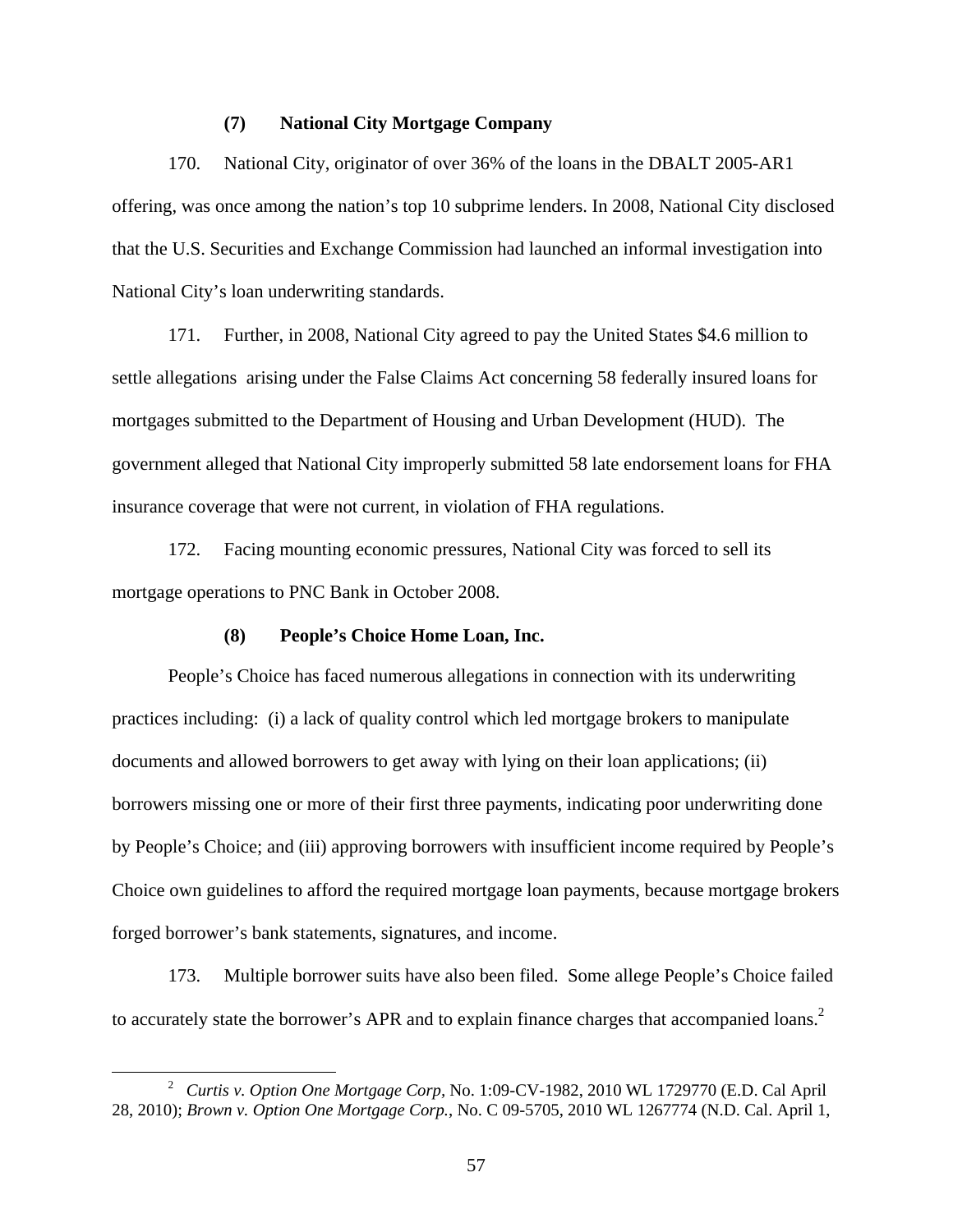Others alleged the company used inflated appraisal values. People's Choice Home Loan, Inc. was one of the largest subprime lenders in the country prior to its Chapter 11 bankruptcy filing on March 20, 2007.

### **(9) Quicken Loans Inc.**

174. Quicken Loans, one of the originators involved in the DBALT 2005-AR1 transaction, has been the subject of allegations questioning its underwriting standards. In June 2008, Wells Fargo filed suit against Quicken. In its complaint, Wells Fargo alleged that "Quicken made certain representations and warranties to Wells Fargo regarding the loans and lines of credit being sold, such as but not limited to the income and employment of the borrower and the fair market value of the real estate collateral." Wells Fargo claimed some loans had false representations and "were not eligible to be sold to Wells Fargo in the first place." The lawsuit stated that as of June 2008, the amount of bad loans Quicken refused to buy back totaled \$4,047,000 and "to the extent additional repurchase demands are made by Wells Fargo and declined by Quicken, this sum will likely increase."

# **(10) ResMAE Mortgage Corp.**

 $\overline{a}$ 

175. ResMAE was the primary originator of loans in the ACE 2004-RMS offering. ResMAE's underwriting practices have been publicly criticized. Among the claims alleged are that ResMae (1) systematically disregarded its stated underwriting standards and regularly made exceptions to its underwriting guidelines in the absence of sufficient compensating factors; and (2) largely disregarded appraisal standards.

<sup>2010);</sup> *Bentley v. American Home Mortg. Assets Trust*, No. 2:09-CV-588, 2010 WL 520279 (D. Utah Feb. 9, 2010).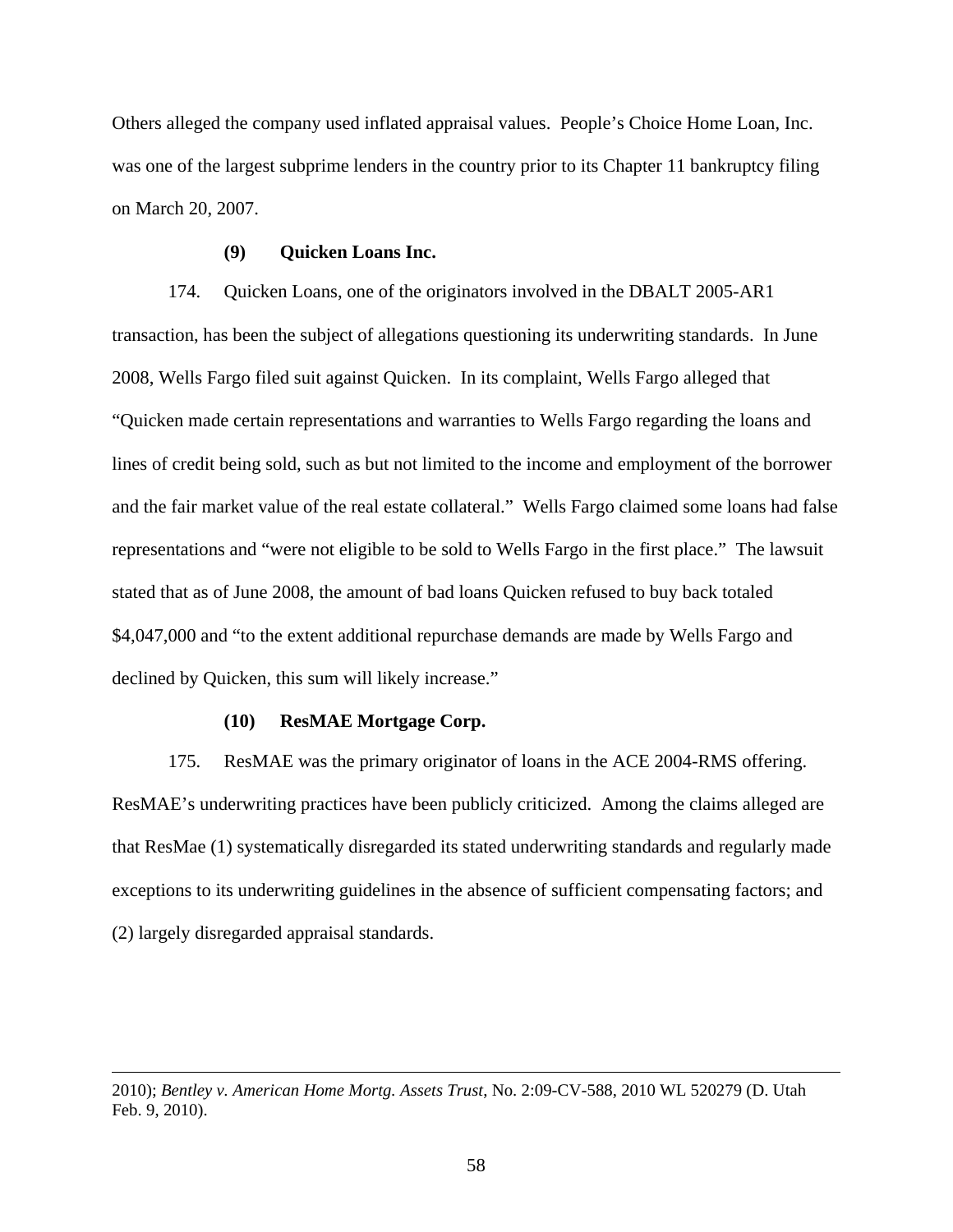## **IV. THE DEFENDANTS KNEW THEIR REPRESENTATIONS WERE FALSE**

# **A. The Statistical Evidence is Itself Persuasive Evidence the Defendants Knew or Recklessly Disregarded the Falsity of Their Representations**

176. Allstate's statistical analysis of representative loans underlying representative offerings reveals Mortgage Loan characteristics so greatly at variance with the representations contained in the Prospectus Supplements that the only plausible explanation for the discrepancy is that the defendants knew – for they must have known – that their representations were false.

177. As previously noted, the Mortgage Loans have demonstrated shockingly poor performance. In fact, every statistic Allstate has been able to test (given that, as an investor, it does not have direct access to the loan files) reveals consistent and drastic misrepresentations as to key mortgage loan characteristics. As recited in greater detail above, Allstate analyzed data related to defaults and delinquency in eight representative Offerings, and found that in some cases as many as *60% of Mortgage Loans from the original pool have either defaulted or are currently delinquent*. Even setting aside those loans that have already defaulted – up to 41.6% of the loans in the tested Offerings – Allstate determined that up to 52.4% of the remaining loans are currently delinquent.

178. These dramatic delinquency rates have had an equally dramatic effect on the ratings assigned to the Certificates at issue. Whereas half of the Certificates initially received the same rating given to treasury bills (i.e., AAA), *more than half of the Certificates are now rated as non-investment grade by S&P or Moody's*, including *every Certificate that initially received a AAA rating*.

179. Second, in addition to the default and delinquency rates, Allstate's statistical review revealed that the mortgage loans had combined loan-to-value ratios completely at variance with the ratios represented in the Prospectus Supplements. As previously noted,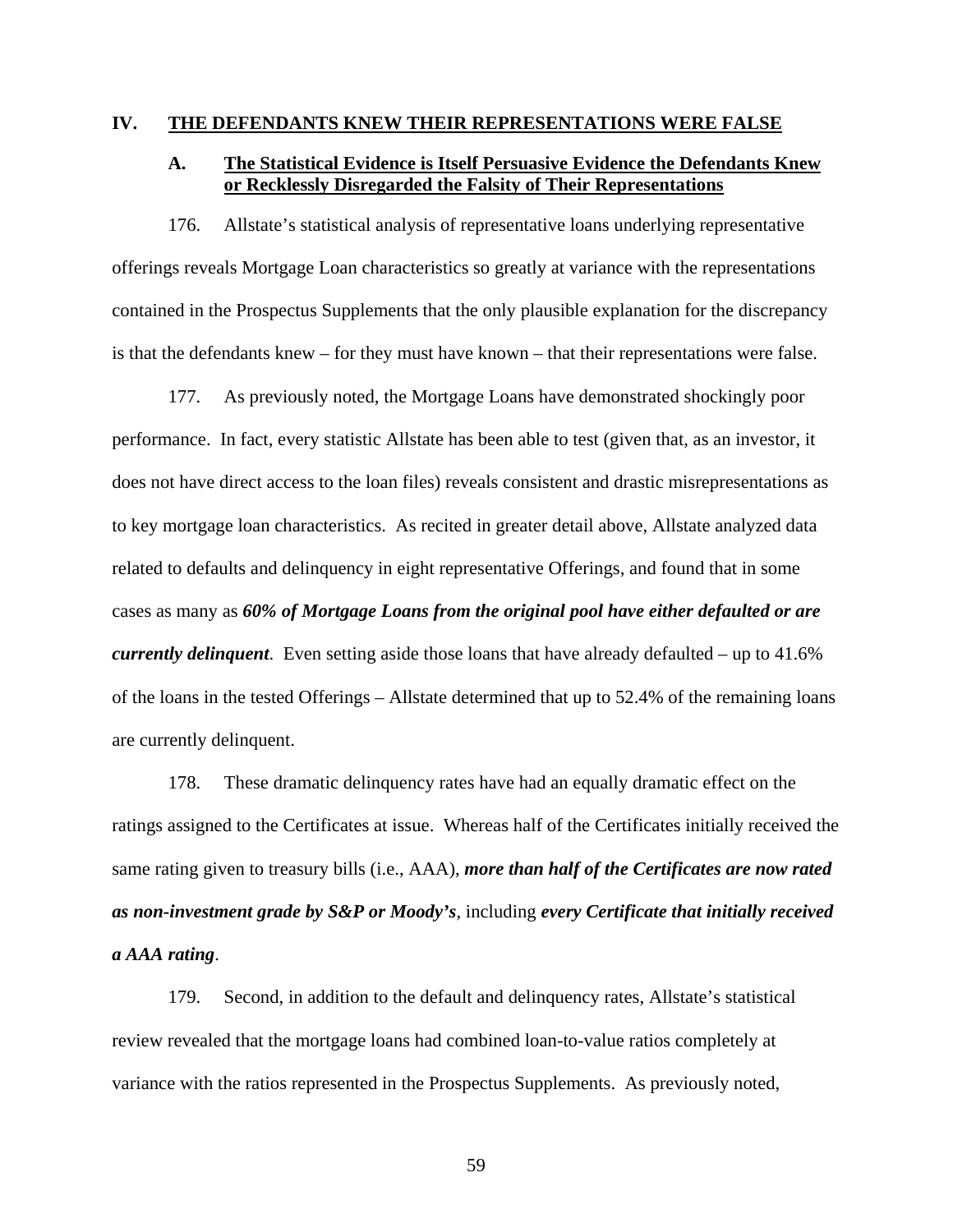Allstate's statistical review shows that the defendants *routinely understated the number of underwater loans by 30%-50%.* 

180. Third, Allstate's statistical review also revealed that, as detailed above, the defendants routinely *overstated owner-occupancy rates for a given loan pool by approximately 10%*.

181. The fact that the misrepresentations regarding CLTVs and owner occupancy rates tends so heavily in one direction – toward an understatement of the CLTV ratio, an overstatement of owner occupancy rates, and a consequent over-statement of the quality of the loan pool – is itself persuasive evidence that the discrepancies revealed by Allstate's statistical analysis were not mere errors or differences of opinion, but conscious misrepresentations. This is further confirmed by Congressional testimony and other statements made by those in the industry about the widespread corruption in the appraisal processes during all times relevant to this complaint.

182. For instance, Richard Bitner, a former executive of a subprime lender for fifteen years, testified in April 2010 that "the appraisal process [was] highly susceptible to manipulation," and that the rise in property values was in part due to "the subprime industry's acceptance of overvalued appraisals." Similarly, Patricia Lindsay, a former wholesale lender, testified in April 2010 that in her experience appraisers were "often times pressured into coming in 'at value," i.e., at least the amount needed for the loan to be approved. The appraisers "fearing" their "future business and their livelihoods" would choose properties "that would help support the needed value rather than finding the best comparables to come up with the most accurate value."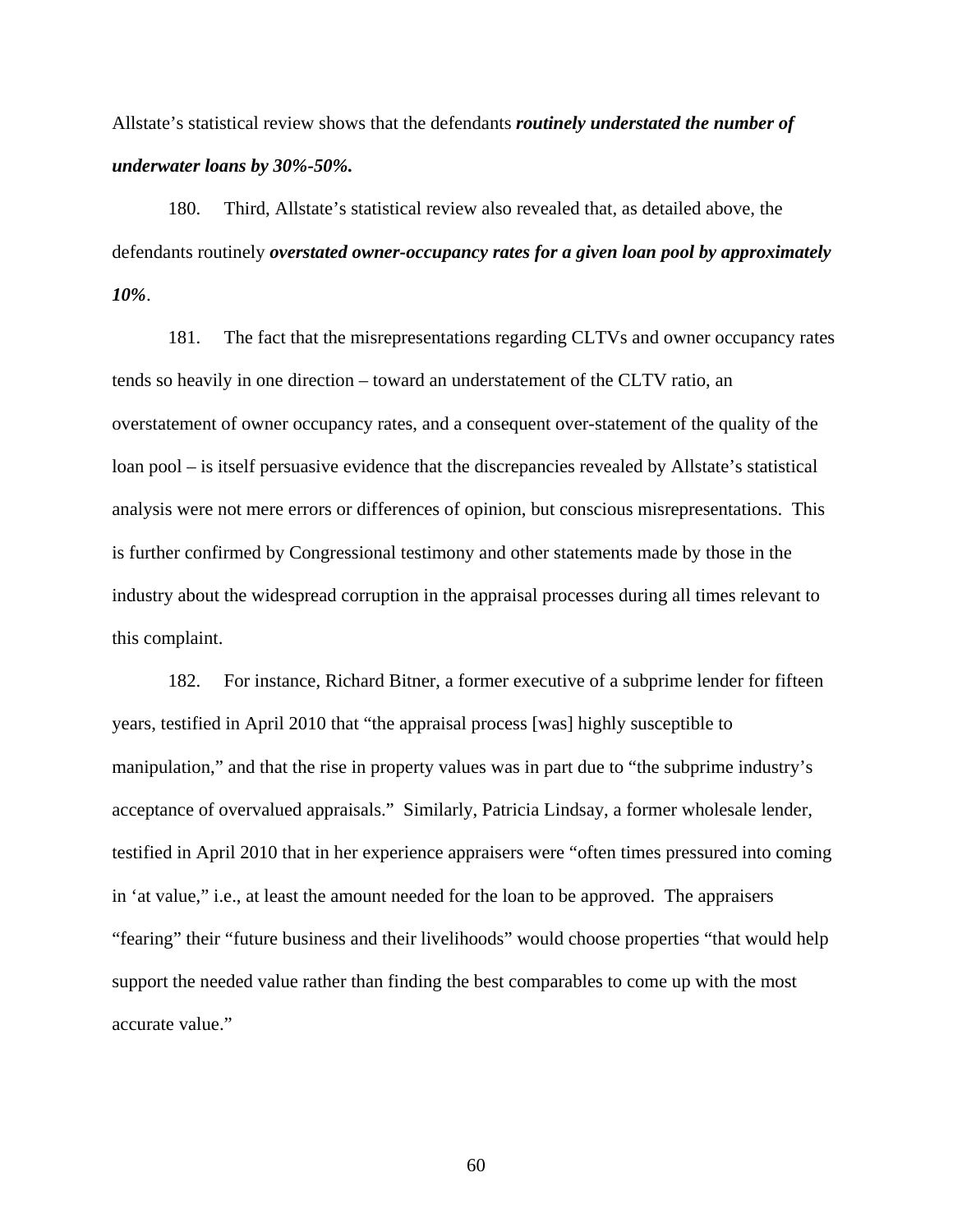183. And Jim Amorin, President of the Appraisal Institute, testified in April 2009 that "in many cases, appraisers are ordered or severely pressured to doctor their reports to convey a particular, higher value for a property, or else never see work from those parties again . . . [T]oo often state licensed and certified appraisers are forced into making a "Hobson's Choice.'"

184. The FCIC's January 2011 report recounts the similar testimony of Dennis J. Black, an appraiser with 24 years of experience who held continuing education services across the country. "He heard complaints from appraisers that they had been pressured to ignore missing kitchens, damaged walls, and inoperable mechanical systems. Black told the FCIC, 'The story I have heard most often is the client saying he could not use the appraisal because the value was [not] what they needed.' The client would hire somebody else."

185. The remarkable default and delinquency rates, understated CLTV ratios, and overstated owner occupancy statistics are not only evidence that the Mortgage Loans underlying the Offerings were defective. They are themselves strong evidence that the defendants knew the Mortgage Loans underlying the Offerings were grossly defective when they made contrary representations to Allstate. Simply put, the defendants – among them Deutsche Bank, the seventh-largest sponsor of non-agency mortgage backed securities in 2007 – could not have pooled these Mortgage Loans without knowing that, contrary to their representations, the loans were widely defective.

186. That the Mortgage Loans could have made it to the securitization market without the defendants' knowledge of their problems is made all the less improbable by the fact that the defendants, as purchasers of the loans, had extensive business relationships with the originators, had access to the originators mortgage origination personnel and internal information and conducted due diligence into the originators through their own personnel and third-party loan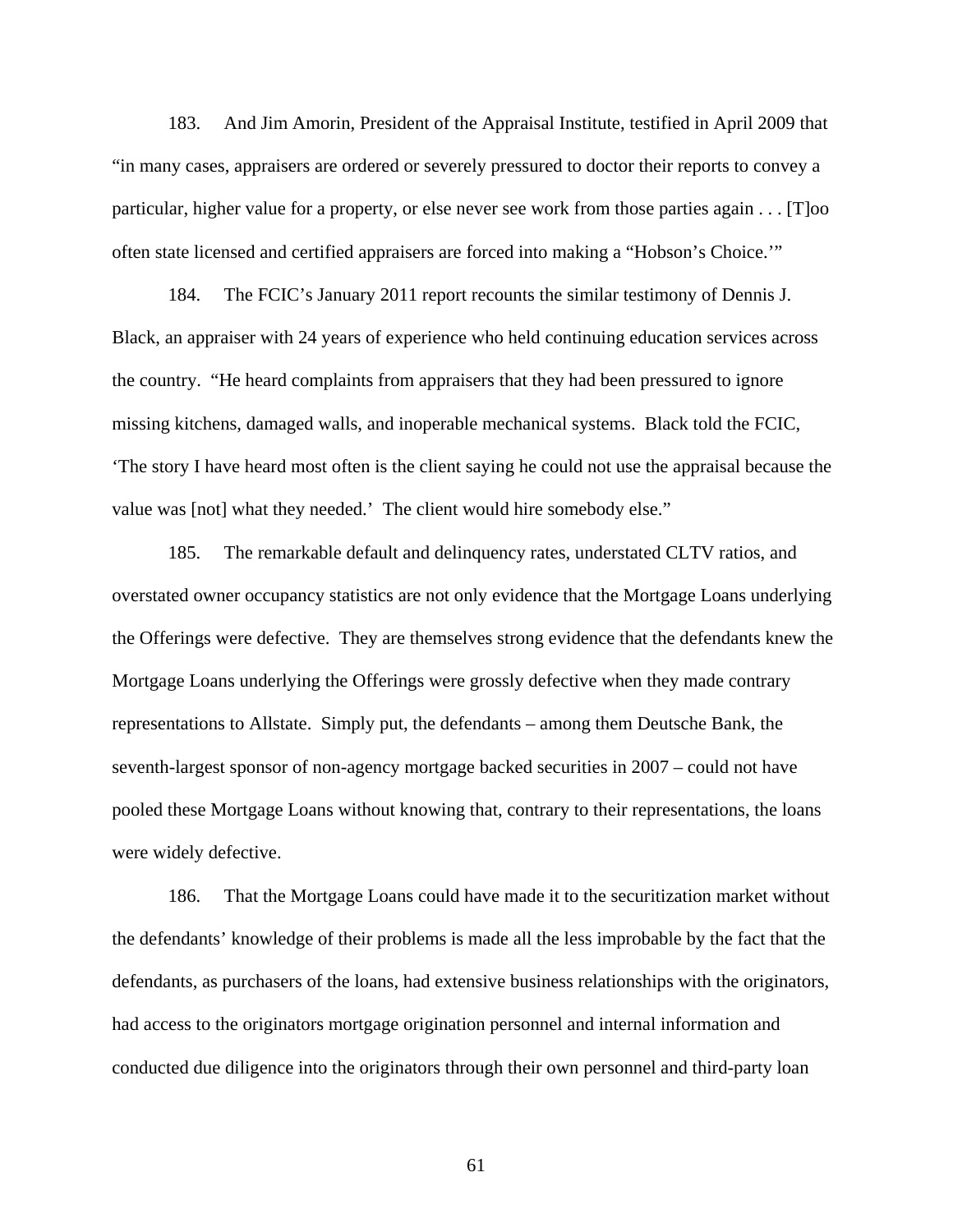review firms. Defendants also controlled the entire process, from acquisition of the loans from the originators to Allstate.

# **B. Evidence that Defendant's Due Diligence Reports Highlighted Problematic Loans for the Defendants**

187. Not only *must* the defendants have know that the Mortgage Loans were widely defective; as a matter of fact they *did* know. As previously described, the defendants engaged in their own due diligence review of the Mortgage Loans to determine whether the loans both conformed with the representations made by the originators and complied with the defendants' own credit policies.

188. This review would necessarily have revealed the pervasive deficiencies in the Mortgage Loans at issue here. And if such a review was not performed, such a failure would render totally false the defendant's representation that "[t]he Depositor believes that the information set forth in [each] prospectus supplement will be representative of the characteristics of the Mortgage Pool as it will be constituted at the time the certificates are issued." *See, e.g.*, ACE 2006-HE4 Prospectus Supplement at S-72.

189. In fact, upon information and belief, the defendant's own due diligence review revealed that a high percentage of the reviewed loans were deficient – both because the loans failed to conform to the originator's stated underwriting standards, and because the loans failed to meet the defendants' own credit standards. Yet the defendants routinely included these deficient loans in loan pools underlying the Offerings.

190. The defendants also hired-third party due diligence firms including Clayton Holdings, to review mortgage loans and determine whether the loans at issue "[met] the underwriting guidelines" and "compl[ied] with federal and state laws, notably predatory-lending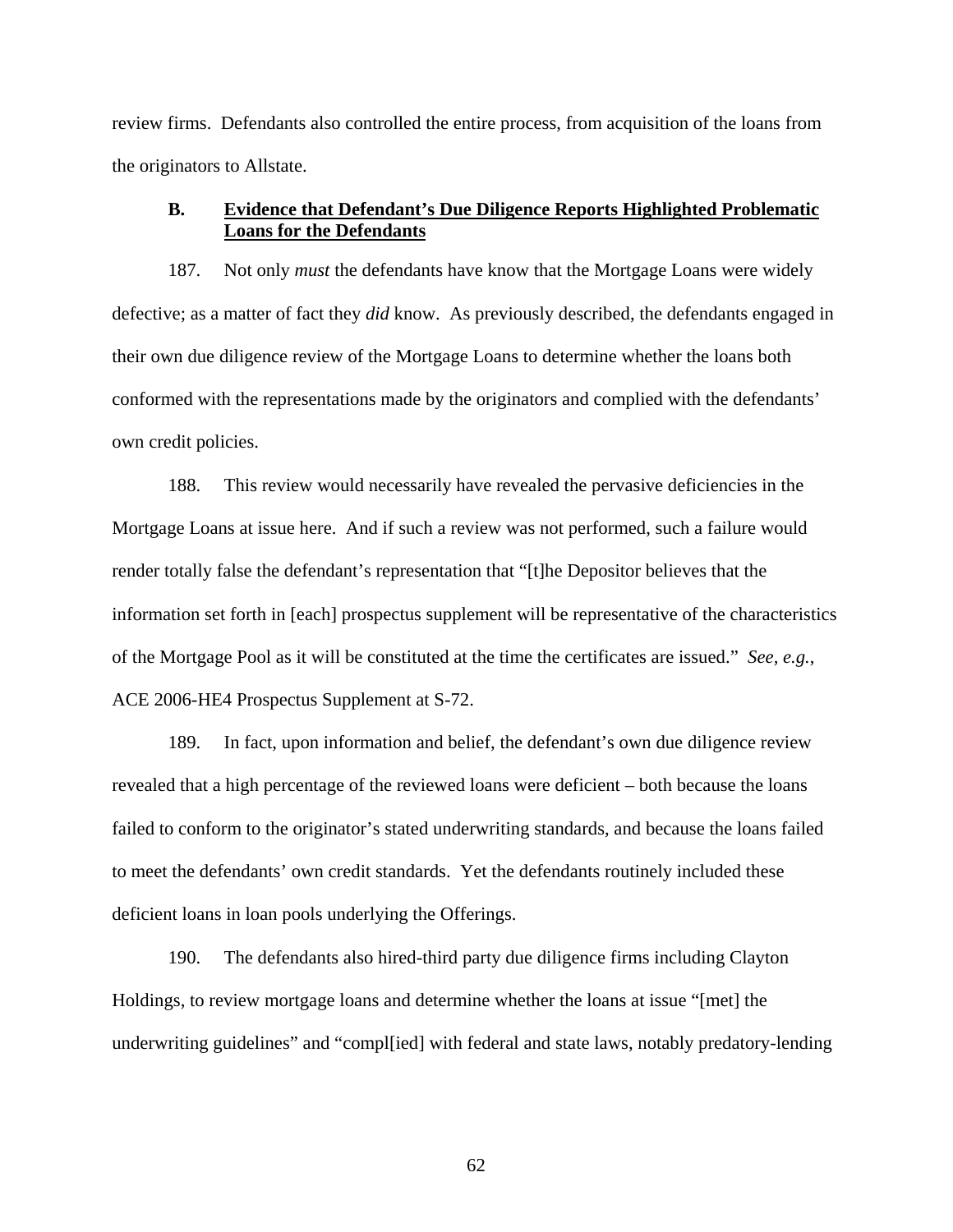laws and truth-in-lending requirements," and whether "the reported property values [were] accurate."

191. Clayton determined that *35% of the loans* it reviewed for defendants "failed to meet guidelines" and did not have sufficient compensating factors. These findings were provided to the defendants in a *daily* report that summarized Clayton's review and included summaries of the deficient loan files.

192. Despite receiving this daily and specific evidence that a significant percentage of the loans it was buying were defective, the defendants provided waivers for *50% of the loans Clayton had recommended for rejection*. Clayton's internal analyses showed that the defendants had the *second-highest waiver rate of any major financial institution* it analyzed.

193. According to the September 2010 testimony of Clayton's Vice President Vicky Beal, the third-party due diligence firms' "exception reports" were provided not just to the underwriter, but also to the sponsors. On information and belief, then, the defendants here through their numerous roles of underwriter these deals (Deutsche Bank Securities) and sponsors (DB Structured Products and Deutsche Bank AG New York Branch ), were made fully aware *on a daily basis* that a significant percentage of loans were being rejected as non-compliant by their own third-party due diligence firm.

## **C. Evidence that the Defendants Leveraged Their Unique Knowledge to Increase Their Own Profits**

194. Deutsche Bank apparently never took steps to address the systemic weakness in the loan pools or with the originators it was dealing with. As above, rather than insisting on different loans or refusing to do business with problematic originators, Deutsche Bank "waived in" 50% of faulty loans. Even more damning, rather than mitigate the risks to investors such as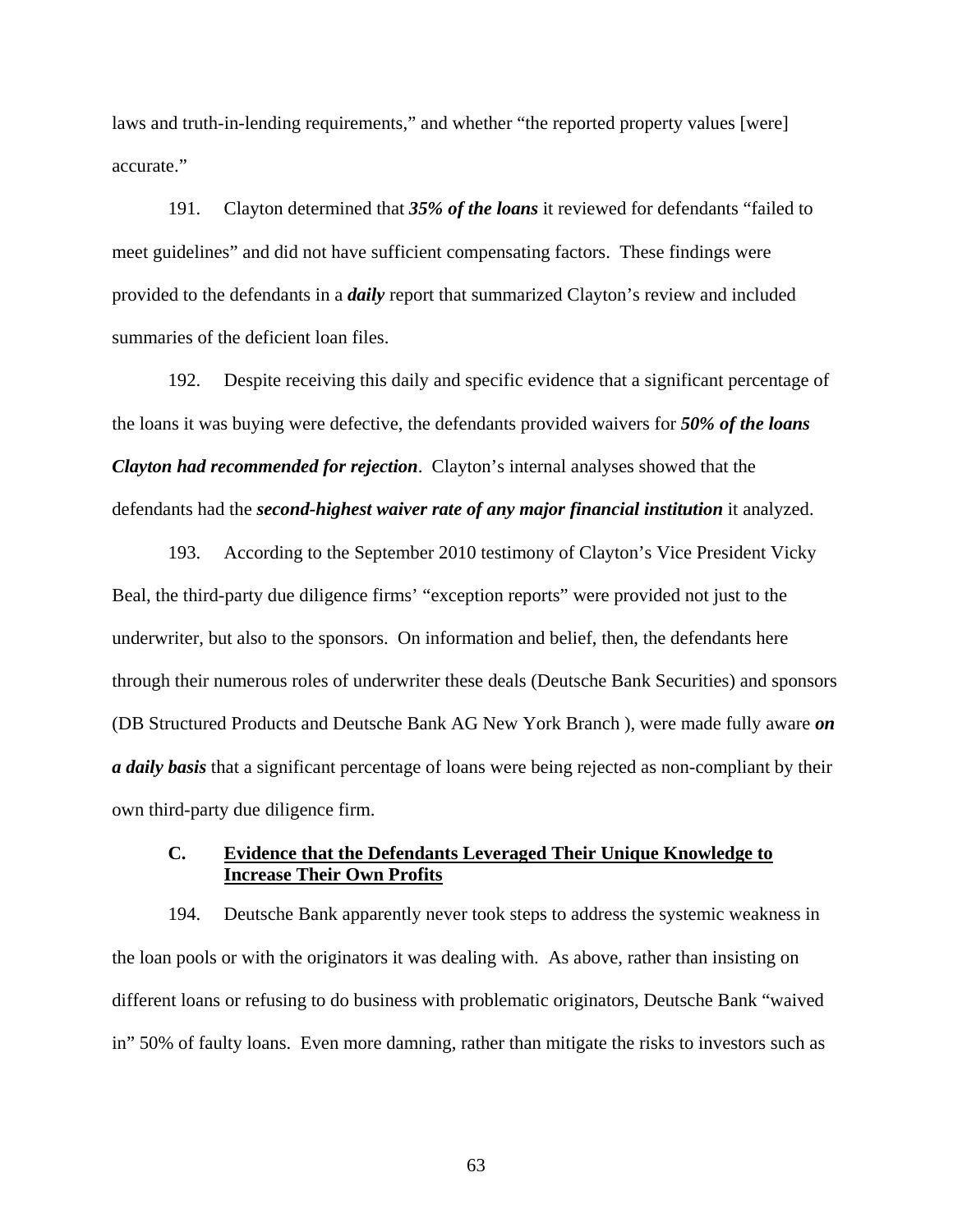Allstate by removing problematic loans or refusing to do business with problematic originators, Deutsche Bank leveraged its unique knowledge to its own advantage.

195. Specifically, according to the September 2010 testimony before the Federal Crisis Inquiry Commission by Clayton's former president, D. Keith Johnson, *the investment banks would use the exception reports to force a lower price.* In other words, rather than reject defective loans from collateral pools, or cease doing business with consistently failing originators, *the defendants would instead use the Clayton Holdings data simply to insist on a lower price from the loan originators, leaving more room for their own profits when the problem loans were hidden in securitization pools***.** 

# **D. Evidence that the Deutsche Bank Knew the Products it was Securitizing Were Vehicles for Mortgage Fraud**

196. Armed with actual data confirming the poor quality of the loans underlying the RMBS it was arranging and promoting, Deutsche Bank encouraged its favored investors to adopt a strategy to short this very same type of securities. Deutsche Bank trader Greg Lippmann, whose strategies were recently exposed in the 2010 book "The Big Short," was one of the leading proponents of Deutsche Bank's short position on RMBS. He was assisted by Deutsche Bank research analyst Karen Weaver, the same analyst involved in the presentation of data for Deutsche Bank's long sales of RMBS. Deutsche Bank's shorting strategy – which it implemented on its own balance sheet and hawked to investors in order to profit from both sides of the RMBS transactions – was based on the true facts regarding the credit characteristics of the securitizations similar to those invested in by Allstate.

197. Beginning at least as early as 2005, Mr. Lippmann prepared for a presentation called "Shorting Home Equity Mezzanine Tranches," in which he described to select investors a strategy of shorting (i.e., betting against) residential mortgage loans. *See* Michael Lewis, *The*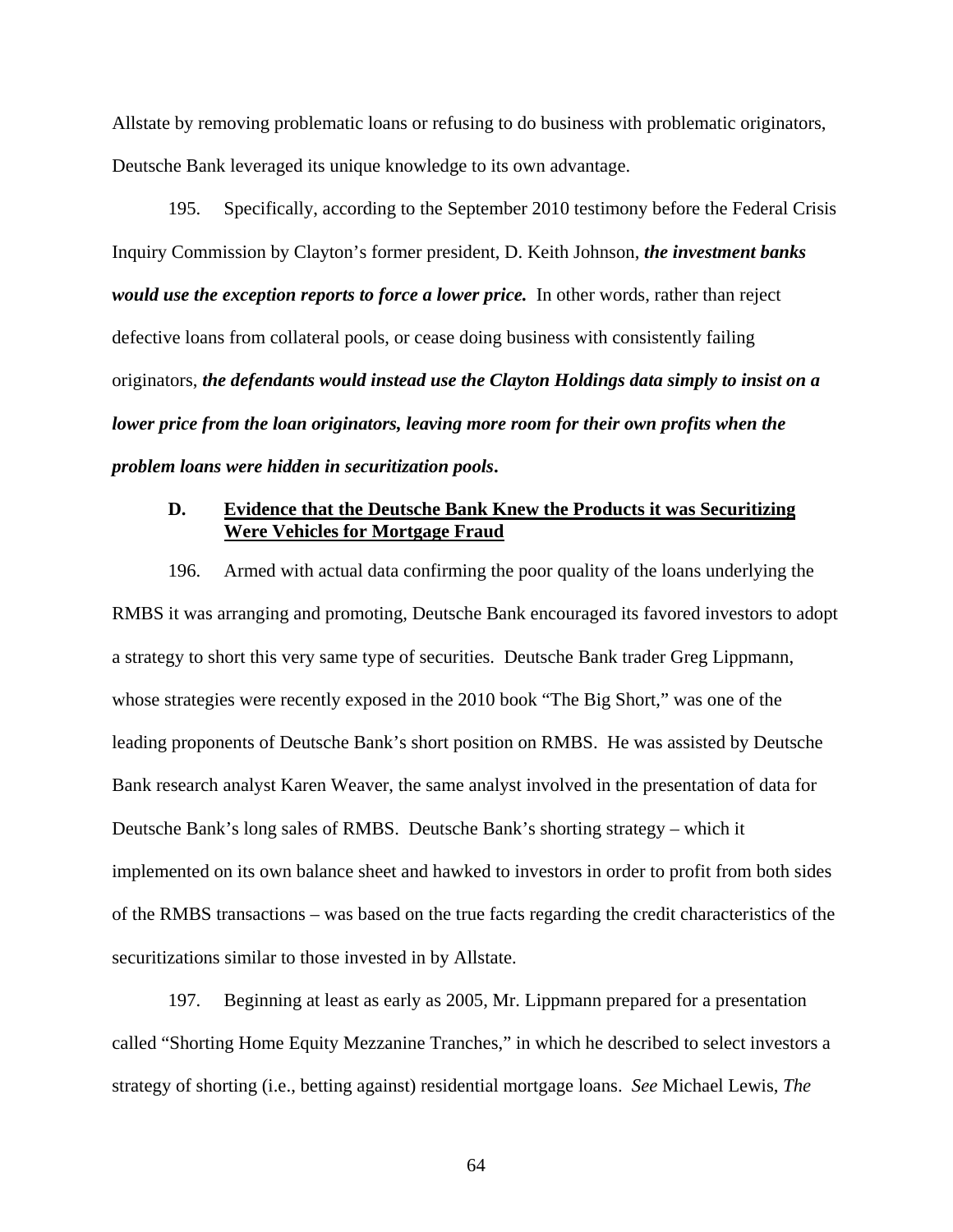*Big Short: Inside the Doomsday Machine* 65, 83 (2010). Although this presentation went through several iterations, it described a Deutsche Bank "strategy to cash in on a slowing housing market" by "shorting (or buying protection on)" certain securities. *See* "Shorting Home Equity Mezzanine Tranches" at 1, 3 (Aug. 2006). In this "[s]trictly private and confidential" presentation, Deutsche Bank explained that "[i]t is increasingly evident that the housing boom in the past 10 years has come to its end." *Id.* at 3. According to Deutsche Bank, these expected losses in the housing market represented investment opportunities.

198. In the "Shorting Home Equity Mezzanine Tranches" presentation, Deutsche Bank specifically pointed out the dangers of "[s]tated-income mortgage loans," whereby the "[i]ncome of the borrowers is not substantiated by the documentation, nor is it verified." *Id.* at 53. In particular, Deutsche Bank Securities noted that "[b]orrowers may inflate income to get loan approved." *Id.* Thus, Deutsche Bank was on full notice that borrower misrepresentations were a significant concern, and this was further validated by the due diligence performed by Clayton. Yet, despite its own knowledge and the evidence provided by third party firms, Deutsche Bank not only continued to include problematic loans in its securitizations but devised an investment strategy to profit from its own fraud.

## **V. ALLSTATE'S DETRIMENTAL RELIANCE AND DAMAGES**

199. In making the investments, Allstate relied upon the defendants' representations and assurances regarding the quality of the mortgage collateral underlying the Certificates, including the quality of their underwriting processes whereby they generated or acquired the underlying Mortgage Loans. Allstate received, reviewed, and relied upon the Offering Materials, which described in detail the Mortgage Loans underlying each offering.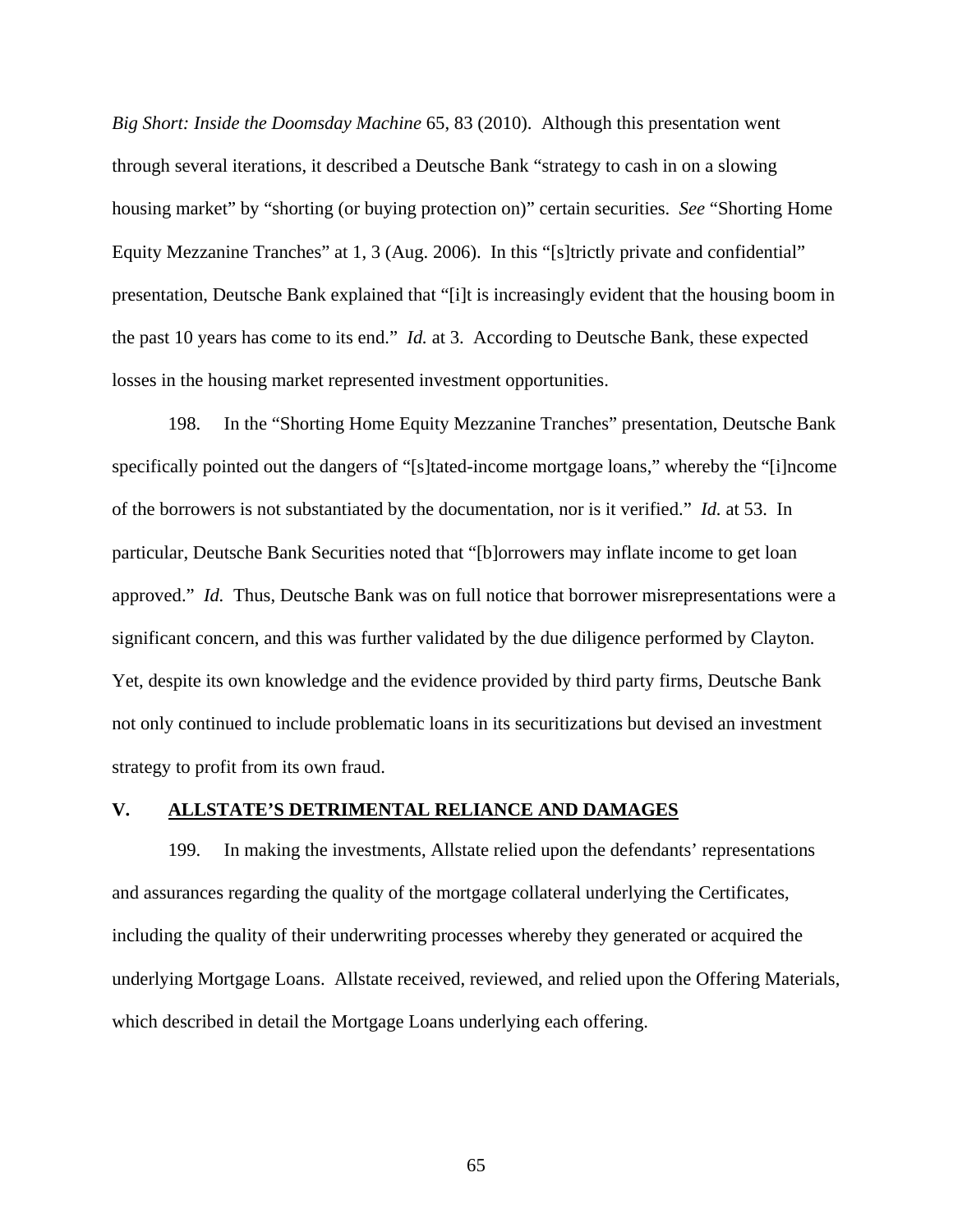200. In purchasing the Certificates, Allstate justifiably relied on the defendants' false representations and omissions of material fact detailed above, including the misstatements and omissions in the Offering Materials.

201. But for the misrepresentations and omissions in the Offering Materials, Allstate would not have purchased or acquired the Certificates, because those representations and omissions were material to its decision to acquire the Certificates, as described above.

202. The false and misleading statements of material facts and omissions of material facts in the Offering Materials directly caused Allstate damage, because the Certificates were in fact far riskier than the defendants had described them to be. The loans underlying the Certificates experienced default and delinquency at very high rates due to the defendants' abandonment of the disclosed underwriting guidelines.

203. Allstate has incurred substantial losses in market value and lost principal and interest payments, due to the poor quality of the collateral underlying the Certificates. The income and principal payments Allstate received has been lower than Allstate expected under the "waterfall" provisions of the securitizations.

204. The disclosure of irregularities in the defendants' underwriting practices and increased risk regarding future cash flow has also led to a substantial decline in market value of the Certificates. Allstate purchased the Certificates not only for their income stream, but also with an expectation of possible reselling the Certificates on the secondary market. Allstate thus viewed market value as a critical aspect of the Certificates it purchased. Allstate incurred substantial losses on the Certificates due to a drastic decline in market value attributable to the misrepresentations which, when disclosed, revealed that the Mortgage Loans likely had a substantially higher risk profile than investors (including Allstate) were led to believe.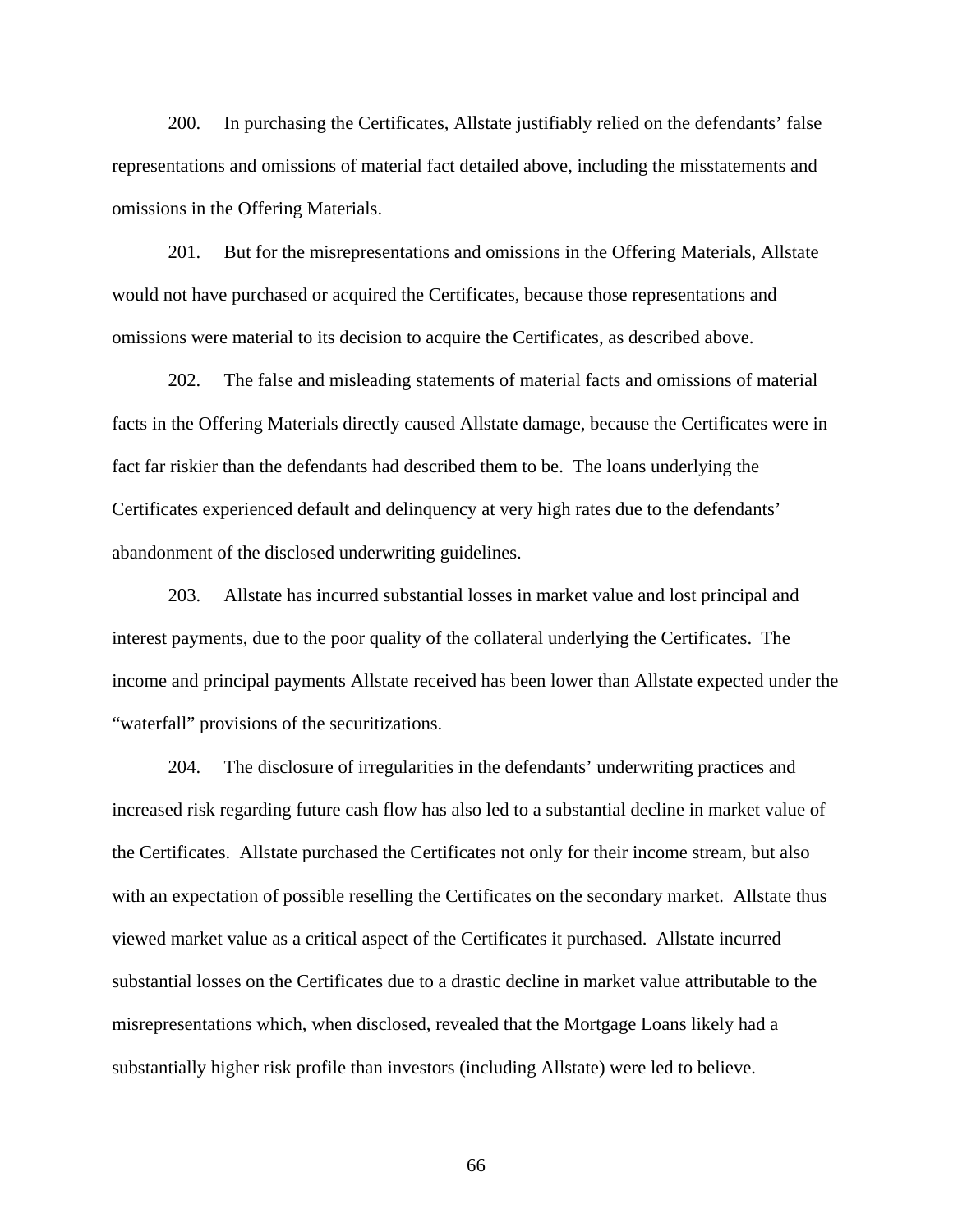205. Allstate's losses on the Certificates have been much greater than they would have been if the loans were as the defendants described them to be. For example, the fact that the loans were not applied to owner-occupied properties at their claimed rate made them more prone to default. Owners who do not occupy their properties are more likely to default on their loans, which made the Certificates poorer investments, accelerated the Certificates decline in value, and greatly worsened Allstate's losses.

206. The drastic and rapid loss in value of Allstate's Certificates was primarily and proximately caused by the issuance of loans to borrowers who could not afford them, in contravention of the prudent underwriting guidelines described in the Offering Materials. These rates of delinquency and default were much higher than expected for securitizations supported by collateral fitting the defendants' representations, and much higher than they would have been if the Mortgage Loans had been properly underwritten. The drastic increases in delinquency and default on the Mortgage Loans were not attributable to the recent decline in the American housing market, but rather due to the defendants' wrongdoing.

## **FIRST CAUSE OF ACTION (Common-law Fraud)**

207. Allstate realleges each allegation above as if fully set forth herein.

208. The material representations set forth above were fraudulent, and the defendants' representations fraudulently omitted material statements of fact. The representations at issue are identified above and in the Exhibits, and are summarized in Section II above.

209. Each of the defendants knew their representations and omissions were false and/or misleading at the time they were made. Each made the misleading statements with an intent to defraud Allstate.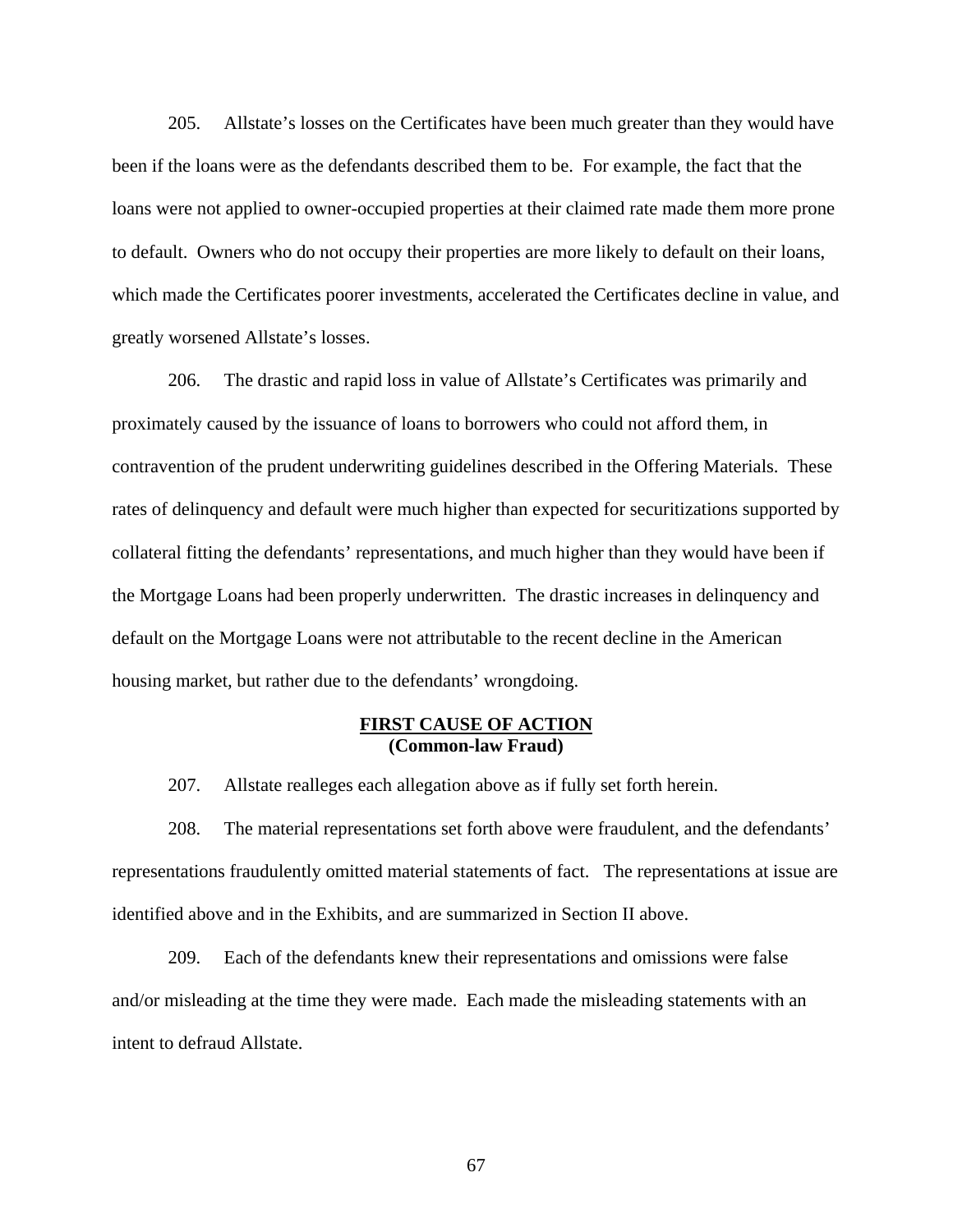210. Allstate justifiably relied on the defendants' false representations and misleading omissions.

211. Had Allstate known the true facts regarding the defendants' underwriting practices and quality of the loans making up the securitizations, it would not have purchased the Certificates.

212. As a result of the foregoing, Allstate has suffered damages according to proof.

## **SECOND CAUSE OF ACTION (Negligent Misrepresentation)**

213. Allstate realleges each allegation above as if fully set forth herein.

214. Including not only the Certificates at issue here but others not part of this action, Allstate made twenty-eight purchases in numerous offerings of mortgage-backed securities that the defendants securitized and sold.

215. Because the defendants arranged the securitizations, and originated or acquired, underwrote, and serviced all of the underlying mortgage loans, they had unique and special knowledge about the loans in the offerings. In particular, they had unique and special knowledge and expertise regarding the quality of the underwriting of those loans as well as the servicing practices employed as to such loans.

216. Because Allstate could not evaluate the loan files for the Mortgage Loans underlying its Certificates, and because Allstate could not examine the underwriting quality or servicing practices for the Mortgage Loans in the securitizations on a loan-by-loan basis, it was heavily reliant on the defendants' unique and special knowledge regarding the Mortgage Loans when determining whether to make each investment of Certificates. Allstate was entirely reliant on the defendants to provide accurate information regarding the loans in engaging in that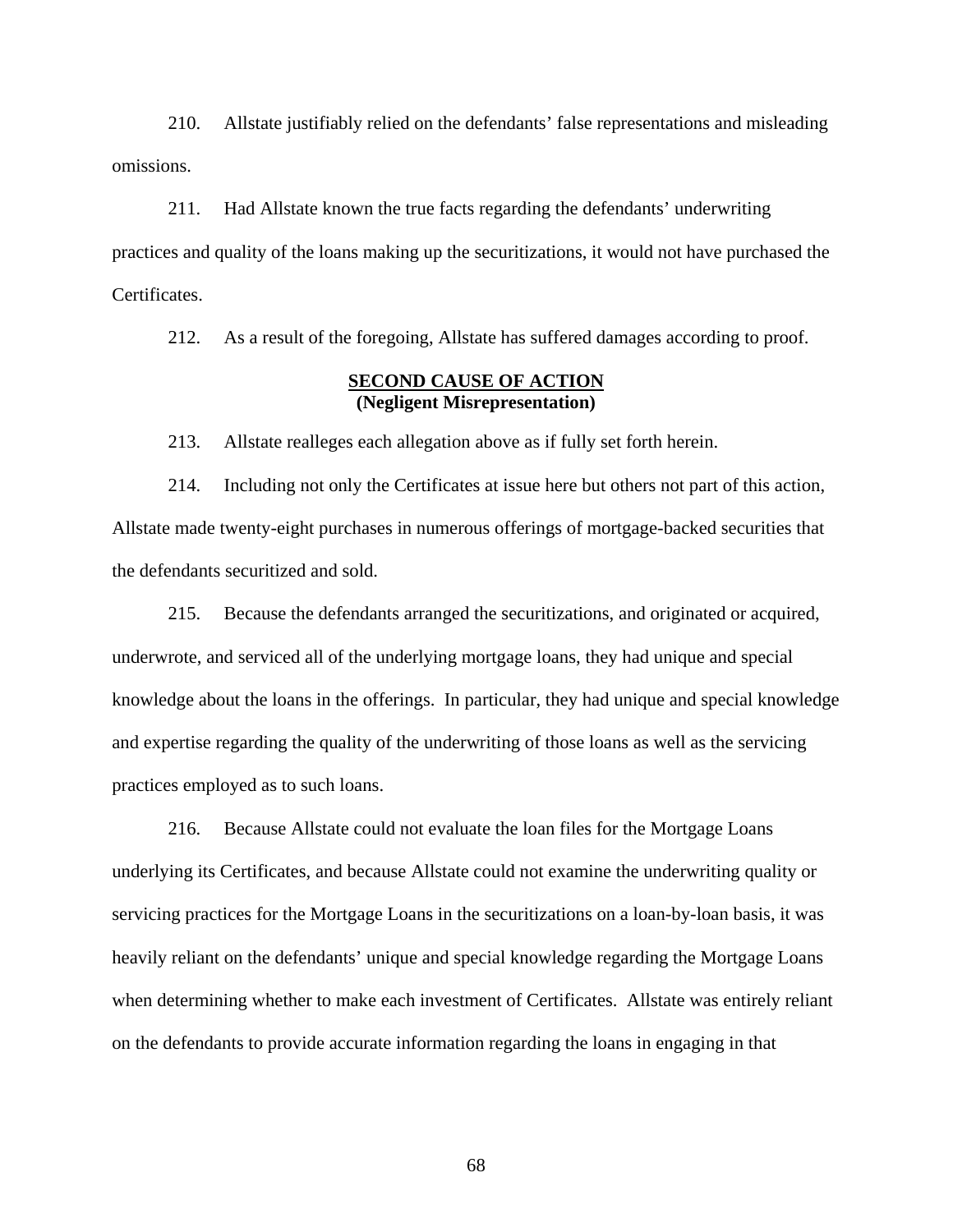analysis. Accordingly, the defendants were uniquely situated to evaluate the economics of each Securitization.

217. Going back seven years over twenty-eight separate purchases, Allstate relied on the defendants' unique and special knowledge regarding the quality of the underlying Mortgage Loans and their underwriting when determining whether to invest in the Certificates at issue in this action. This longstanding relationship, coupled with their unique and special knowledge about the underlying loans, created a special relationship of trust, confidence, and dependence between the defendants and Allstate.

218. The defendants were aware that Allstate relied on their unique and special expertise and experience and depended upon them for accurate and truthful information. They also knew that the facts regarding their compliance with their underwriting standards were exclusively within their knowledge.

219. Based on their expertise, superior knowledge, and relationship with Allstate, the defendants owed a duty to Allstate to provide complete, accurate, and timely information regarding the Mortgage Loans and the offerings. The defendants breached their duty to provide such information to Allstate.

220. They likewise made misrepresentations in order to induce Allstate's investment in the offerings. The misrepresentations are set forth above and in the Exhibits. At the time they made these misrepresentations, the defendants knew, or at a minimum were negligent in not knowing, that these statements were false, misleading, and incorrect. Such information was known to the defendants but not known or readily known to Allstate, and the defendants knew that Allstate was acting in reliance on mistaken information.

69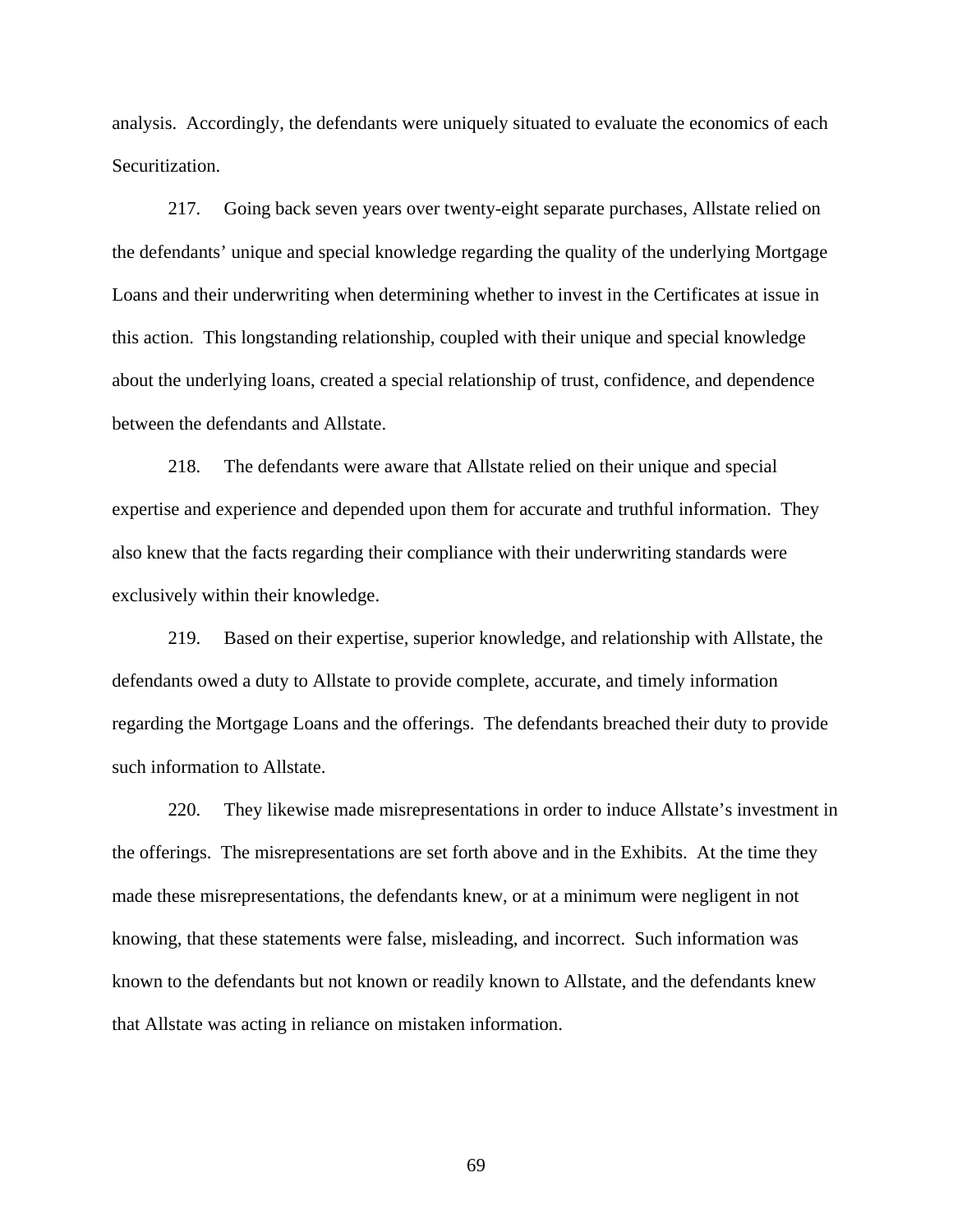221. Allstate reasonably relied on the information the defendants did provide and was damaged as a result of these misrepresentations. Had Allstate known the true facts regarding the defendants' underwriting practices and the quality of the loans making up the securitizations, it would not have purchased the Certificates.

222. The defendants were in the business of providing information for use by others, including Allstate. Specifically but without limitation, they were in the business of providing information by way of the Offering Materials so that investors could rely on them in deciding whether to invest in the securities being offered. This information was for the use of a small class of large, institutional investors.

223. The defendants' material misrepresentations and omissions set forth above were made without any reasonable ground for believing that the representations were true.

224. As a result of the foregoing, Allstate has suffered damages according to proof.

## **PRAYER FOR RELIEF**

WHEREFORE Allstate prays for relief as follows:

An award of damages against the defendants in favor of Allstate against all the defendants, jointly and severally, for all damages sustained as a result of the defendants' wrongdoing, in an amount to be proven at trial, but including at a minimum:

a. Allstate's monetary losses, including loss of market value and loss of principal and interest payments,

b. Attorneys' fees and costs;

c. Prejudgment interest at the maximum legal rate; and

d. Such other and further relief as the Court may deem just and proper.

70